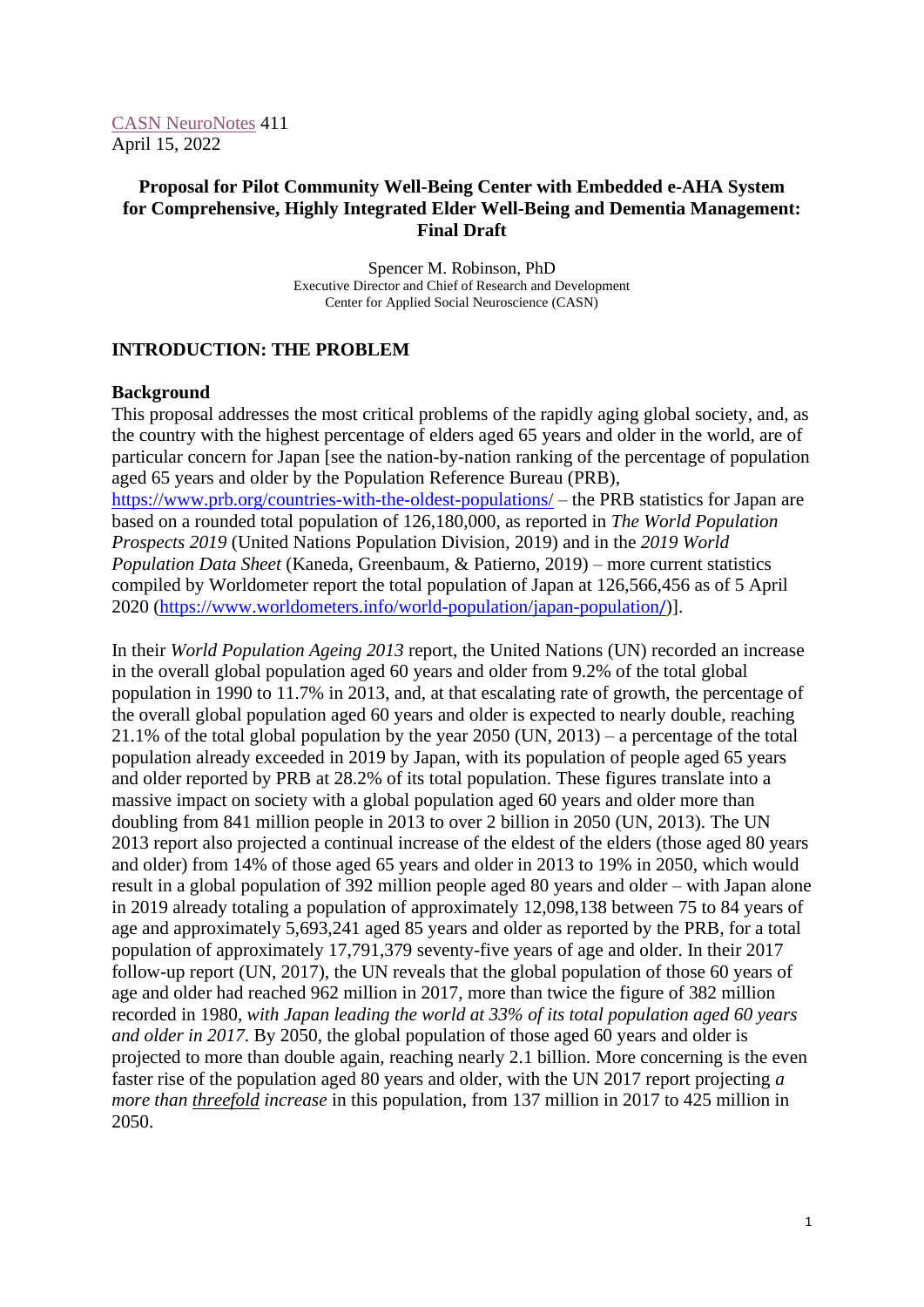The massive impact of our rapidly aging society, with the disproportionate health needs and daily support requirements for basic living unique to the elder population, compounded here in Japan by a low national birth rate and an ever-shrinking percentage of able-bodied workers and tax-paying wage earners, is manifested in the extreme pressure on national and community social and economic resources and the societal infrastructure to care for and support the burgeoning elder population and to maintain both a healthy GNI/GDP (Gross National Income/Gross Domestic Product) and a viable society (see Japan Data, 2018 and 2019; Walia, 2019; The Japan Times, 2018; Bain, 2019; Tsuya, n.d.; Sobel, 2017).

The International Monetary Fund (IMF) forecasts that by 2025 Japan's dependency ratio (defined as the number of aged dependents per worker) will be the highest in the world at approximately 75%, with consequent labor shortages and a shrinking annual GDP (Bain, 2019). "Aggravating the growing labor force shortage are the rising expenses associated with aging, like caregiving needs for the ill and the fact that older people will require extra medication and hospitalization" (Walia, 2019), whereby there is an urgent need for innovative health and well-being programs "that will aim at increasing the nation's productivity"(Walia, 2019), contributing to the labor force supply by enabling more elderly people to become capable of and encouraged to play active roles in the labor force. "Healthier individuals are better able to work longer and with more energy, which suggests that protecting older individuals' health will intensify their productivity and labor force participation. In addition to savings in healthcare costs, effective health promotion programs will therefore lead to gains in productive labor hours and output. A healthy population will also lead to higher savings rates, lower medical expenses, and increased foreign direct investment" (Walia, 2019).

#### **Cognitive decline and dementia: A major cause of elder disability**

One of the single largest contributors to impaired health and disability among elders is dementia and other aging-related cognitive decline, Japan having the highest dementia prevalence amongst the OECD (Organisation for Economic Co-operation and Development) countries at 2.3% of the population in 2017, projected to reach 3.8% by 2037 (Fukawa, 2018). The Alzheimer's Association (n.d.) reports 4.6 million people living with dementia in Japan, consistent with the estimate of 4.7 million by Nakabe, Sasaki, Uematsu, Kunisawa et al. (2019), the latter projecting the number of people living with dementia in Japan to reach 7 million by the year 2025. Dementia accounts for a large proportion of Japan's elder healthcare cost, the costs related to dementia alone reaching ¥14.5 trillion for the year 2014 (The Japan Times, 2015; Sado, Ninomiya, Shikimoto, Ikeda, et al., 2018).

Dementia as well as other cognitive impairment and other mental disorders have a high incidence of comorbidity (that is, other medical conditions and physical impairment often accompany mental disorder, especially dementia and the onset of cognitive decline in elders – see Kazawa & Iwamoto et al., 2017; Nelis et al., 2019; Formiga et al., 2007; Poblador-Plou et al., 2014; Bunn et al., 2014; Callahan & Schubert, 2014; Magaki et al., 2014; Shimada, Makizako, Doi, Tsutsumimoto, et al., 2016). "The complexity of comorbidities [in dementia] calls for a patient-centered approach for care" (Callahan & Schubert,  $2014$  – insertion in brackets added). "Dementia is characterized by the impairment of memory and learning and at least one other cognitive domain . . . representing a highly severe functional deterioration that *interferes with the patient's daily functional abilities and independence*. Dementia is not simply a disease; it is a syndrome caused by different etiologies and it has a substantial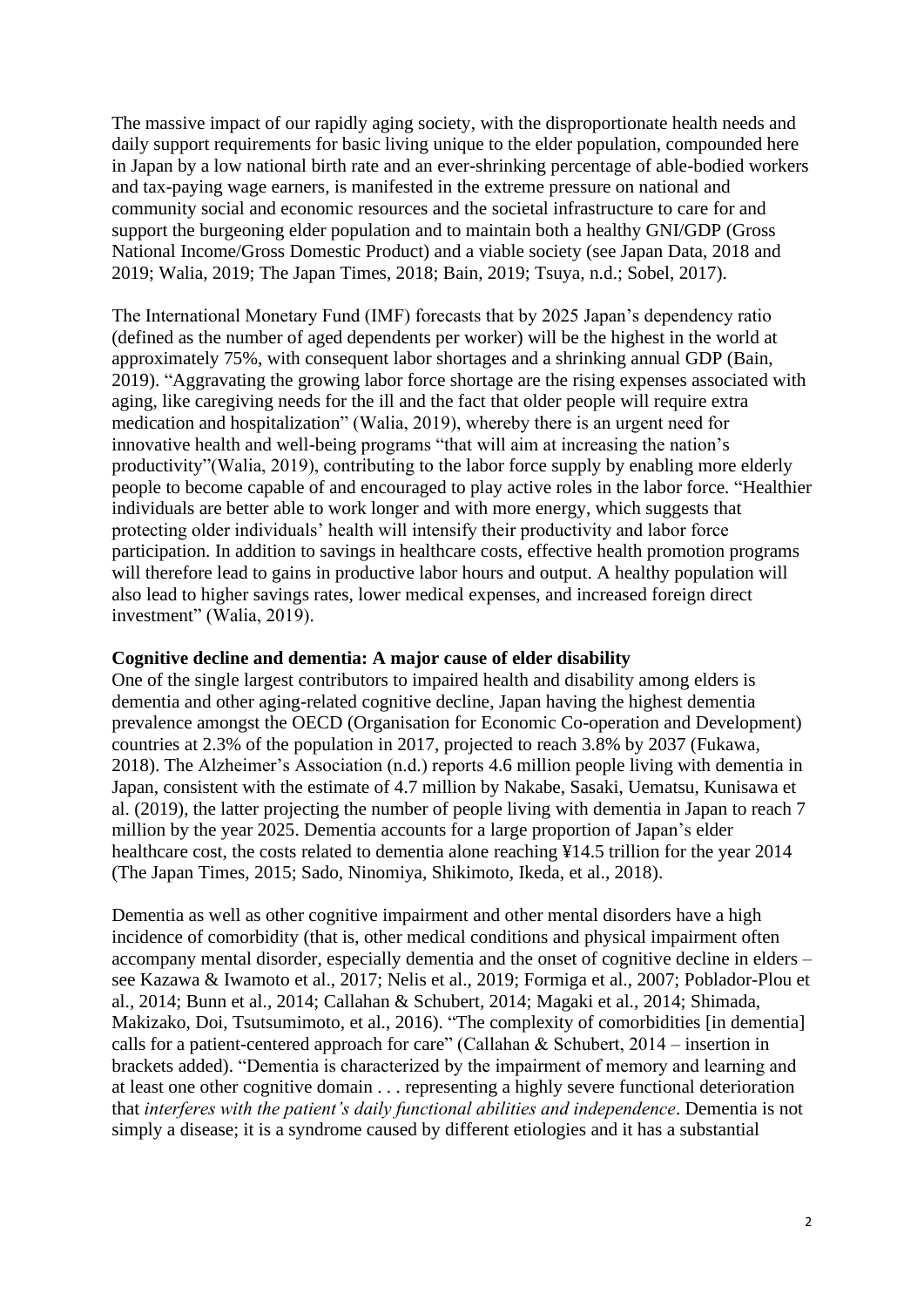medical and social impact. . . individuals afflicted with dementia show a high utilization of health services and represent a significant fraction of the healthcare costs attributed to the elderly population . . . dementia currently constitutes *the main cause of dependence* in the elderly population . . . (Poblador-Plou et al., 2014, p. 1 – emphases added). "Approximately 15% of the world's population is estimated to have some form of disability. This rate is increasing due to an expanding aging population and increases in the prevalence of chronic health conditions such as dementia. Cognitive impairment is one factor that can be associated with disability in older adults" (Shimada, Makizako, Doi, Tsutsumimoto, et al., 2016, p. 1). "In summary, the results of this prospective cohort study indicate that cognitive impairment has a strong impact on the risk of developing disability. In particular, community-dwelling older adults with combined MCI [mild cognitive impairment] and GCI [general cognitive impairment] have an increased risk of disability incidence" (Shimada, Makizako, Doi, Tsutsumimoto, et al., 2016, p. 9 – insertions in brackets added). "The societal costs of dementia in Japan in 2014 were estimated at JPY 14.5 trillion . . . Of these, the costs for healthcare, long-term care, and informal care are JPY 1.91 trillion, JPY 6.44 trillion, and JPY 6.16 trillion, respectively. . . The total costs would reach JPY 24.3 trillion by 2060, which is 1.6 times higher than in 2014" (Sado, Ninomiya, Shikimoto, Ikeda, et al., 2018).

## **THE SOLUTION: COMMUNITY WELL-BEING CENTERS**

## **Background**

A meta-analysis of research results has determined that cognitive training and mental stimulation yields the following benefits for healthy older adults: 1) improvement in performance of cognitive tasks; 2) the transfer of improvements from cognitive training to untrained tasks, untrained domains, and, most critically for the elder population, *everyday functioning*; 3) up to six months duration of the positive effects of a course of cognitive training; and 4) generally greater subjective and cognitive outcomes from socially interactive group cognitive training as opposed to single-person task settings (Kelly et al., 2014). The latter a most critical point, as a new direction in the field of cognitive rehabilitation has focused on applying the research that has revealed that social interaction in conjunction with learning as the essential medium for cognitive development and the renewal of selfdependence and productive behavior, especially, as will be discussed, in the elder population and in dementia.

This new direction is the result of a synthesis of the findings of new studies and real-world feedback across different disciplines, fields and intervention/care settings from such areas as cognitive and physical rehabilitation, social neuroscience, human evolution, paleoanthropology, cognitive archaeology/neuroanthropology, cognitive psychology, social psychology, neuropsychology, developmental psychology, clinical psychology, positive psychology, and geriatrics, to hermeneutics and phenomenology and the culture change and new foci of eldercare and dementia care that has emerged from the great success of personcentered care initiatives.

The synthesis of these findings and real-world feedback has been constructed into a rigorously tight, comprehensive, breakthrough explanatory model of the antecedents of human behavior that delineates the human macroneurophysiological mechanics of response to socioenvironmental stimuli that mitigate cognition and behavior either positively or negatively, providing a critical, broad understanding of mental health through which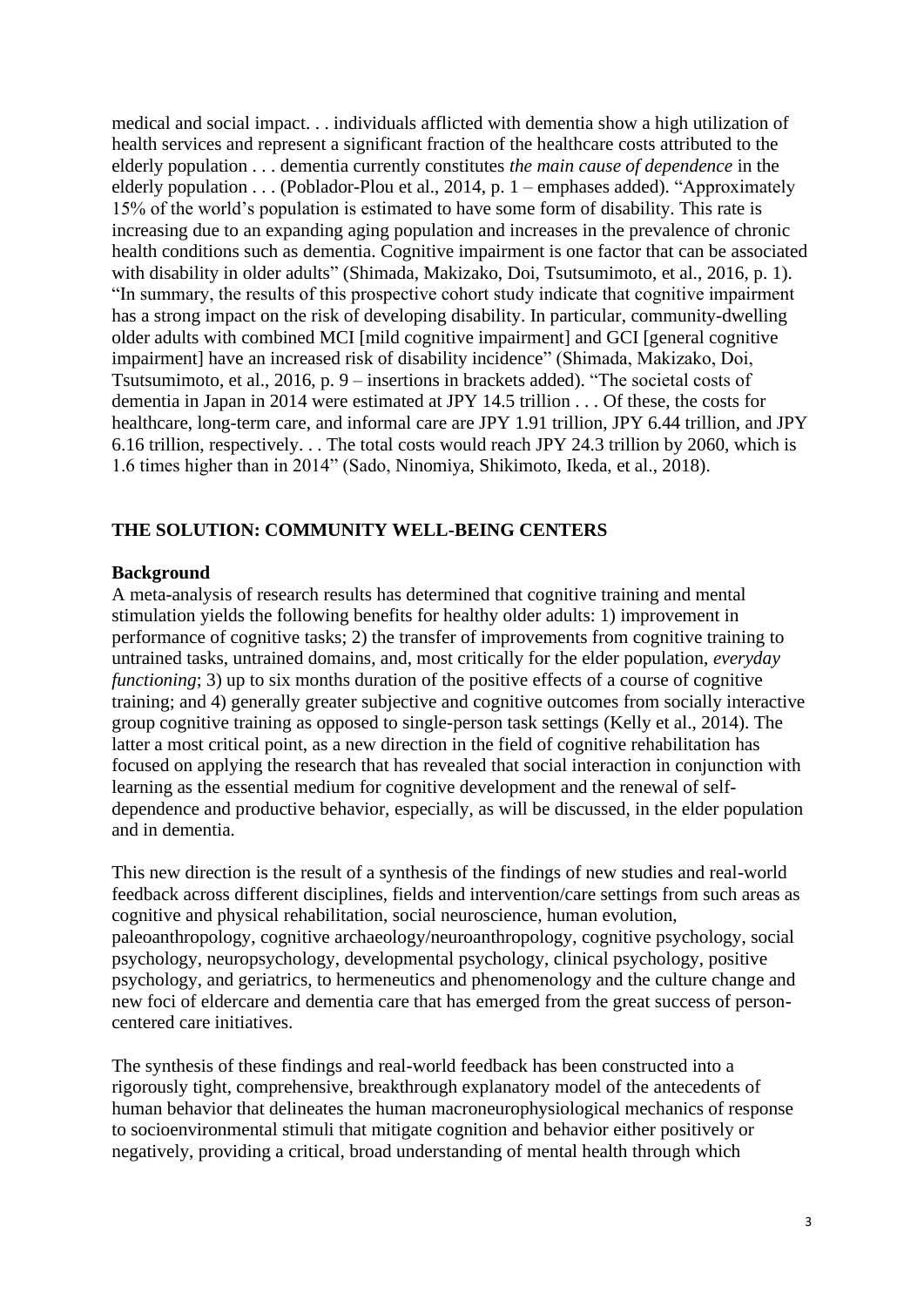cognitive development and behavioral outcomes may be positively adjusted to foster wellbeing, promote physical health, both prevent and recover from cognitive and behavioral disorder, and enable a productive life well into advanced age. The application of this highly vetted model is manifested in the innovative, leading-edge, neuroscience-informed modality of Cognitive Neuroeducation (CNE).

With dementia and attendant comorbidities and general cognitive decline the most prevalent incapacitating conditions among the increasing elder population, this proposal addresses 1) what Walia (2019) describes as the urgent need for innovative health and well-being programs "that will aim at increasing the nation's productivity," and, 2) the critical need of a patient-centered approach in response to the complexity of comorbidities in dementia (Callahan & Schubert, 2014) through the development of a pilot community-oriented and community-sponsored, person-centered well-being center based on CNE for the prevention and remediation of and recovery from cognitive and behavioral disorder, with a special focus on dementia and aging-related cognitive decline.

A critical component of the center is an innovative fluidly integrated state-of-the-art e-AHA system (electronic active and healthy aging system) augmenting and supporting the CNE cognitive and physical training in fine-tuning virtual-reality exercises to each individual's base cognitive and physical functional level and the real-time monitoring of each individual's health and progress in the training sessions. The e-AHA system facilitates training administration and streamlines operation in systematizing and personalizing cognitive and physical training through tailored, graduated sessions in accordance with each individual's cognitive and physical responsiveness through on-going monitoring and recording of each individual's performance in each training session, maintaining a progress chart and basic functional profile for each individual. The e-AHA system is presented in an engaging, fun game format to foster active, motivated participation, the encouragement of continuing progress, and social orientation in teamwork, cooperation and partner interdependence in gameplay.

## **Understanding well-being**

To understand the rationale of a well-being center, it is critical to first understand the meaning of 'well-being.' The term 'well-being' is commonly used very loosely, such that many people and many different institutions define well-being differently. Webster's unabridged *Third New International Dictionary* of the English language defines well-being as "the state or condition of being well" which is further clarified as "a condition characterized by happiness, health, or prosperity;" while a classic psychological definition of well-being is proposed to consist of a combination of 1) self-acceptance, 2) positive relationships with others, 3) environmental mastery (critical evaluation of opportunities and avoidance of inappropriate, disruptive or detrimental situations), 4) autonomy (self-dependence and a realistic appraisal of one's skills and abilities in forming one's personal goals), 5) a feeling of purpose and meaning in life, and 6) personal growth and development (self-actualization) [Ryff, 1989; Seifert, 2005], whereby psychological well-being is attained in a balance between self-restraint and the fulfillment of basic needs and realistic, positive goals through challenging and rewarding life events.

In their 2014 study, Ryff, Love, Miyamoto et al., concluded that "positive and negative emotions are construed in notably distinct ways in Japan and the U.S. Not surprisingly, such differences shape the goals and practices of clinicians seeking to promote optimal functioning." The authors state that the larger message emerging from their study as a whole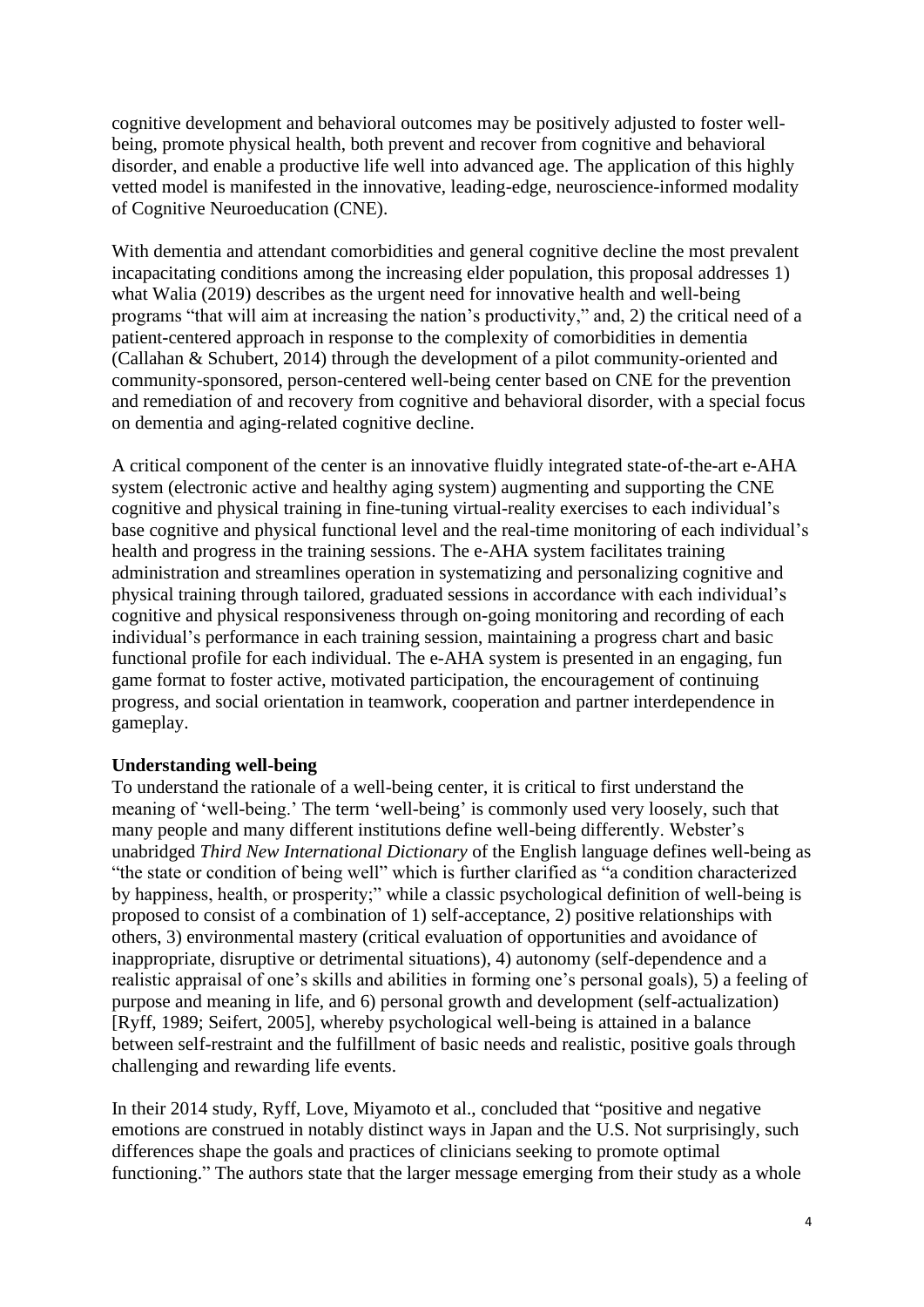is that "*cultural contexts shape ideal formulations of human well-being as well as the practices designed to promote them*" (Ryff, Love, Miyamoto et al., 2014, p. 2 – emphases added). While it is abundantly clear that cultural priorities and frames of reference shape conceptions of what defines 'well-being' and how it may be achieved, it should be equally clear that even within a particular cultural orientation, each individual's unique personality and life experience uniquely define the priorities that constitute a personal concept of 'wellbeing.' Well-being, then, must be understood as a highly personal construction of what defines a certain satisfaction in life that extends far beyond the boundaries of simplistic definitions of 'happiness,' 'health,' or 'prosperity,' as all of these qualities are entirely relative, taking on different meanings in the context of the unique personality and life experience of each individual. A situation where one individual finds security and 'contentment,' another may find as an intolerably repressive and suffocating, barren existence.

From the above, we can clearly recognize that 'well-being' is a purely personal concept, a relative construction defined by each individual in accordance with their situation, personality and life experience. There is no universal definition of 'well-being,' it is simply a condition in which one feels a sense of continual growth and progression, and a pervading satisfaction and a basic harmony within one's life. Health and physical vitality are certainly important components of well-being, but, like everything else in life, one's individual perception of what constitutes good health and physical vitality is relative, dependent on one's life history and particular stage in the life cycle – at 21 years of age what an individual may consider good health and vitality relative to themselves would generally be quite different from what that same individual would consider good health and vitality relative to themselves at 75 years of age. In fostering the well-being of an individual, a well-being center recognizes that 1) every individual is a unique personality with a unique set of needs; 2) an elder person is no less an unique individual than any other adult of whatever age, each with particular knowledge, expertise and abilities, and, regardless of any disability, has their own unique set of needs, emotionally, physically, intellectually, and spiritually; and 3) every adult, regardless of age or disability, has the fundamental right to satisfy their needs and maintain her/his individuality with dignity and respect.

The conception of the well-being center that we propose herein, adopting a person-centered approach through the CNE program curriculum of health-oriented, balanced, socially engaging physical, cognitive and behavioral training, is designed to meet the needs of individuals to foster their well-being in a group dynamic, by which the CNE program participants are each enabled to develop deep, meaningful connections with others; discover their hidden abilities and their very own unique core of being; restore cognitive functioning and expand cognitive potential; and refine their cognitive constructs in a more positive, personal, harmonious orientation to life that supports self-actualizing behavior and a healthier vitality toward self-dependence and a productive role in society.

## **THE RATIONALE OF COGNITIVE NEUROEDUCATION (CNE)**

## **Background**

As Joseph Rauch, on the mental health blog *Talkspace* states: "There are so, so many types of psychotherapy" [\(https://www.talkspace.com/blog/different-types-therapy-psychotherapy](https://www.talkspace.com/blog/different-types-therapy-psychotherapy-best/)[best/\)](https://www.talkspace.com/blog/different-types-therapy-psychotherapy-best/). It has been variously suggested that there are anywhere from: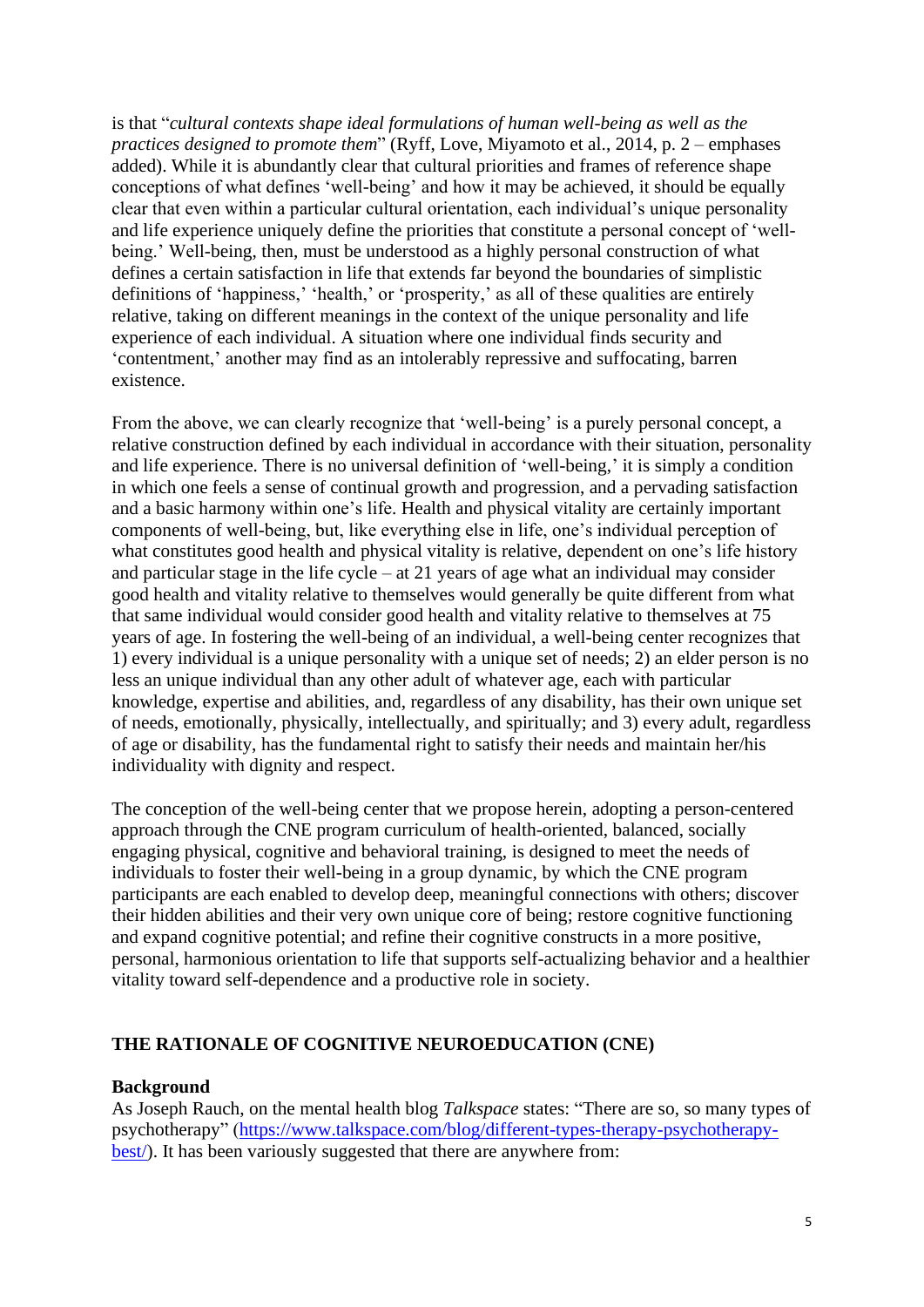1) at least 365 different methods of psychotherapy [\(http://sergeginger.net/resources/The+evolution+of+Psychoterapy+in+Europe.pdf\)](http://sergeginger.net/resources/The+evolution+of+Psychoterapy+in+Europe.pdf);

2) more than 400 different types of psychotherapies [\(https://www.psychologytoday.com/us/therapy-types/integrative-therapy\)](https://www.psychologytoday.com/us/therapy-types/integrative-therapy);

3) hundreds of psychotherapy models and schools of thought and over a thousand different named psychotherapies [\(https://koan-psy.com/cbt-vs-psychodynamic-psychotherapy/\)](https://koan-psy.com/cbt-vs-psychodynamic-psychotherapy/); to

4) over a thousand different psychotherapy techniques [\(https://en.wikipedia.org/wiki/Psychotherapy\)](https://en.wikipedia.org/wiki/Psychotherapy).

So, if one or another actually works, why are there so many different psychotherapies and/or models, schools or techniques thereof? The answer is simple, just as in psychiatric treatments based on antipsychotics or other psychotropic drugs, psychotherapeutic regimens target the alleviation of a presented symptomology that falls within a particular diagnostic criterion, with some therapeutic orientations and techniques believed to be more effective than others in the remediation of a certain symptom or a certain set of symptoms or suspected causes thereof. Whichever course of treatment – whether through psychopharmacology or through psychotherapy – a prescribed intervention is absolutely critical in remediating symptomology, especially symptomology resulting in behavior that can be seriously injurious to either the symptomatic individual her/himself or any third party caught in the trajectory of such dangerous behavior. Before any real progress toward recovery from mental disorder can take place, symptoms must first be stabilized.

It must be equally understood that the alleviation or stabilization of symptoms, while a necessary first step, does not, in itself, result in well-being, as well-being, as we have dissected it, is highly personal and relative, representing a *holistic phenomenon* whereby a number of different needs both uniquely defined and uniquely important to each individual must be realized to achieve an overall balance in life that gives satisfaction, harmony, motivation, purpose and meaning to one's sense of self. Only through a person-centered, holistic approach can well-being be achieved.

In alleviating symptoms through psychopharmacology or psychotherapeutic treatment, behavior can most certainly be trained and conditioned to respond in what on the surface may appear to be a socially accepted manner; however, it is the very fundamental underpinnings of human relationships – such as a correct and perceptive understanding of the intentions, feelings and behavior of another person; a real appreciation of the concepts and implicit values of the rules of conduct that govern social situations; and the acquisition of the spontaneous ability to generate an empathetic and appropriate response that facilitates the formation and maintenance of real bonding between one human being and another – that are the faculties that define us as human and as unique personalities, and it is these very basic faculties that evidence implies are *not effectively addressed* by standard intervention approaches beyond simple mimicking and what are basically superficial adaptations (Hogarty & Flescher, 1999; Penn et al., 1997; Corrigan & Penn, 2001; Pinkham et al., 2003).

Behavioral symptoms, which certainly can be debilitating, are, in reality, rather arbitrary personality-generated manifestations of unmet psychological needs, which differ from individual to individual and largely crossover from one so-called 'diagnostic' category to another. Symptoms are not the real issue in behavioral problems, but simply the arbitrary reaction to deeper disturbances of an individual's well-being. Rather than focusing on the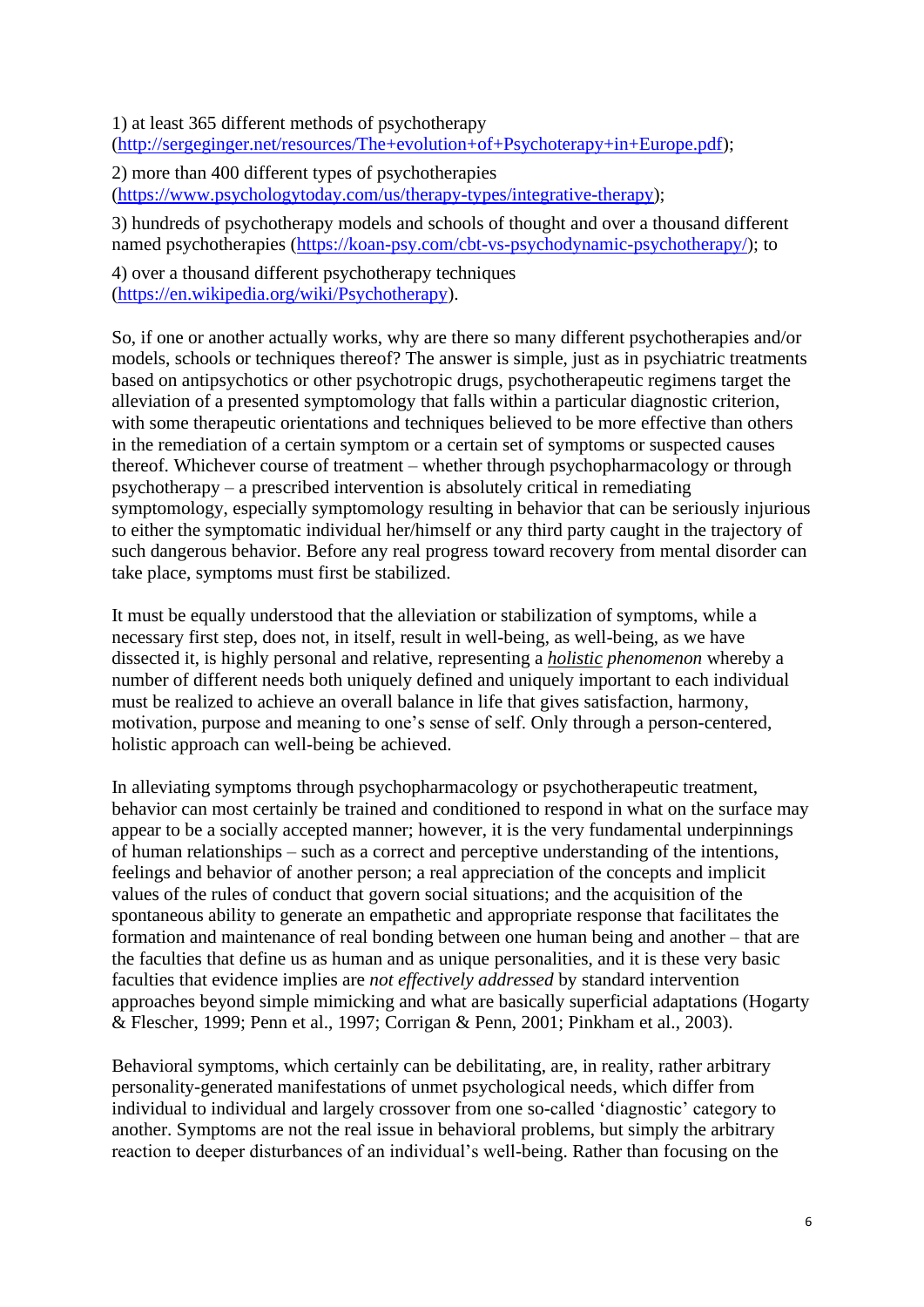alleviation of symptoms, as in psychopharmacology and psychotherapy, CNE focuses on the neurophysiological mechanisms that constitute the uniquely human social brain and the holistic core of evolutionarily constructed action patterns that drive human behavior and the personal equation that uniquely defines each individual.

## **Cognition, behavior, the role of learning, the uniquely human social brain, and CNE**

Taking a holistic view, CNE addresses the very properties and the mechanisms thereof that both make us human and make each of us unique. These properties and the mechanisms by which they are generated are defined as *cognition*. Cognition consists of associations of data encoded in the constant instantaneously changing patterns of encephalic neuronal interconnectivity. In simple terms, cognition constitutes one's unique pattern of thinking and one's manner of understanding and interpretation of stimuli (impressions) from one's environment, directing one's actions in response to environmental stimuli from situation to situation as perceived by the individual. Cognition, then, is the process and condition of a 'knowing' or 'understanding' formed from the cumulative constructions of ideas, outlooks and conceptual orientations acquired through both incidental as well as formalized learning constituting the totality of life's experiences by which each individual uniquely interprets and assigns meaning to her or his environment in organizing interaction therewith. Since cognition consists of an individual's distinctive patterns of thinking, and distinctive responses to environmental stimuli (i.e., behavioral orientation), cognition is in fact, behavior, which is molded (i.e., *learned*) from life's experiences (Robinson, 2015; Cacioppo & Berntson, 1992; Cacioppo & Amaral et al., 2007; Cacioppo & Decety, 2011; Cacioppo, Berntson, & Decety, 2010; Cozolino, 2006; Lieberman, 2013).

Through the process of evolution, by which the human brain developed as a social brain, whereby all learning and behavior is constructed within the ongoing mechanism of socialization and all experience is internalized in a social context, behavior is a product of, and response to, social integration or lack thereof – as socialization is defined as the internalization of experience (the interpretation and registration of information; i.e., the process of learning) shaped through the social milieu and its prevailing dictates as a function of the biological predisposition forged from the evolutionary process of the formation of the social brain of the anatomically modern human (*Homo sapiens sapiens*).

Though many taxa (i.e., kinds of animals) are behaviorally oriented toward a community or social structure, with biologically hardwired, preprogramed role-specific differentiation, such as in ant and bee colonies, or by a general rudimentary cognitive tendency toward forming simple social groups, such as by chimpanzees and gorillas – some animals even eliciting such behaviors that appear as love, devotion, sympathy and even altruism – only humankind can be definitively understood as having evolved a taxonomically unique social brain inherently biologically encoded in the self-construction of the cognitive configuration and interpretation of self, individual experience and theory of mind (the ability to attribute mental states beliefs, intents, desires, emotions, knowledge, etc. – to oneself and to others) within the framework of intricately defined social roles and the construction of complex, intertwined layers of social organization (Robinson, 2015; Cacioppo & Berntson, 1992; Cacioppo & Amaral et al., 2007; Cacioppo & Decety, 2011; Cacioppo, Berntson, & Decety, 2010; Cozolino, 2006; Lieberman, 2013; Adolphs, 2009; Bhanji & Delgado, 2014; Blakemore, 2008 and 2010; Brüne, Ribbert, & Schiefenhövel, 2003; U. Frith & Frith, 2010; Grossman & Johnson, 2007; Insel & Fernald, 2004; Kennedy & Adolphs, 2012; Saxe, 2006).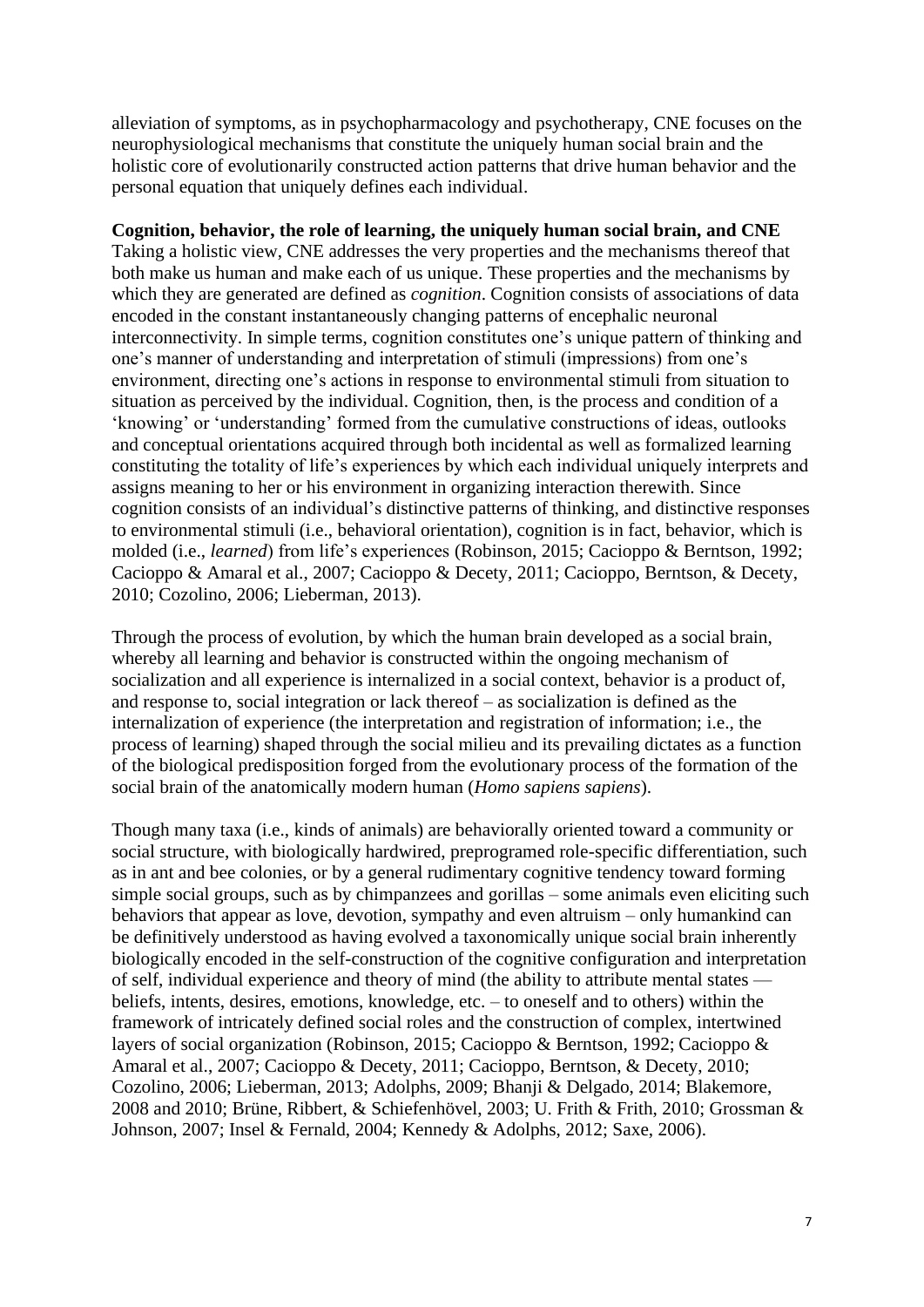With the exception of tissue degradation from organic pathology or physical injury, all acquired psychological problems; i.e., all acquired cognitive and behavioral problems, may then be said to be social integration problems – and since socialization and human behavior are learned and not prewired, all acquired cognitive and behavioral problems, are, in effect, learning problems. The emphasis then on both the prevention of and recovery from cognitive and behavioral disorder must be on learning by broadly exercising cognitive processes and stimulating the neuroplasticity of the brain, not only to optimize deep, enduring learning outcomes, but also to effect positive, self-actualizing social integration. CNE achieves such outcomes through an enriched environment emphasizing 1) engrossing curriculum content; 2) a dialogic foundation of critical, sensitive, and constructive feedback and interpersonal bonding within a highly cohesive group dynamic; and 3) a person-centered paradigm facilitating the unique voice of the individual.

Recovery from cognitive and behavioral disorder requires more intensive positive stimulation than in normative learning in order to trigger a stronger neurophysiological response to rebuild stagnant cognitive neurocircuitry and/or rewire cognitive connections from negative (i.e., maladaptive or distorted) cognitive constructs to positive cognitive constructs, and, therefore, to override and transform negative behavioral patterns set through the previous negative experience. The design, content and application of such a more intensive positive stimulation or positive learning environment, is referred to as the 'enriched environment.'

Our brains are wired in networks of interconnected neurons (nerve cells). It is precisely the patterns of neuronal interconnections in the brain which constitute thoughts, perceptions, the recognition of particular objects of our environment; the identification of different people and their meaning in our life; the construction of self-identity; etc., by which we understand the world we live in. This cumulative understanding through experience is defined as cognition. An assemblage of associations by which we form a distinct configuration of meaning is referred to as a 'cognitive construct.' The totality of all the intricate, dynamic, ever-changing interactions between all the innumerable cognitive constructs that we formulate throughout our lives is referred to as each individual's own unique 'cognitive schema,' from which each individual's unique personality and set of behavioral characteristics arise.

Neuroplasticity, the neurophysiological process of learning, consists of the constant rewiring of neuronal interconnections in the brain in response to environmental stimuli. Learning, then, is the continuous mediator of behavior throughout life, but, dependent on environment, can either facilitate a fluid engagement of life, or deter it (Alwis & Rajan, 2014; Kleim & Jones, 2008; Kleim, 2011; Taubert, Villringer, & Ragert, 2012; Kandel, 2001; Markham & Greenough, 2004; McGaugh, 2000; Bliss & Collingridge, 1993; Bliss & Lomo, 1973; Hebb, 1949; Rioult-Pedotti, Friedman, & Donoghue, 2000). One's environment influences how one understands all phenomena – relationships, society, and the broad concepts of human experience itself – and, in all perceptions of experience, as a certain understanding may be reached, there may also be misunderstanding, and where a certain interpretation may be grasped, there may also be misinterpretation. In the accumulation of knowledge and understanding in the unfolding of life's experiences, there is also the specter of distortion and the compilation of a faulty and destructive database that may form a deleterious cognitive schema, i.e., a cognitive schema corrosive to our *evolutionarily defined core human behavior* that presents in some form of cognitive and behavioral disorder.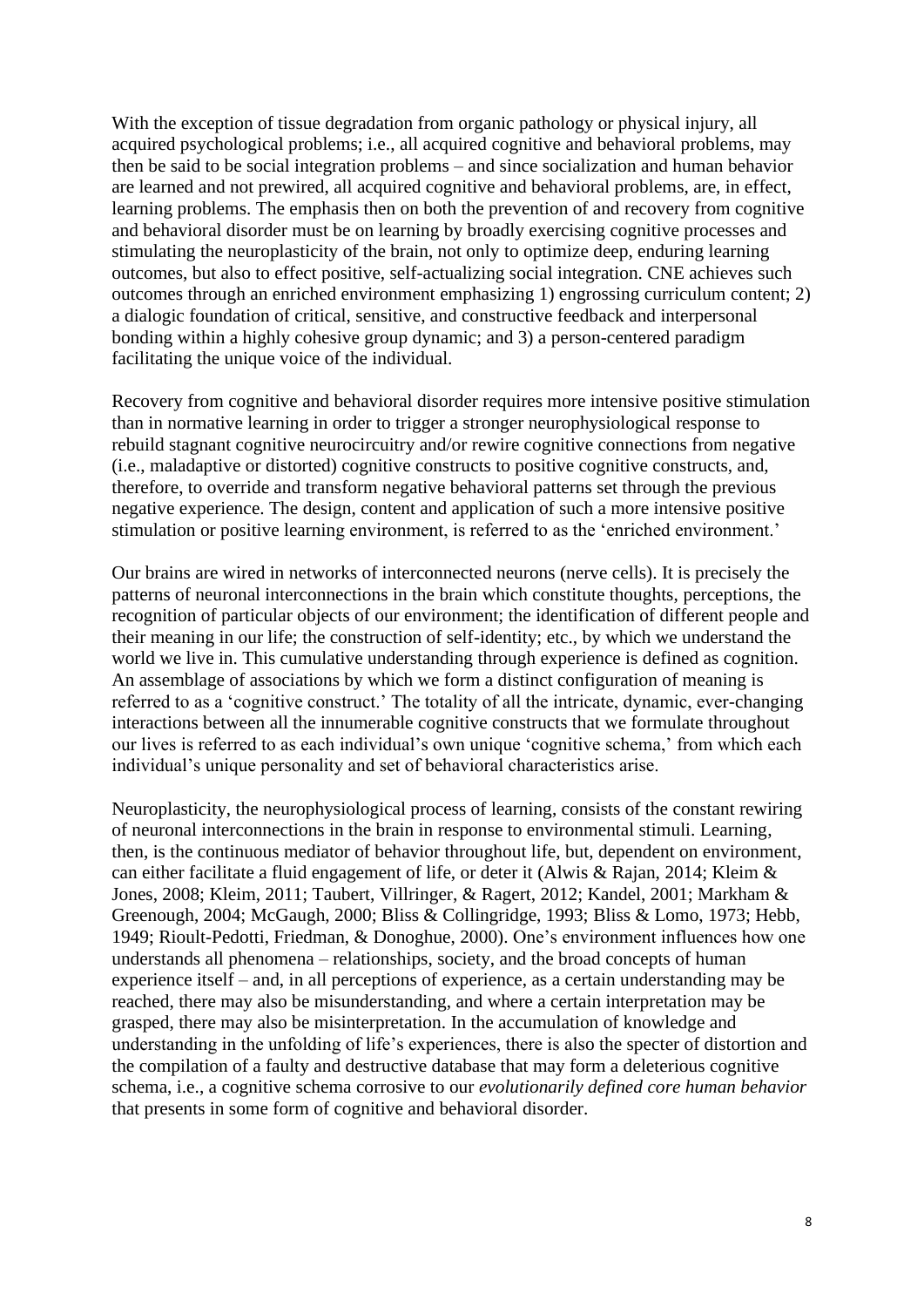Our evolutionarily defined core human behavior is manifested through which we refer to herein as *pseudo-fixed action patterns*. The term 'fixed action patterns' is used in ethology to refer to the phenomenon first identified by Konrad Lorenz (1970, pp. 316-350) as the automated responses of nonhuman animals to particular stimuli inherent to an animal's habitat. In defining a range of human traits in distinction from fixed action patterns, the CNE explanatory model has adopted the term 'pseudo-fixed action patterns' to refer to strong behavioral dispositions that characterize quintessential human nature, that, rather than hardwired as in nonhuman animals, are subject in humankind to mediation by genotype and phenotype, and may even be entirely overridden by experience, stressing the flexibility of human nature, its dependence on learned response (i.e., socialization) and, consequently, its susceptibility to environmental influence. These pseudo-fixed action patterns constitute the core behavioral tendencies that uniquely define us as human.

Insufficiently equipped to compete with other animal taxa for survival on an individual basis, early protohumans evolved to rely on the competitive edge of core patterns of cooperative behavior in groups. By cooperative behavior facilitated by language, which lead to both higher-order reasoning and greater tool-making flexibility to manipulate their environment, humans were able to out-strategize, out-plan, out-maneuver, and simply out-think their taxonomic rivals for survival. Humans organized in groups such as bands or tribes also competed against each other – group against group – in a particular habitat or region, so that social cohesiveness as well as role and skill diversification and skill expertise within a group leading to more specialized supportive social structures became the keys to group survival that pushed evolutionary determinants toward the human tendency for more sophisticated, intricate and complex social organization.

So-called 'morality' evolved as a condition of group survivability. Such so-called human 'virtues' as courage, love, compassion, forgiveness, charity, mercy, consideration, honesty, honor, selflessness, steadfastness, loyalty, self-sacrifice, etc., that though became instituted in codes of behavior in the formulation of social order and sacred ideals of religious conviction, stem from *natural* tendencies embedded within the pseudo-fixed action patterns and cognitive constructions of the uniquely human social brain that are designed to solidify group cohesiveness and effectiveness in maximization of the competitiveness of a group. The greater these qualities among its members the stronger the group; conversely, the degree to which they are lacking among the members of a group (be it a mating pair, a family, a band, etc.), the less a group is able to work together effectively and benefit from the interrelationships of its members.

For basic human survival:

1) learning became the central operating principle of the uniquely human social brain;

2) curiosity or inquisitiveness in response to novelty became the driving force of learning;

3) logic and reason became the principal method of understanding;

4) and affective state (emotive response) became the mechanism mediating the balance between understanding and action.

Affective (emotive) qualities constitute essential components of pseudo-fixed action patterns, such as fear, anger, rage, hate, aggression and violence in the acute stress response (fight or flight response) and love, compassion, empathy, concern, and selfless, protective loyalty in the attachment/bonding response and the tend-and-befriend response, etc. While the predisposition of affect is an innate biological determinant of human behavior, the individual capacity for and/or particular nature of affective reaction is mediated by genotype and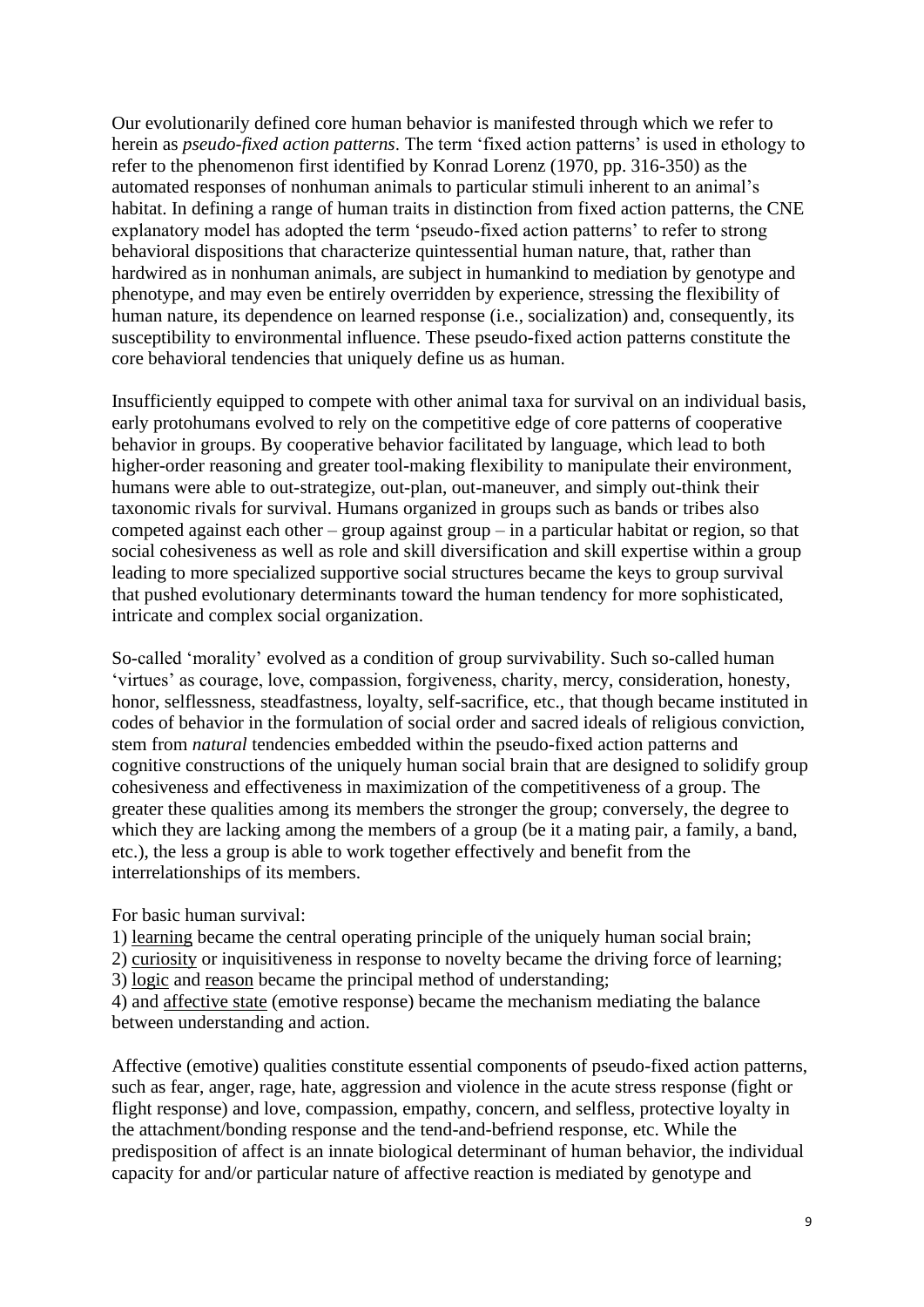phenotype to the extent that each individual possesses a unique basic affective profile. Individual affective reaction is highly malleable, and is learned or modified through experience such that highly indoctrinated societies can skew mass behavioral tendencies.

The regulation of affect is pivotal to the formation and maintenance of social relationships. Affect not only informs and directs reasoning, but may also block it, as even the pillars of morality can become destructive once they become extremes, such that loving kindness taken to mindless obsession can lead to both sexual depravity and lack of justice in failing to properly punish wrongdoing and thereby insufficiently protecting the innocent, and, when justice itself becomes overzealous, it can lead to unfair punishment and even to torture and the murder of innocents. With this understanding, 'emotional intelligence' – the maintenance of balance between emotion, rationality and morality – has been recognized as an integral component of social integration in the fields of psychology and psychiatry (see, for example: Mayer, Salovey, & Caruso, 2004; Mayer, Roberts, & Barsade, 2008; Mayer & Salovey, 1997; Izard, Fine, Schultz, Mostow, Ackerman, & Youngstrom, 2001; Lopes, Brackett, Nezlek, Schütz, Sellin, & Salovey, 2004; Keefer, Parker, & Saklofske, 2009; Lopes, Grewal, Kadis, Gall, & Salovey, 2006; Lam & Kirby, 2002; Kiecolt-Glaser, McGuire, Robles, & Glaser, 2002; Emmerling, Shanwal, & Mandal, 2008; Di Fabio, 2015; Payne, 1986; Zeidner & Matthews, 2016; Schutte, Malouff, Bobik, Coston, Greeson, Jedlicka, Rhodes, & Wendorf, 2001; Sánchez-Álvarez, Extremera, & Fernández-Berrocal, 2015).

Our human core behavior is primarily a function of cognition, which includes learning ability; curiosity and inquisitiveness; logic, reason and rationality; affective reaction and social orientation. The balance between emotion, rationality and morality is critical to wellbeing and a harmonious, healthy society, as is the balanced expression of all the properties of our core human behavior as constructed within our uniquely human social brain through pseudo-fixed action patterns, however; as a result of pathology, injury or deleterious socioenvironmental conditions and circumstances, our core behavior is susceptible to suppression and even distortion, leading to cognitive and behavioral disorder, loss of wellbeing, and, more seriously, impairment of independent functioning in the sustainment of the instrumental activities of daily living (IADL) and even the most basic activities of daily living (ADL). Through a person-centered, enriched environment, CNE fosters the renewal of a balanced core behavior lost as a result of injury, pathology, or negative environmental conditions.

"Since the initial discovery by Hebb (1947) that environmental enrichment (EE) was able to confer improvements in cognitive behavior, EE has been investigated as a powerful form of experience-dependent plasticity" (Alwis & Rajan 2014, p. 1). ". . . neural plasticity is the mechanism by which the brain encodes experience and learns new behaviors. It is also the mechanism by which the damaged brain relearns lost behavior in response to rehabilitation" (Kleim & Jones 2008, p. S225).

The two quotes above refer to the process of recovery from cognitive and behavioral disorder by relearning in an enriched environment – relearning occurring as an inherent mechanism of neuroplasticity, by which all experience is encoded by the brain – whereby a significantly enriched environment is required to raise the reduced capacity of neuroplasticity in organic damage or to enable more powerful encoding of newer experiences in order to supersede residual deleterious cognitive constructs acquired from previous negative socioenvironmental factors.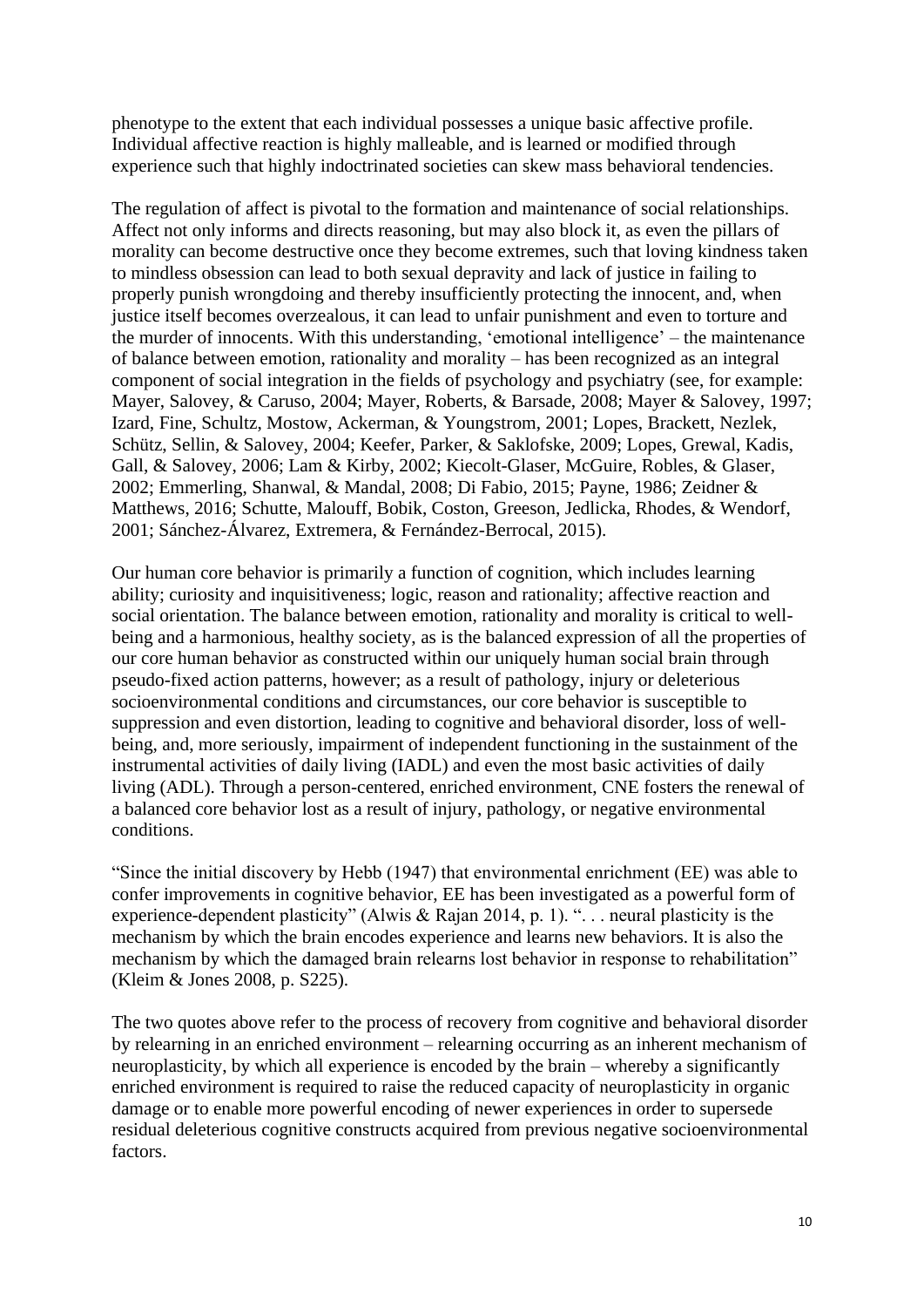An enriched environment, is, by definition, a learning environment, as all experience is an instance of learning about our environment, the situations it imposes, and how to react thereto. But, in distinction from any incidental experience in the unfolding of everyday life, an enriched environment is an environment designed to provide more stimulation, especially, rewarding and encouraging stimulation, invoking more positive, engaged reaction than random, incidental experience. An enriched environment is also, by design, a relearning environment, either to relearn behavior lost through organic damage, or to relearn behaviors conducive to social integration that became distorted through a previously negative environment.

Over the last several decades, neuroscience research has begun to characterize the adaptive capacity of the central nervous system (plasticity). The existing data strongly suggest that neurons, among other brain cells, possess the remarkable ability to alter their structure and function in response to a variety of external and internal pressures, including behavioral training. We will go so far as to say that neural plasticity is the mechanism by which the brain encodes experience and learns new behaviors. It is also the mechanism by which the damaged brain relearns lost behavior in response to rehabilitation. (Kleim & Jones, 2008, p. S225)

Following brain injury or disease there are widespread biochemical, anatomical and physiological changes that result in what might be considered a new, very different brain. This adapted brain is forced to reacquire behaviors lost as a result of the injury or disease and relies on neural plasticity within the residual neural circuits. The same fundamental neural and behavioral signals driving plasticity during learning in the intact brain are engaged during relearning in the damaged/diseased brain. (Kleim, 2011, p. 521)

Environmental enrichment (EE) increases levels of novelty and complexity, inducing enhanced sensory, cognitive and motor stimulation. Whilst environmental enrichment is of course a relative term, dependent on the nature of control environmental conditions, epidemiological studies suggest that EE has direct clinical relevance to a range of neurological and psychiatric disorders. (Hannan, 2014, p. 13)

Because learning (i.e., neuroplasticity) actually changes brain structure in the constantly changing patterns of neuronal interconnectivity, not only are changes occurring simply in neuronal connectivity, but also in all the neurophysiological elements that support positive, learning-related connectivity, such as synaptogenesis and dendritic arborization, gliogenesis, volumetric increases (such as in increases in neuronal soma and nuclei size and glia, in capillary dimensions and dendritic density, and in astrocytic proliferation, as well as in posterior hippocampus enlargement and volume enlargement of motor and auditory areas and their anatomical connections), with changes also noted in gene expression, protein synthesis, and many other areas of brain anatomy and physiology (van Praag, Kempermann, & Gage, 2000, p. 191; Taubert, Villringer, & Ragert, 2012, p. 321; Maguire & Gadian et al., 2000; Bengtsson & Nagy et al., 2005; Gaser & Schlaug, 2003a, and 2003b; Sluming & Barrick et al., 2002; Muotri & Gage, 2006; Draganski & May, 2008, p. 140; Huttenlocher, 1990; Aimone, Wiles, & Gage, 2006; Leuner, Gould, & Shors, 2006; J. A. Kleim, Kleim, & Cramer, 2007; Markham & Greenough, 2004; Kleim & Lussnig et al., 1996; Hydén & Lange, 1983; Jin & Wang et al., 2005; McAllister, Lo, & Katz, 1995; Comery, Shah, & Greenough, 1995; Kolb, Buhrmann, McDonald, & Sutherland, 1994). These positive changes in brain anatomy and physiology (brain reserve) yield positive changes in cognition (cognitive reserve), and vice versa, constituting an intrinsically interlinked neuroprotective agency of brain and cognitive reserve (BCR).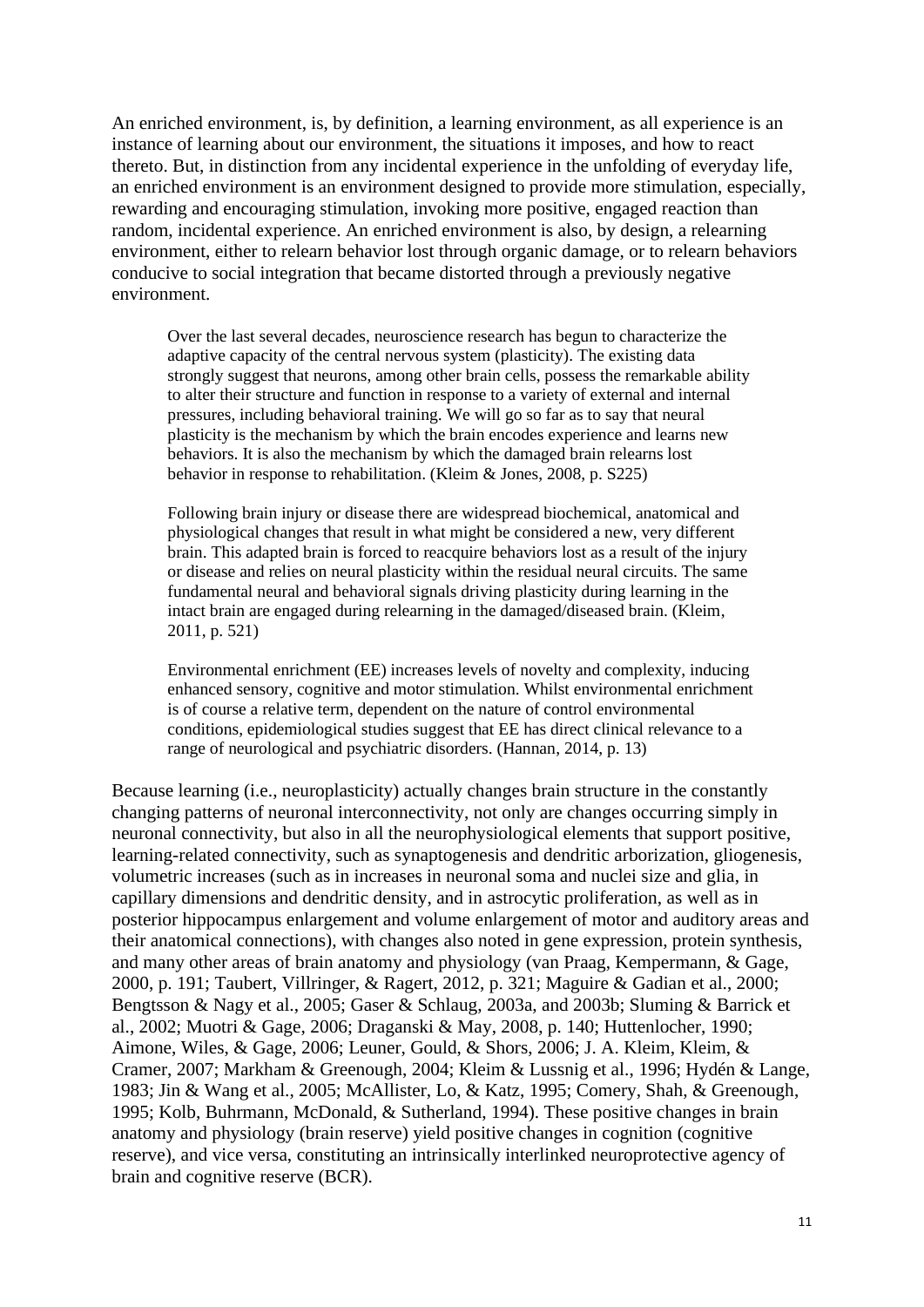'Brain and cognitive reserve' (BCR) refers here to the accumulated neuroprotective reserve and capacity for functional compensation induced by the chronic enhancement of mental and physical activity. BCR is thought to protect against, and compensate for, a range of different neurodegenerative diseases, as well as other neurological and psychiatric disorders. (Nithianantharajah & Hannan, 2011, p. 331)

Recent evidence suggests that the concept of BCR is not only relevant to brain aging, neurodegenerative diseases and dementia, but also to other neurological and psychiatric disorders. (Nithianantharajah & Hannan, 2009, p. 369)

Experimental evidence from the last two decades has clearly shown that learning causes distinct physiological, molecular, and structural changes in the brain. (Taubert, Villringer, & Ragert, 2012, p. 320, citing Kandel, 2001; Markham & Greenough, 2004; McGaugh, 2000)

Positive changes in the brain arising from positive structured learning have been demonstrated to induce long-lasting physiological changes in the brain, by which the brain heals itself, such that the buildup of brain and cognitive reserve (BCR) through an enriched environment can have wide-ranging benefits to overall health, even in the amelioration of such injuries and pathologies as traumatic brain injury (TBI), Parkinson's disease, stroke, multiple sclerosis, depression, epilepsy, autism spectrum disorders (ASD), schizophrenia and Alzheimer's disease and other forms of dementia, providing a powerful remediation model for intervention in aging-related cognitive decline and dementia and its frequently associated comorbidities. Even in organic damage and pathology, positive change and health benefits can be achieved through an enriched environment.

EE has also been found to ameliorate behavioural, cellular and molecular deficits in animal models of various neurological and psychiatric disorders, including Parkinson's disease, stroke, traumatic brain injury, epilepsy, multiple sclerosis, depression, schizophrenia, and autism spectrum disorders. (Hannan, 2014, p. 13)

In recent decades, the interest in behavioral interventions has been growing due to the higher prevalence of age-related cognitive impairments. Hence, behavioral interventions, such as cognitive stimulation and physical activity, and along with these, our lifestyle (education, work position, frequency of cognitive and social activities) have shown important benefits during cognitive impairment, dementia and even recovery after brain injury. (Sampedro-Piquero & Begega, 2017, p. 459)

The concept of an enriched environment, described anecdotally already by Hebb (1947), is one of the most widely used experimental paradigms for studying learninginduced plasticity. . . At the behavioral level enrichment is associated with increased learning and memory and reduction in age-related decline. (May, 2011, p. 476, citing Rampon & Jiang et al., 2000; van Praag, Kempermann, & Gage, 2000)

In their 2014 paper, Alwis and Rajan (p. 1) discuss how "The brain's life-long capacity for experience-dependent plasticity allows adaptation to new environments or to changes in the environment, and to changes in the internal brain states as occurs in brain damage" through "the demonstrated sensorimotor and cognitive benefits associated with exposure to EE" and the possible mechanisms involved therein.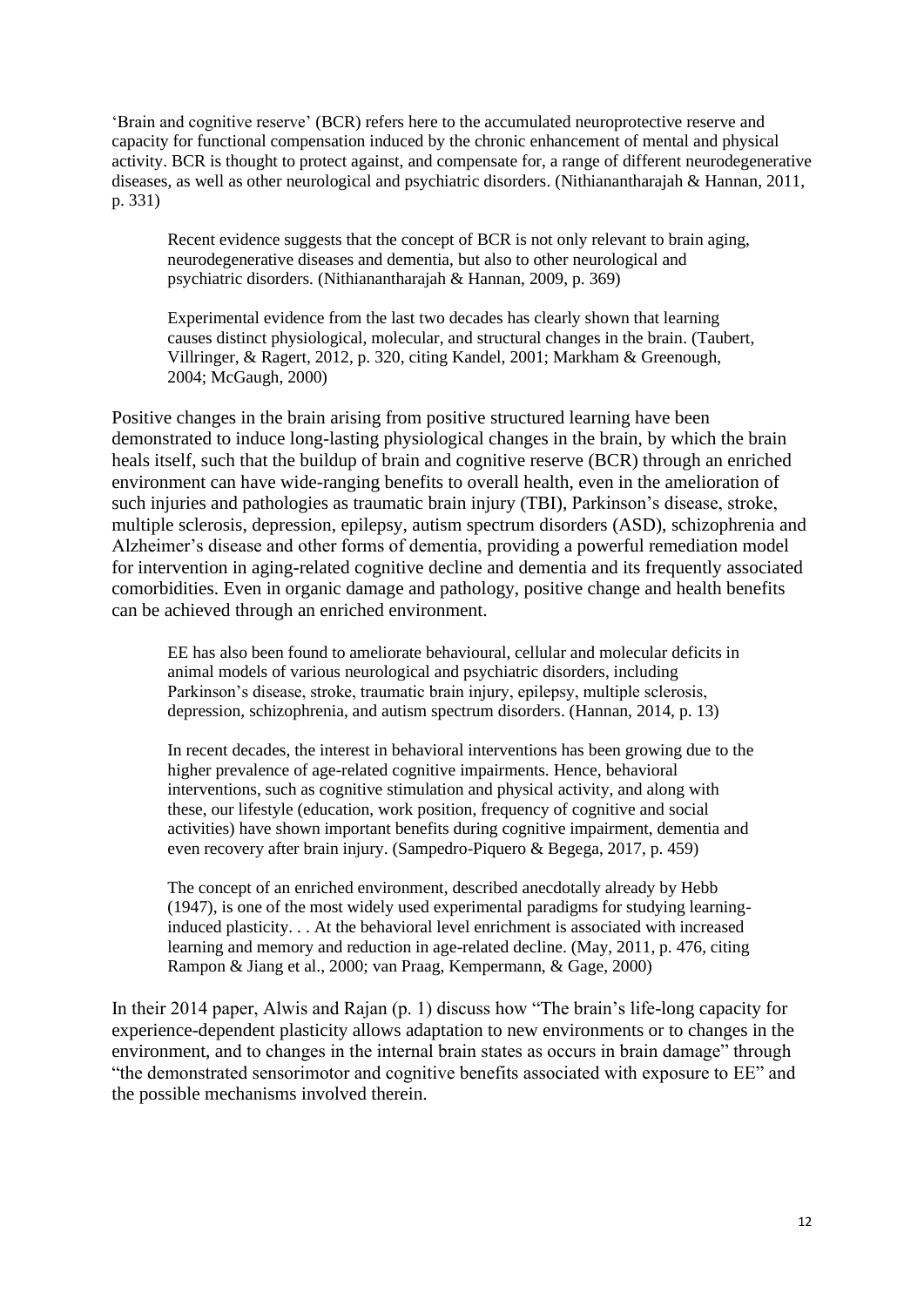As demonstrated by all of the above quotations, environmental enrichment and its ability to stimulate the brain's inherent neuroplasticity in conferring cognitive, behavioral and health benefits in promoting the alleviation of various forms of cognitive and behavioral disorder and health-related impairment in aging, is a much studied and uniformly agreed upon topic in the fields of neuroscience and neurorehabilitation. In the following it will be shown how the modality Cognitive Neuroeducation (CNE) encompasses a holistic enriched environment through a person-centered orientation. A more inclusive bibliography of the extensive body of scientific studies that validate the efficacy of the enriched environment in the remediation of cognitive and behavioral disorder and aging-related impairment is provided in the Appendix at the end of this document.

## **The CNE enriched environment**

In CNE, the term 'enriched environment' refers to a specifically designed person-centered orientation consisting of a prevailing ambiance of respect and concern for the individual, the sanctity of selfhood and the recognition of the essential role of social integration in the wellbeing of the individual. This equal focus on both respect of the individual and on social interaction forms an encompassing milieu that facilitates the engagement of life through activities providing challenge and growth to the fullest of each individual's capacity and excites the individual's interests to promote a) a sense of accomplishment, b) bonding with others, c) joy of the moment, and d) a keen anticipation of the discoveries, camaraderie and achievements tomorrow may bring.

This enriched environment is manifest through the structure of a cohesive group dynamic predicated on perspective taking; social context appraisal; empathetic engagement in emotive connection and expression of feelings; constructive feedback in group dialog; attentive listening; support and concern for one's fellow group members; identification with the group; individual initiative; facilitation of the voice of the individual; and the confirmation of self. All of these principles of the enriched environment are maintained by the very content of the enriched environment and the group interaction therewith; therefore, both content (curriculum) and its manner of presentation are equally critical to the CNE enriched environment. With this understanding, the CNE enriched environment is at once the foundation, curriculum and presentation of a structured CNE program of well-being in the prevention of and recovery from cognitive and behavioral disorder.

Though functioning as a powerful modality for the prevention of and recovery from cognitive and behavioral disorder, effective even in profound cognitive impairment and dementia, CNE is presented as a fun, entertaining, informative program of activities conducted through a group dynamic emphasizing shared engagement through teamwork, problem solving challenges, discussion, dialog, debate, critical thinking, and personal reflection. CNE participants experience the program entirely as a recreational, social and educational curriculum promoting health and well-being for mind and body through exercise, social relations and learning activities. There are no allusions or references of any kind in the program to the stigma and negative connotations of therapy, pathology, disability, incapacitation, mental abnormality or diagnostic labels.

In the CNE group dynamic participants learn to value each other's input as well as their own; as success in learning and accomplishing tasks and engagement and enjoyment of the moment, is totally interdependent on group and individual input and effort, leading to growth of the individual and the group, to self-confirmation, bonding with others, identification with the group and the emotional anchoring of a strong sense of belonging. These interactions in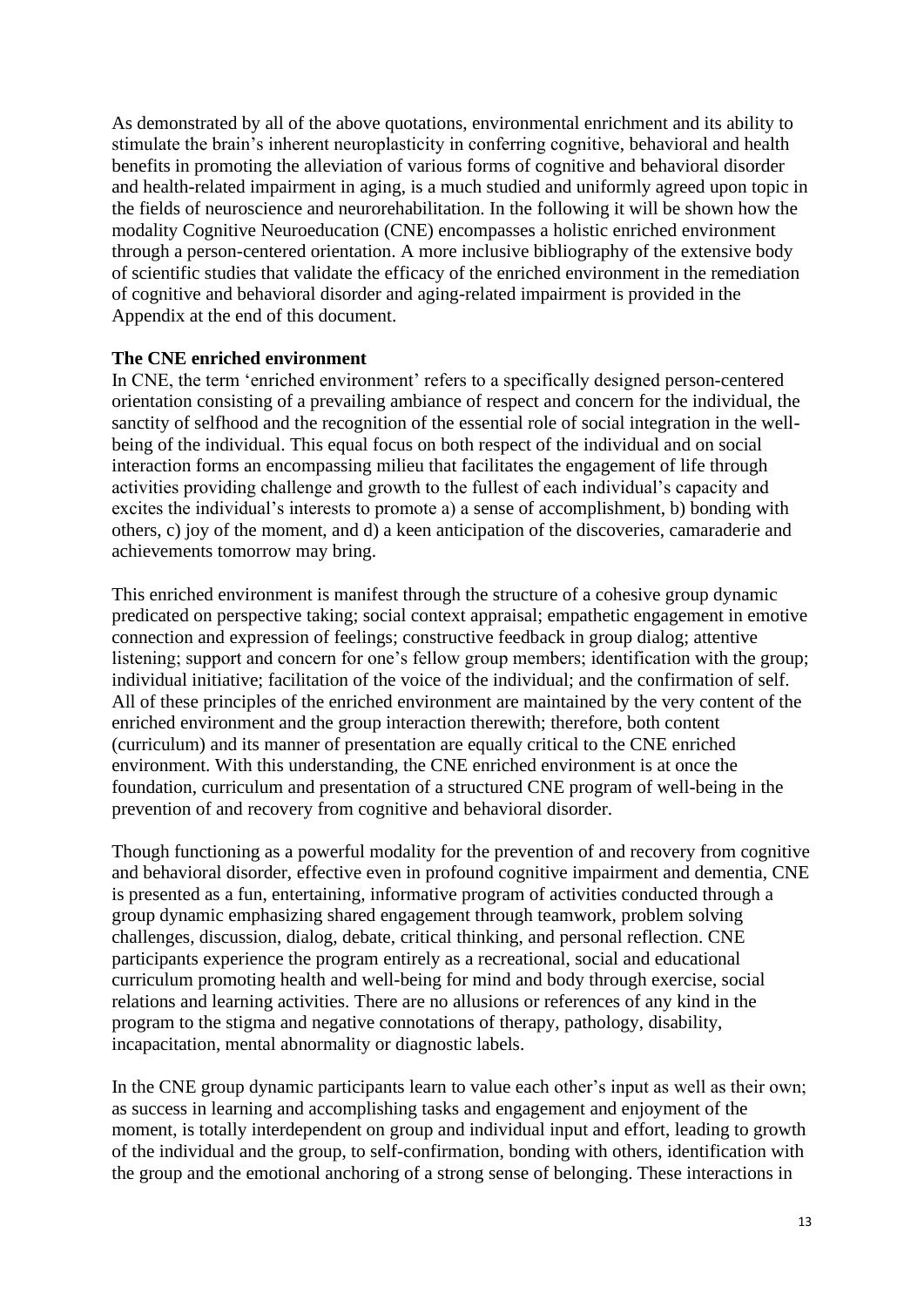the group dynamic provide intimate rather than casual contact and constancy through structured, predictable, scheduled interaction; mutually rewarding, cooperative activities; integration within an ongoing curriculum; and the full, absorbed engagement of all participants; the latter as an inherent component of the CNE group structure and its dependence on the cooperation, constructive feedback, give and take, and planning that constitutes teamwork.

Participation within the person-centered CNE group structure through group commentary and feedback, while establishing and reinforcing group values and rules of interaction, rather than enforcing any conformity of personality and mindset, actually is a powerful vehicle of selfdiscovery and development of individuality. Each member comes to visualize her/himself as part of the working group, internalizing that her/his input and participation is neither distinct from the group nor judged by it or its rules, but rather an inextricable part of the group, its process, its defined protocols and its unique dynamic. Each member of the group is a living embodiment of a particular essence of the group, its values and its modes of interaction, shaped through their own individual inputs and unique contributions to the group. Each member identifies her/himself as part of the group, her/his self-identity becoming interlinked with the group identity.

Paradoxically, by observing the differences in each individual member of the group and interacting with them; sharing thoughts, opinions and experiences and developing a deeper understanding of each member, one begins to recognize not only the differences between each of the members of the group, but also between each member and oneself; such recognition informing a clearer recognition of one's own individuality, of who one is, and, in learning to appreciate the different personalities of the group and welcoming each's individual perspectives and ways of thinking, each's humor, warmth, and unique contributions to the group, one begins to better understand and appreciate one's own uniqueness and individuality and a growing sense of self and self-confidence emerges. Since we are social beings with social brains, our personalities are formed from the way each of us uniquely interacts with other people within the commonly agreed rules of social conduct.

In the CNE program individual uniqueness is celebrated, and all learning and activities are integral to the group dynamic and develop as a group process, with the experiences of the program uniquely internalized by each individual participant, being both simultaneously shared and highly personal, as each individual participant develops her/his own viewpoint of life and understanding of her/himself. Through the collective encouragement of independent growth in interactive dialog, constructive feedback and the emphasis on self-challenge, the group dynamic instills the collective sense of 'all for one and one for all.'

The CNE person-centered group dynamic stresses individual self-expression and full participation in the group as an inextricable member of the group, recognizing that each member plays a vital role without which the group loses its unique dynamic and nuance of interaction. An evolving interaction within the group parallels a growing self-confidence in each member and her/his sense of importance as an essential component of the group, leading to a growing sense of responsibility to provide input and constructive feedback to each of the other members in their participation in the activities of the group, which stimulates greater motivation to more effectively engage both the group process and learning activities in the CNE program, so that in achieving an individual's own growth toward self-realization she/he also becomes part of the growth toward the self-actualization of the other members, as they, in turn, form an integral part of her/his growth.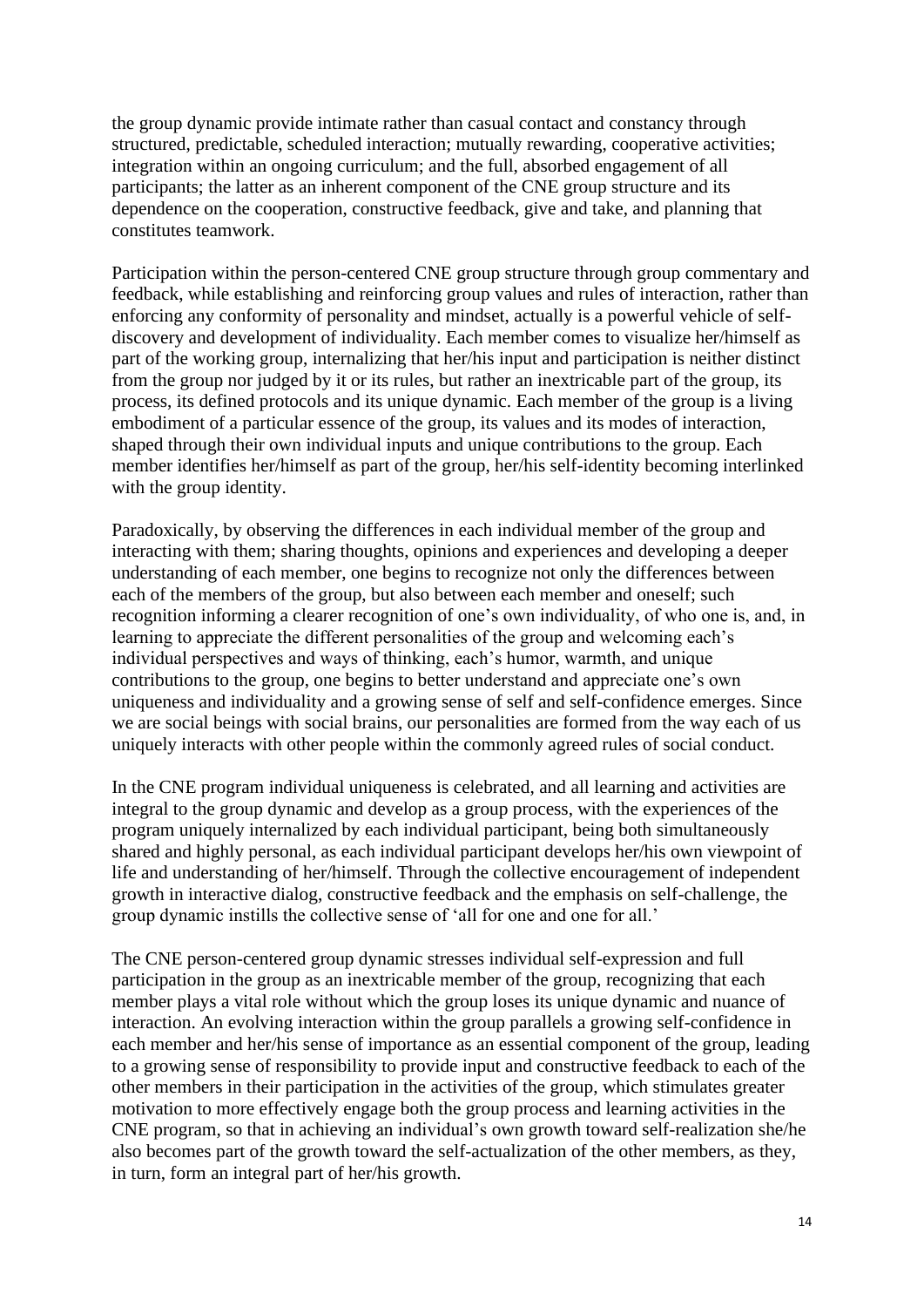At the core of the CNE enriched environment and its person-centered group dynamic are the principles of perspective taking and social context appraisal. Perspective taking consists of the ability and custom to go beyond spontaneous, initial surface impressions and apply a thoughtful appraisal and a honed proficiency in recognizing and interpreting social cues that explain another person's thinking, feeling and behavior from that person's perception of her/his own situation in a particular social encounter.

Perspective taking involves the development of respect for, understanding of, and empathy with, other individuals by putting oneself in the other person's place and reflecting how one her/himself would act and feel in that place. An important component of perspective taking is social context appraisal – the balanced assessment of social contexts and circumstances which account for an individual's behavior in a particular social encounter. While the context of the individual is always essential for understanding individual behavior, in the group dynamic social context appraisal transcends individual behavior, extending to the culturally transmitted 'norms' of the group – in the group dynamic, perspective taking must equally recognize and appreciate both the personal context and the social context defined by the group 'norms' and the individual's role or position within the group.

Another essential component of perspective taking is affective (emotional) engagement. It is precisely one's own emotional state that influences the perception of another's emotional state and determines the selection and processing of individually relevant social information; either effectively picking out the essential information and its implications within the particular social encounter, or completely missing or distorting that information to one's own detriment in social interaction.

An individual's feelings are a principal determinant of behavior in any social situation, and it is imperative to understand another's feelings in order to understand that person's behavior and likely response in any social interaction as a clue to one's own appropriate behavior in a particular social encounter. However, it is impossible to understand the affective state of another unless one's own affective response is appropriately well harmonized with one's personal situation relative to the context of any particular experience. In order to correctly understand another's feelings, one has to consistently experience one's own appropriate emotional reactions. A lack of affect can be no less self-destructive and socially disruptive than uncontrolled, inappropriate emotional outbursts.

A major part of perspective taking, then, is the realization of an individual's own emotional capacity by learning to engage experiences deeply through commitment and the giving of oneself to the experience with introspection, reflection, sharing and genuine attachment. By putting oneself totally into the experience as an integral part of the experience, the individual learns involvement and concern; and learns to fully relate to the experience and to others – to feel, to empathize and to bond. In the CNE program, the participant learns to THINK AND FEEL rather than simply engaging in rote memorization, accumulating loosely connected facts or learning PURE MECHANICAL BEHAVIOR.

In the CNE program we explore together conceptualizations; beliefs; modes of social interaction and interpersonal relationships; reactions to situations; emotive contours; flights of imagination; aesthetic visions; creative artistry and the nuances of beauty; the concepts of duty, purpose, loyalty, love, and spirituality; the sense of destiny; and myriad other products of the mind in a variety of contexts through a range of media and activities by which we gain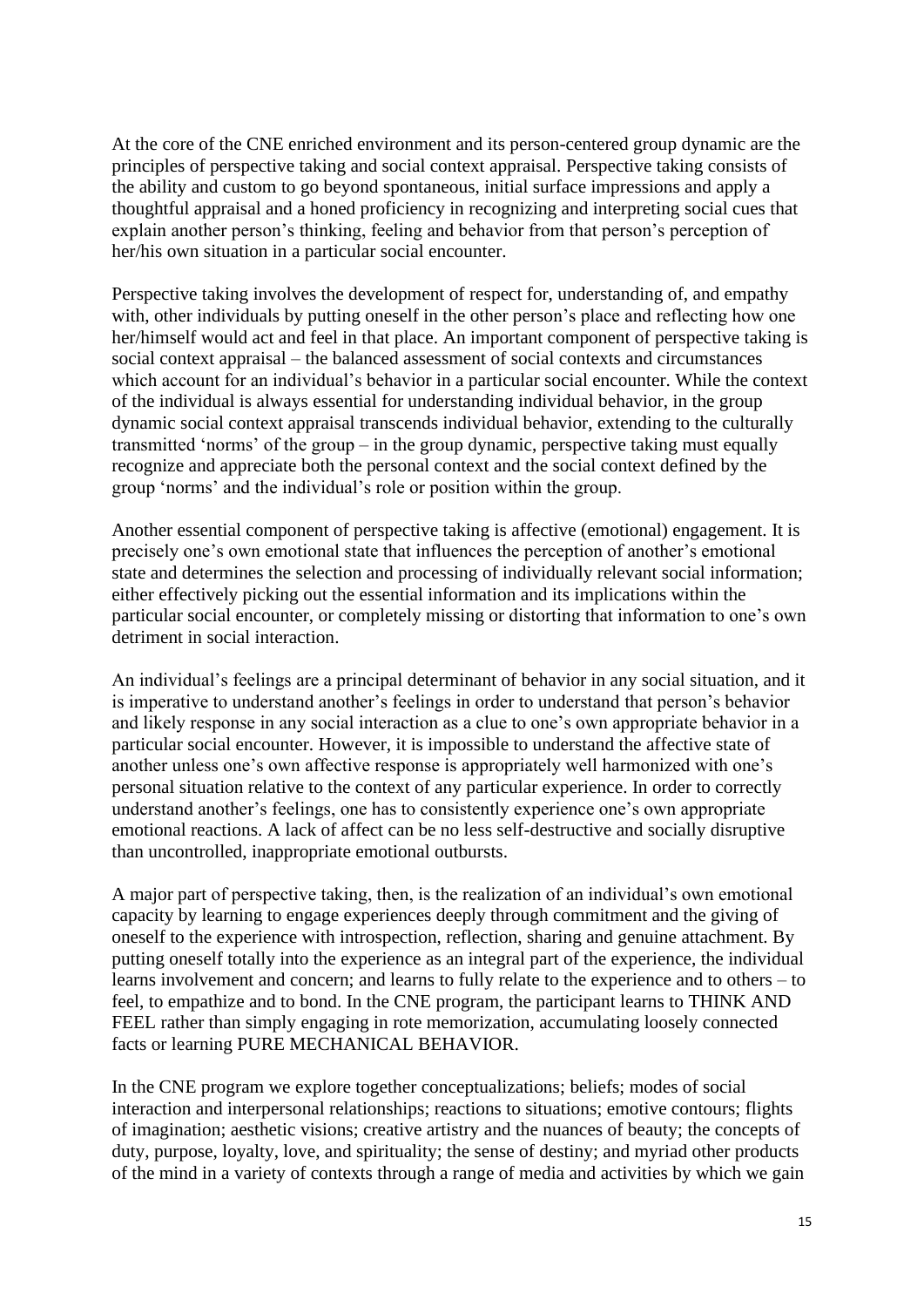insights on the essence of being human. We explore behavior from multiple points of view, learning how to interpret frames of meaning in understanding others and discovering ourselves in field trips, camp-outs, games, stories and through literature, music, drama, art, skits, dance, motion picture films, etc.

In answering the criticism that a large portion of such activities is recreational, creative, often fanciful, and does not reflect the day-to-day grind and responsibilities of real life, the contents of such activities however are indisputably reflections of the products of the mind – the mind being the repository of all that we experience and think about and therefore representative of our hopes, dreams, fears, longings, visions, imaginings, in short, the true essence of being human – and in our ongoing dialog and group experience in the CNE enriched environment, we learn what it is to be human and how to enjoy ourselves in connection with others and through that connection with others, discover our very own personal, unique core of being, reforming our cognitive constructs in redefining a more positive, personal, harmonious lifestyle supporting balanced, self-actualizing behavior, fluid, engaged social interaction and a real, unequivocal bonding and reengagement with oneself, with others, and with life itself. By such reengagement, we satisfy our basic psychological needs and rebuild our cognitive faculties that enable us to fortify ourselves against, while successfully navigating through, the daily grind, recognizing and fulfilling our responsibilities in real life, contributing to the maintenance of our society as productive members of the community.

We live within our mind, and the journey of life continues on in elderhood and even in infirmity of body through a healthy, active mind and an environment encouraging our innate curiosity and deep human need to share and involve ourselves with others. Even in physical decline, the restoration of cognitive function and behavioral balance in an elder can renew lost skills, knowledge and expertise previously acquired through her/his life that can be effectively utilized in a worthwhile contribution to the community, reinstilling the elder's sense of their own value and a renewed meaning and purpose in life. Even in simply recovering the facility for the execution of some of the basic activities of daily life (ADL) leads to a better understanding and cooperation between an elder under care and her/his care workers, the elder taking on more responsibility and involvement in their own care, not only greatly reducing the burden of care needed by the elder, but also giving the elder a sense of more independence and self-management of their own life.

# **THE PROPOSAL: THE DEVELOPMENT OF A PILOT COMMUNITY WELL-BEING CENTER**

## **Background**

As we have herein demonstrated 1) the great economic and societal burden of the rapidly aging population; 2) that cognitive decline, and especially dementia and its commonly associated comorbidities, constitute the major contributors to the economic and societal burden of the rapidly aging population; and 3) that the attainment and maintenance of wellbeing is essential in combating physical, cognitive and general health decline related to aging; we hereby propose the concept of community-based well-being centers as a primary solution by which to significantly ameliorate the economic and societal burden of our continually aging population in restoring elders as vital, productive members of society. And, as we have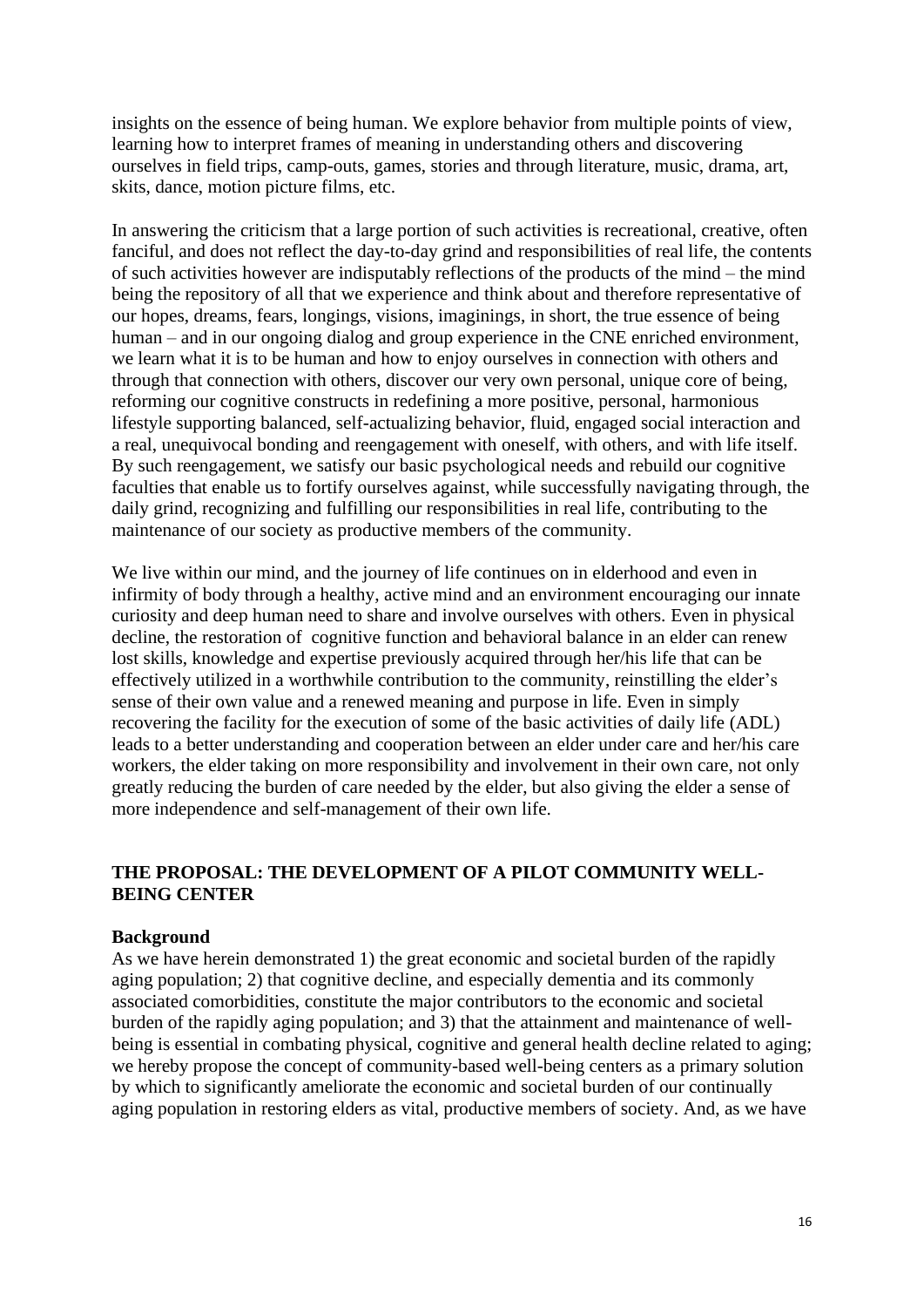defined well-being as a purely personal concept, a relative construction defined uniquely by each individual in accordance with their own situation, personality and life experience, we further propose that such community well-being centers are rigorously grounded in and assiduously follow a structured person-centered program of enriching activities.

Although neuroscience and physical and cognitive rehabilitation researchers have long recognized the positive benefits of environmental enrichment in the amelioration of even profound physical and cognitive disability in such conditions as traumatic brain injury, stroke, dementia, etc., these studies, especially in the case of dementia, have not been adopted by and adapted within the clinical community, which has universally declared that there is no cure and no currently effective treatment for Alzheimer's disease and other forms of dementia [\(https://www.mayoclinic.org/diseases-conditions/dementia/diagnosis-treatment/drc-](https://www.mayoclinic.org/diseases-conditions/dementia/diagnosis-treatment/drc-20352019)[20352019,](https://www.mayoclinic.org/diseases-conditions/dementia/diagnosis-treatment/drc-20352019) [https://www.nhs.uk/conditions/dementia/cure/,](https://www.nhs.uk/conditions/dementia/cure/) [https://www.dementia.org.au/about](https://www.dementia.org.au/about-dementia/dementia-research/dementia-treatments-and-cure)[dementia/dementia-research/dementia-treatments-and-cure,](https://www.dementia.org.au/about-dementia/dementia-research/dementia-treatments-and-cure) [https://www.alz.org/alzheimers](https://www.alz.org/alzheimers-dementia/treatments)[dementia/treatments\)](https://www.alz.org/alzheimers-dementia/treatments).

While some claims have been made for treatments that ameliorate some symptoms of dementia, such as suggested by the Mayo Clinic [\(https://www.mayoclinic.org/diseases](https://www.mayoclinic.org/diseases-conditions/dementia/diagnosis-treatment/drc-20352019)[conditions/dementia/diagnosis-treatment/drc-20352019\)](https://www.mayoclinic.org/diseases-conditions/dementia/diagnosis-treatment/drc-20352019), such treatments are defined even by the Mayo Clinic as temporary, associated with a number of highly disturbing side effects (that themselves may require alleviation through other medications, substituting one symptom or group of symptoms for another and compounding the potential for negative effects of drug interaction) and mostly provide slight, if any real benefit to quality of life or daily functioning.

The American Psychiatric Association (APA), reiterating the universal claim of the clinical community that there is no cure for either Alzheimer's disease (the overwhelmingly predominant diagnosis of dementia) nor almost all other categories of dementia (APA, 2015, pp. 237-258), recommends two temporary treatments for Alzheimer's disease, cholinesterase inhibitors and memantine, that "may help lessen the memory symptoms for a short time" (ibid., p. 245), and suggests antidepressants to treat mood symptoms and antipsychotics for hallucinations, agitation and severe hostility, although such suggestion is in direct contradiction to the U.S. Federal Drug Administration (FDA) guidelines that antipsychotics "are not approved for the treatment of behavioural symptoms in elderly patients with dementia" [\(https://www.dementiacarecentral.com/aboutdementia/treating/antipsychotics#justified\)](https://www.dementiacarecentral.com/aboutdementia/treating/antipsychotics#justified), reflecting the strong concerns over both the ethics and viability of off-label prescribing of antipsychotics and other psychotropic drugs such as benzodiazepine and antidepressants for elders with dementia that has shown little efficacy for that population and presents serious health risks thereto (Dudas, Malouf, McCleery, & Dening, 2018; Ray, Federspiel, & Schaffner, 1980; Stevenson, Decker, Dwyer, Huskamp, Grabowski, Metzger, & Mitchell, 2010; Rios, Perlman, Costa, Heckman, Hirdes, & Mitchell, 2017; Zagaria, 2008; Ballard & Howard, 2006; Azermai, 2015; Bullock, 2004).

From the perspective of the National Health Service (NHS) of the United Kingdom, not only is there is no cure for dementia, but it is unlikely that there will ever be such thing as a single cure for dementia [\(https://www.nhs.uk/conditions/dementia/cure/\)](https://www.nhs.uk/conditions/dementia/cure/). Though the NHS is enthusiastic about experiments in new forms of highly intrusive treatments for dementia ('intrusive' in a medical sense referring to an invasive or otherwise intentionally manipulated or forced bodily response), throughout the years numerous so-called 'innovative' intrusive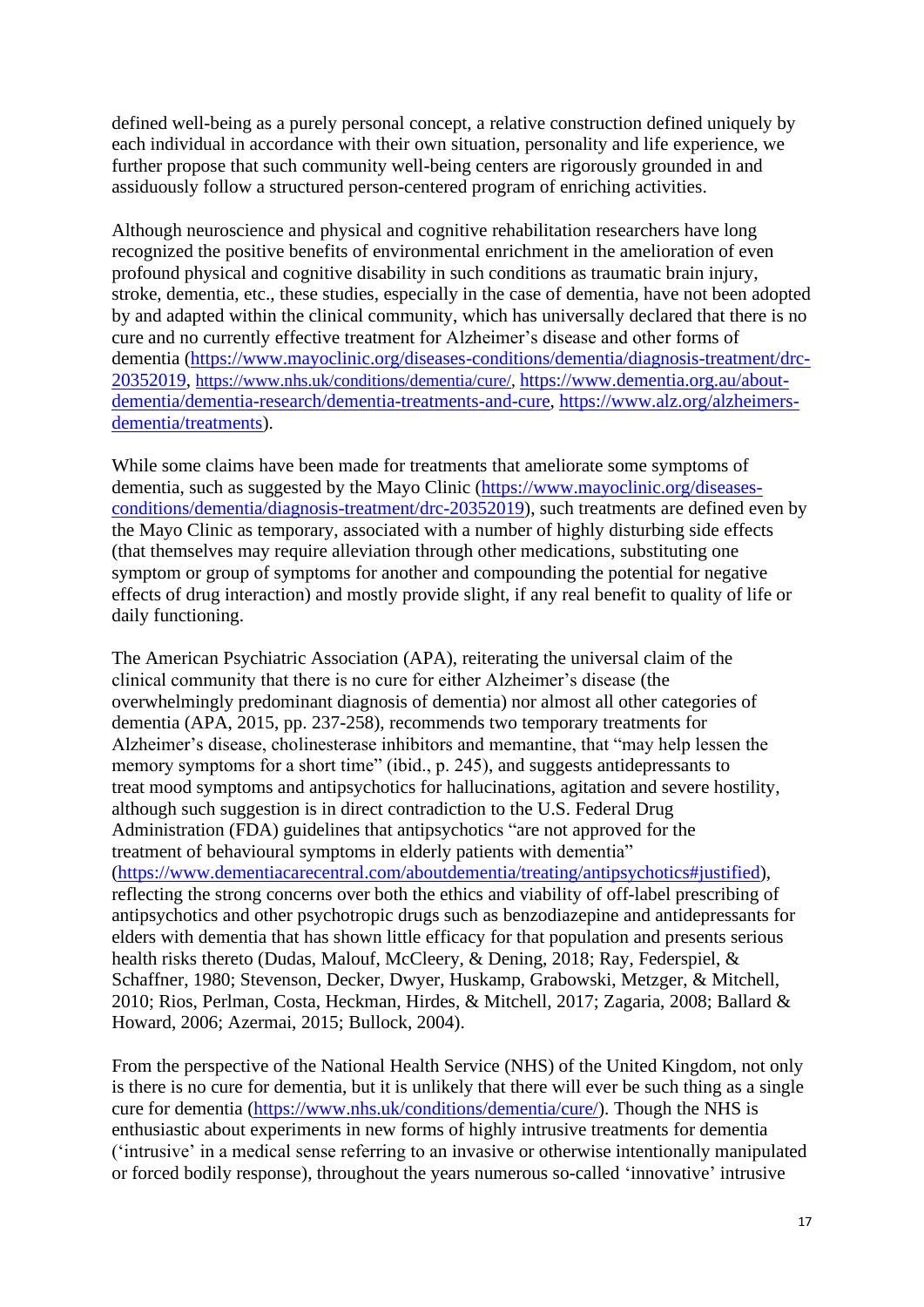experimental approaches have proven ineffective and even deleterious, and many of the newest touted intrusive experimental strategies start out on a wrong footing, such as the premise of inhibiting the activity of enzymes involved in beta-amyloid production in preventing beta-amyloid plaque buildup. It is certainly true that the buildup of beta-amyloid plaque as well as tau protein tangles have been found in a representative postmortem sampling of the brains of people that in life exhibited symptoms of dementia [and, in fact, the presence of plaque and tangles in the brain in combination with symptoms of dementia is considered a defining diagnostic marker for Alzheimer's disease – see DSM-5, the *American Psychiatric Association Diagnostic and Statistical Manual of Mental Disorders*, Fifth Edition (APA, 2013, p. 613)]; however, postmortem examinations of the brains of individuals with no noted symptoms of dementia in life and no history of cognitive decline, behavioral anomalies or social interaction difficulties, have also found a significant number of subjects having a buildup of beta-amyloid plaque and tau protein tangles, suggesting that the buildup of plaque and tangles may not necessarily be a part of the etiological path leading to dementia but simply a sequela or by-product of some other neurophysiological process or processes that may or may not be related to dementia.

#### **Structure and content of the proposed well-being center**

Though any prospect of either an immediately available cure for dementia or that of any treatment (especially nonintrusive treatment) providing a significant period of effectiveness in the remediation from its debilitating symptoms is denied by the clinical community, more than 70 years of research (since 1947) as reported in a vast corpus of studies in the fields of physical and cognitive rehabilitation, neuroscience, and specialized areas of cognitive geriatrics and gerontology, have repeatedly documented remedial changes in the brain (BCR) in response to an enriched environment in the alleviation of cognitive and physical impairment and behavioral disorder associated with a wide range of pathology, injury and obstructive socioenvironmental conditions. Among the disorders responsive to environmental enrichment is dementia in its various diagnostic classifications. These remedial changes in the brain, through ongoing significant engagement with the enriched environment, are accumulative, providing more neuroprotective effects, greater cognitive acuity, greater fluidity of social interaction, more stabilized and effective behavior, greater resistance to the comorbidities associated with dementia and the neurodegenerative processes of aging, and improvement in overall health and physical vitality. The benefits of these changes, depending on the preexisting level of neurophysiological degeneration, severity of underlying pathology, degree of tissue damage, etc., can even be maintained throughout one's advancing years to the remainder of an individual's life.

These changes, which have long-lasting, and often even permanent effect, represent, in fact, a 'cure' insomuch as they can effect an outcome equivalent to that of a cure for a disease. Although BCR (brain and cognitive reserve) in dementia is like a cure for a disease, it is not exactly a cure in the medical sense, since dementia is not a disease, but a syndrome [World Health Organization (WHO), 2019; Zagaria, 2008; Blass, 2003; Poblador-Plou et al, 2014], a condition characterized by a set of associated symptoms of different and/or not clearly known etiologies that presents in different ways in different people and is generally considered progressive and irreversible (WHO, 2019; Blass, 2003; Zagaria, 2008). However, in spite of the denial and failure of the clinical community, the dysfunctional neurophysiology leading to dementia and its incapacitating effects can be reversed as years of studies in the efficacy of environmental enrichment clearly attest.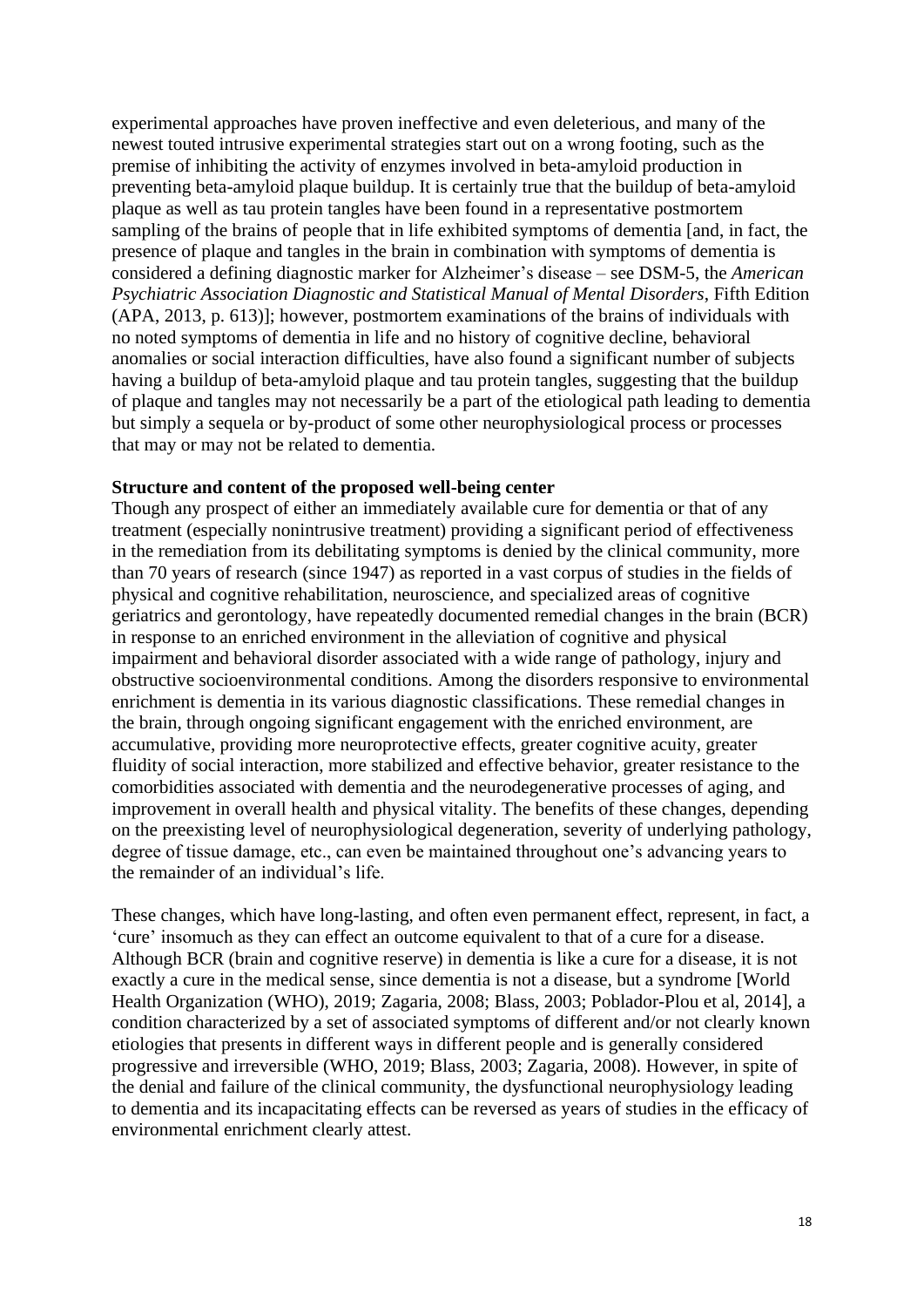The denial of the clinical community squarely rests on the fact that environmental enrichment and the design, development and implementation of an enriched environment lies far outside the clinical paradigm based on therapy or treatment in a clinician-patient relationship focusing on pathology or disease, or, when the etiology is unclear, on the alleviation of symptoms. Clinician-patient sessions or medications do nothing for the daily environment of the individual under treatment, i.e., the environment in which the individual is primarily immersed and which molds the individual's brain and behavior.

The brain has two principal functions, 1) to regulate the primary autonomic life-sustaining bodily functions, and 2) to direct interaction with the individual's environment through the interpretation of environmental stimuli and reactive voluntary motor control. In the second critical function, the brain acts as a repository of the input of the five senses, interpreting their sensory information, and, through the mechanisms of neuroplasticity, modifies its neurophysiology to induce a specific behavioral response to the sensory information, whereby the brain changes its neurophysiology in accordance with a specific interpretation of and reaction to the environment, this neuroplasticity constituting the elemental process of learning. These changes can be positive, in that they are appropriate to advancing the wellbeing of the individual, building up BCR, or negative, weakening BCR and impeding wellbeing by blocking or distorting the individual's natural core behavior and journey of selfactualization. Negative changes can result from either organic pathology or tissue insult due to injury that disturbs basic neurophysiological functions, and/or from deleterious socioenvironmental conditions or circumstances that predisposes or limits the interpretation of environmental stimuli, resulting in a faulty or deficient database of experience and unbalanced, misconceived or inadequate cognitive constructs.

Dementia, a product of faulty experience-driven cognitive construction deficient in or contradictory to the core behavior embedded within our uniquely human, evolutionally defined pseudo-fixed action patterns, is a result of organic damage either initiated or aggravated by deficient or deleterious socioenvironmental conditions often associated with aging and the pervasive negative societal attitudes towards aging. Regardless of what condition or conditions initiate the onset of dementia, experience, that is, environmental stimuli, has been firmly identified as the molder of cognition and behavior in the process of learning and the instrument through which cognition and behavior can be changed. Positive learning (i.e., towards self-actualizing, productive, socially integrated behavior) yields positive neuroplasticity, the mechanism for positive change in conditions of cognitive and behavioral disorder, including dementia, building BCR, whereby the brain heals itself through an enriched environment, a demonstrated process by which dementia can be reversed.

Because of a combination of deficient and/or defective cognitive constructs and neurophysiological damage in the brain in dementia, more intensive positive stimulation than that of normal incidental learning or formalized learning through life choices is required to repair the brain, restore cognitive functioning and facilitate well-being due to the reduced capacity of the brain in dementia. "... in normal incidental learning vs. relearning after brain injury or disease, the cognitive processes and neurological mechanisms don't change but the conditions of change do, often dramatically, because of the differences in both brain reserve and cognitive reserve [BCR] prior to and after brain injury, disease or psychological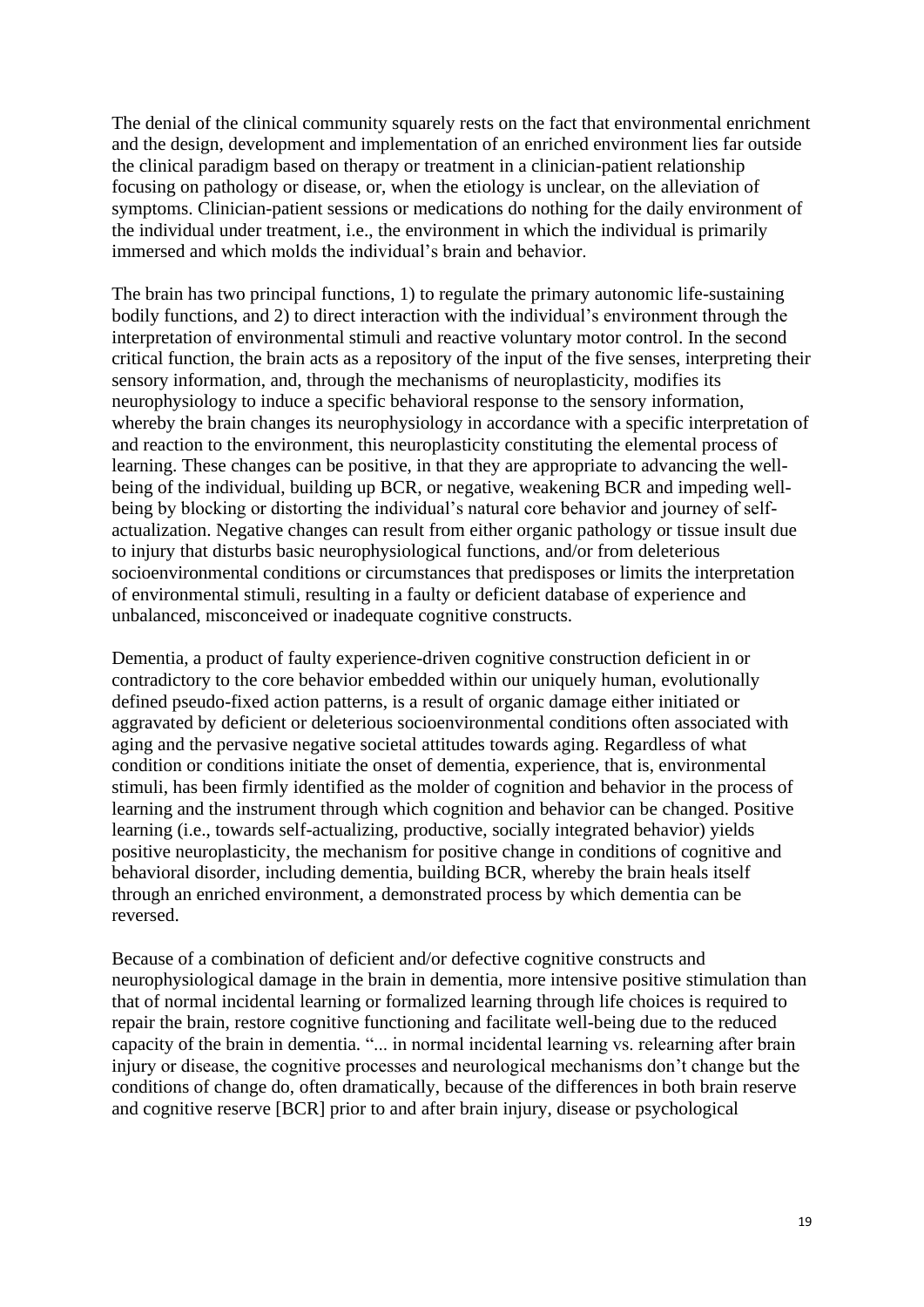imbalance" (Kleim, 2011, p. 523 – insertion in brackets added). This more intensive stimulation is generated in a holistic, fun, entertaining, sustained, socially connected, motivating, encouraging, challenging and highly supportive learning environment, referred to as the enriched environment.

The key to an effective enriched environment is constancy, whereby the enriched environment is always available, a stable component of the community, readily incorporated as an integral element of an individual's lifestyle. Continued exposure to the enriched environment has been demonstrated to be essential to the maintenance and ongoing improvement of cognitive, physical and social functioning and well-being of the individual in recovery from brain damage. ". . . a lack or an absence of EE [environmental enrichment] is linked to cognitive decline post-injury, demonstrating the importance of continued exposure to EE in the post-discharge stages after brain injury" (Alwis & Rajan, 2014, p. 11, citing Till, Colella, Verwegen, & Green, 2008; Frasca, Tomaszczyk, McFaden, & Green, 2013 – insertion in brackets added). "A reduction in enrichment in the post-acute period could be detrimental to recovery as studies have shown that functions gained during stimulation of neural pathways (such as during rehabilitation) can be lost through under-use" (Alwis & Rajan, 2014, pp. 11-12, citing Rubinov, McIntosh, Valenzuela, & Breakspear, 2009; Warraich & Kleim, 2010; Frasca, Tomaszczyk, McFaden, & Green, 2013). "Studies demonstrate continued and repeated EE exposure which provides intensive cognitive, social, and physical stimulation is necessary to induce beneficial effects (Frasca, Tomaszczyk, McFaden, & Green, 2013, p. 14, citing Blackerby, 1990; Spivack et al., 1992; De Weerdt et al., 2000; Schooler & Mulatu, 2001; Shiel et al., 2001; Zhu et al., 2001, 2007; Cifu et al., 2003; De Wit et al., 2005; Amaral et al., 2008; Willer et al., 1999; Cicerone et al., 2004).

Alwis & Rajan (2014, p. 11, citing Frasca, Tomaszczyk, McFaden, & Green, 2013) have pointed to vital factors that contribute to the provision of an appropriate level of enrichment, that include ease of access to activities and resources that are cognitively, physically and socially stimulating, as well as support that encourages participation and integration therewith; with Frasca et al. (2013) suggesting that post-discharge patients eventually need to return to remediation in an enriched environment, further emphasizing the importance of a well-being center as a readily accessible, intrinsic community resource for the provision of an ongoing, consistently structured, enriched environment leading to recovery from dementia and the promotion of self-actualization and a rich, full, active, socially engaged, independent, productive life in elderhood.

The model well-being center that is proposed herein, is one that fully understands and promotes the individual nature of true well-being through a dedicated person-centered approach fully integrated into and an inherent, principal orientation of Cognitive Neuroeducation (CNE). This model well-being center rigorously implements the CNE paradigm in an enriched environment constituting a holistic curriculum consisting of the following structural components:

## The group dynamic

The CNE program is constructed in a group participation framework, each group consisting of 6 to 8 members by which social consciousness is internalized through learning derived from observation, discussion, reflection and continual feedback in participation in a wide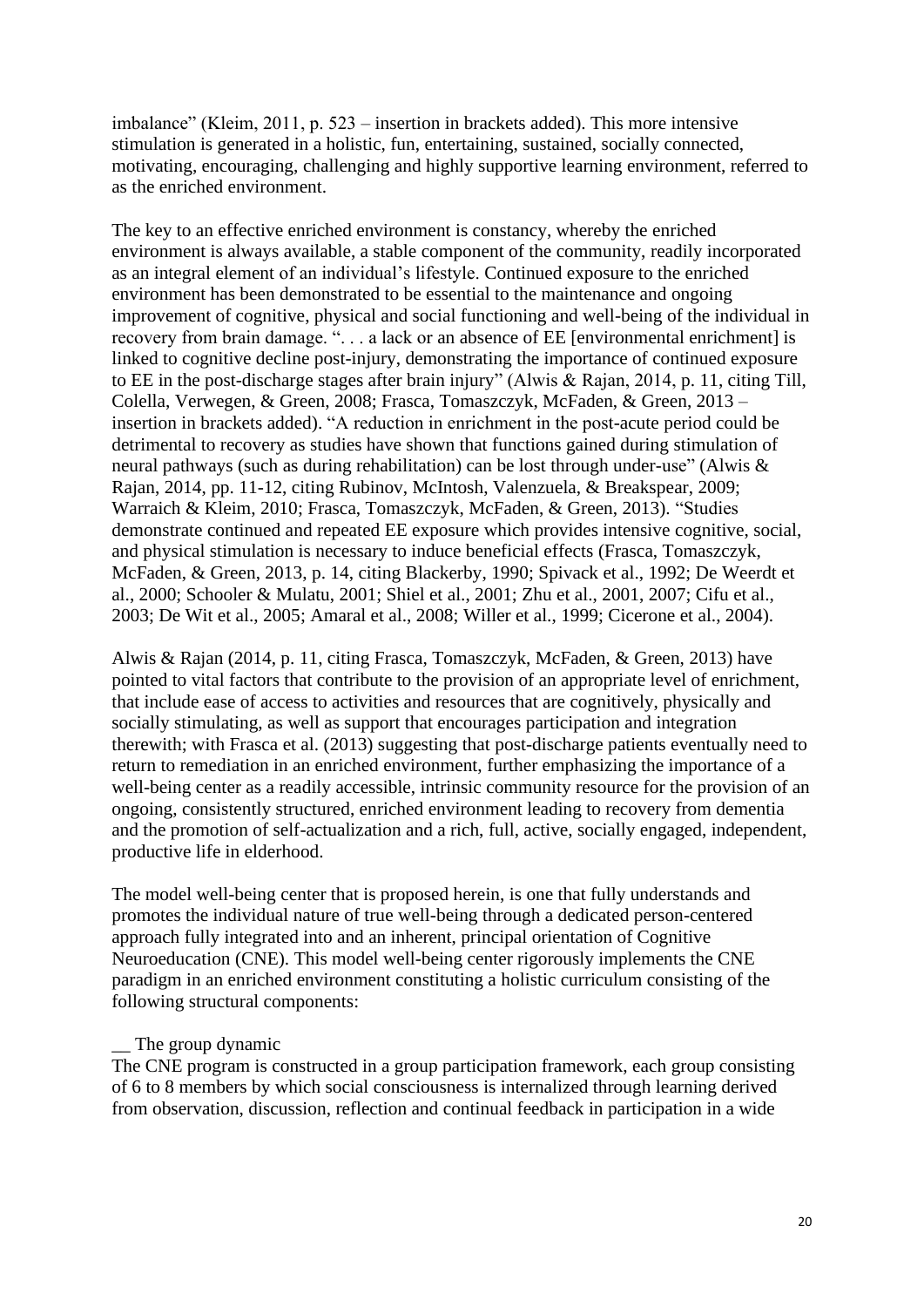variety of activities that incorporate physical exercise, cognitive training, social interaction, cooperation, teamwork, and spiritual transcendence in forming more understanding and deeper connection with self, with others, with nature, and with the possibilities of the world which surrounds them.

The group environment provides a socializing experience in a nurturing, supportive, reassuring atmosphere in which anxiety and pressure to perform/participate and conform is minimized through a gentle orientation to the group process and a growing sense of belonging to and identifying with the group. In being included and expected to equally contribute her/his very own personal thoughts and perceptions to every part of the group process as an integral member of the group, each member begins to understand that every member of the group, including her/himself, is critical to the group, without which the group dynamic is substantively changed. Any sense of pressure or anxiety of fully participating in the group is gradually eliminated as each member visualizes her/himself a part of the working group, and her/his input and participation is not distinct from the group and not judged by it or its rules, but rather an inextricable component of the group, its process, its rules and its unique dynamic.

#### \_\_ Perspective taking

Through the group process each group member practices giving support and acting empathetically in learning to understand someone else's feelings in different situations within the 'living theatre' of the group with its different members, personalities and personal problems – learning through instruction, experiences, interacting, cooperation, teamwork, feedback, discussions and exchanges of opinions and the freeing up and development of each member's own affective responsiveness and by thinking through situations and contexts; learning not by strict rules, rote memory or conditioned behavior, but by the natural learning that characterizes the learning acquired by the experiences of living a normal life in the real world without the real-world threats and chaos that overwhelm those with cognitive deficits.

#### Social context appraisal

The CNE group dynamic does not indoctrinate or impose a rigid prescription of social behavior, but sets an example of social decorum through which sensitivity to and understanding of social context, individual perspective, and an individual's affective state is formed, whereby the basic tenets of social behavior are internalized and logically applied to the myriad contexts of real-world social interaction. In the group process each member practices verbalizing and expressing clear thinking and observes and learns from the other group members who variously succeed or fail in their responses. Group members are acknowledged for their successes and supported and encouraged when struggling. The group experience provides a nonthreatening venue to acquire and strengthen basic abilities essential for fluid social integration, such as how to make and complete an intelligible statement, how to ask questions or give one's opinion appropriately and sensitively, how to agree and tactfully disagree, and how to become an active and attentive listener. All group activities are designed to 1) keep the group members focused on the tasks required by the activity; 2) instruct and reinforce how to give and receive constructive feedback; 3) emphasize cooperation and team effort; 4) recognize the value of each group member's unique input; 5) compensate for and empathize with the difficulties that a team member may be experiencing in their personal life that may be affecting their participation in a group activity; and 6) continually encourage and support individual participation and team effort.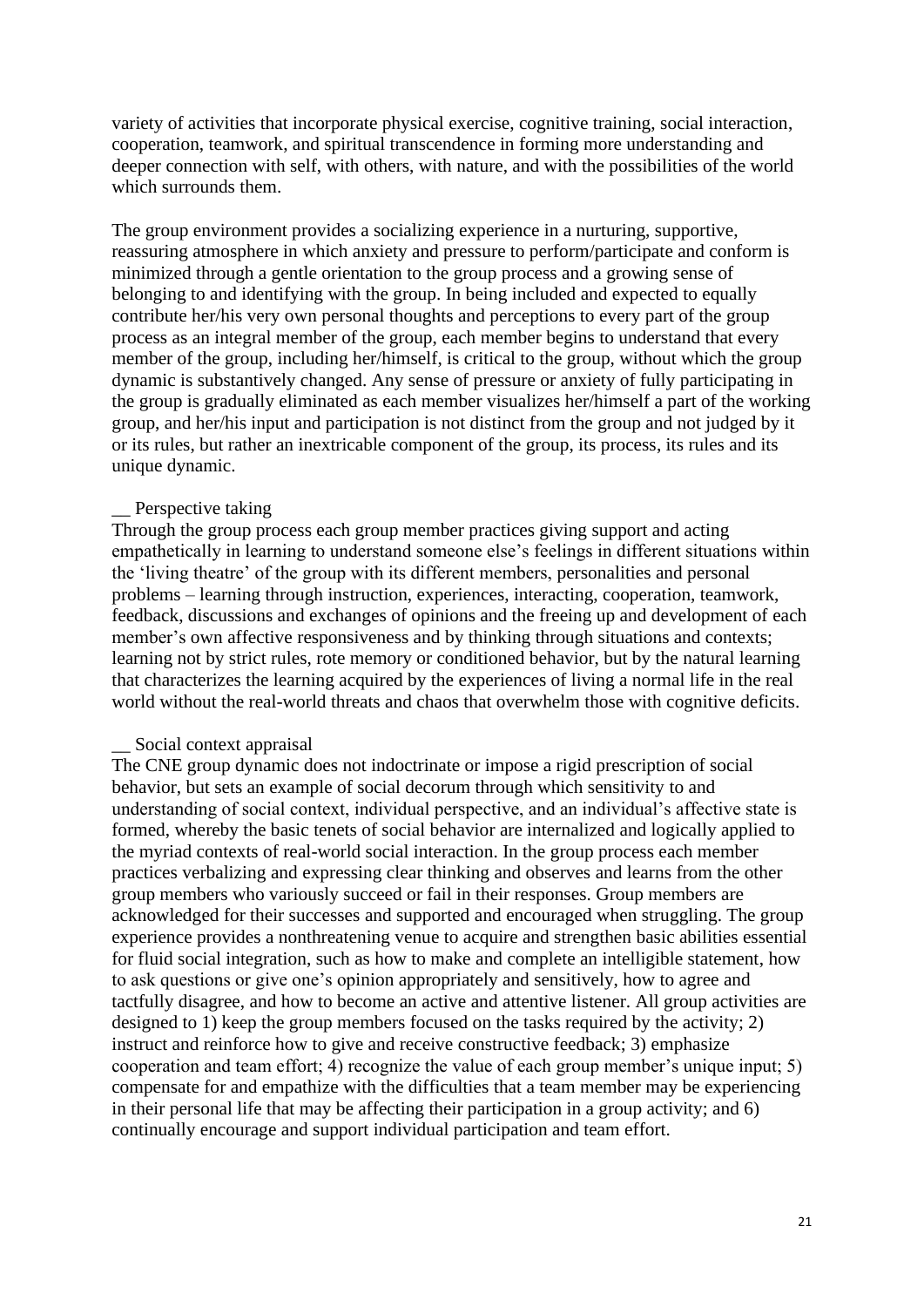#### \_\_ Affective engagement

In order to understand either the nuance of a social context or another's emotional state in relation to a particular social context, it is necessary for one to consistently experience one's own emotional responsiveness appropriate to a particular social context and one's own individual circumstances. A lack of affect is no less self-destructive and socially disruptive than uncontrolled, inappropriate emotional outbursts. Bonding is an inherent component of a number of critical pseudo-fixed action patterns that form our basic evolutionarily defined human core behavior, but without an appropriate emotional attachment, bonding, indispensable to human social cohesiveness, is inhibited. Bonding is essential to spiritual transcendence, a basic quality that defines us as human.

In CNE, emotional responsiveness is fostered by the group dynamic, whereby, through teamwork, cooperation, interdependence and self-reflection in the sharing of successes, disappointments, failures, and accomplishments in group activities and the growing involvement in each's lives through such interdependence and closeness of association, the group members become part of each other's experience in the group dynamic, each group member evolving genuine thinking and feeling, gaining sensitivity and a true empathy with others, a deeper, more balanced understanding of her/himself and a more appropriate, selffulfilling, affective engagement with life.

#### Spiritual transcendence

Spirituality is an inherent component of emotion, intellect and reason – the essential components of cognition. This may be understood from an evolutionary perspective in the recognition that spirituality evolved as the vehicle driving the uniquely human social brain's orientation towards cooperative behavior through the dual impulse of 1) commonality, community, connectedness – the basic urge of transcendence, to go beyond the confines of self to connect with others, to bond, identify with and feel part of a group and of a larger wholeness, to connect with all that there is; and 2) curiosity and reason – the striving to know and to understand, to delve into the deeper mysteries of life, to get closer to the truth of existence and the origin of all things. These dual impulses of transcendence, that combine connectedness and inquisitiveness working together in the yearning of belonging, of sharing, of purpose, of meaning – propel the quest of the intellect and reason to understand what it means to be alive, to be human. Spirituality constitutes that core of being that defines us as both human and each of us as a distinct, individual psyche that belongs to and is part of the very fabric of the world in which all life and all manifestations of nature are interwoven while simultaneously constituting our individual uniqueness and the need to define our individual, unique, special place within the universality of existence.

Spiritual transcendence is embedded in the CNE curriculum focusing on learning as the mechanism for the remediation of and recovery from dementia and aging-related cognitive decline, and sees the accumulation of learning, that is, knowledge itself, as composed of relative truths, as all things may be understood from many different starting points, frames of reference and personal perspectives. Being relative does not make these 'truths' any less real to the frames of reference in which they reside. The full recognition of this relativity leads to the undeniable, stirring realization that there are so many more, endless things to discover, so many more, endless ways by which to view all phenomena, so many more, endless ways to think about life and all its mysteries and so many more, endless contributions to knowledge waiting for eager, imaginative, curious, probing, questioning minds to reveal.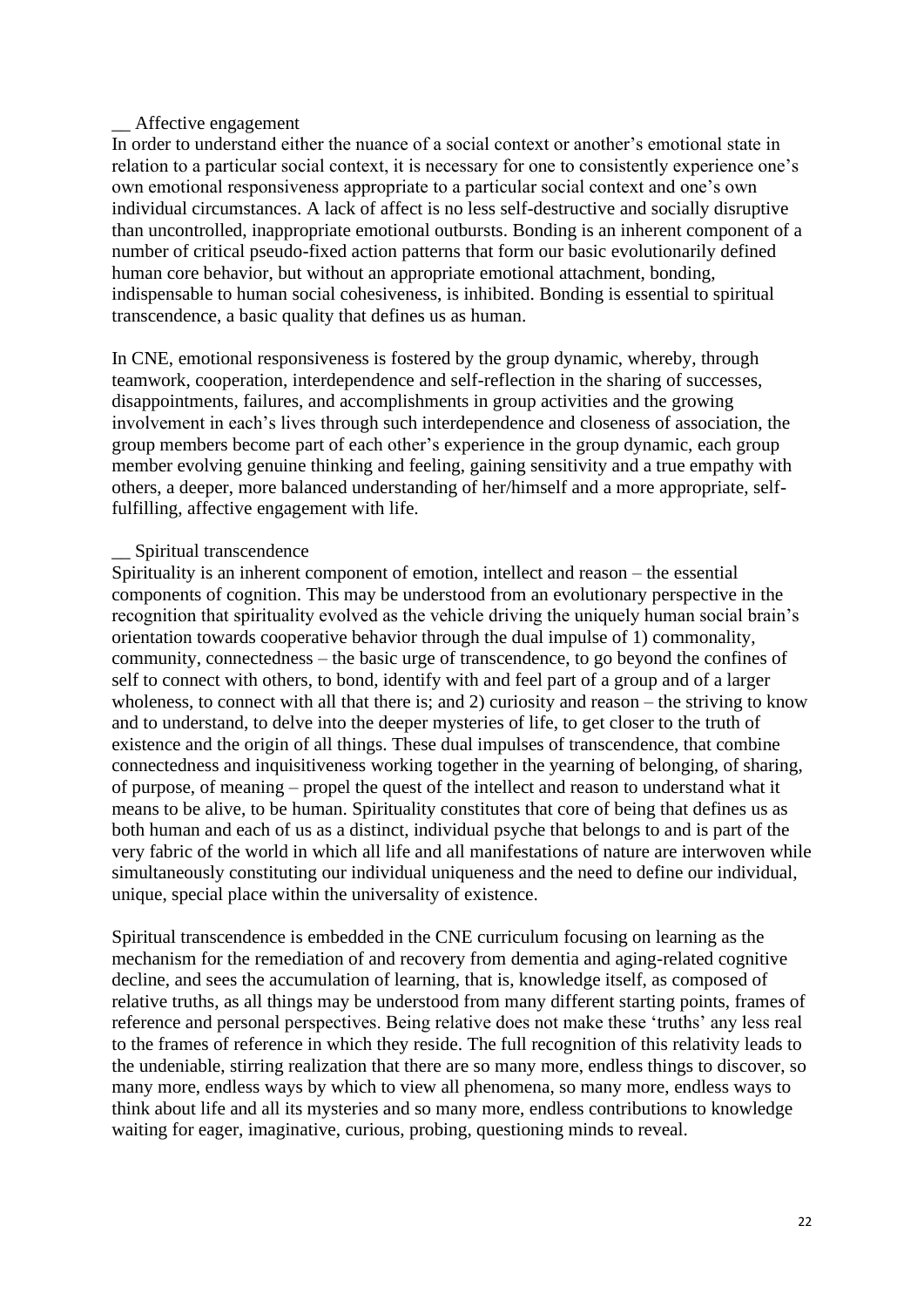The CNE activities, related materials and group dialog explore the different realms of understanding and knowledge from the widest possible perspectives, stimulating each of the group members with the awe of the vast potentials of discovery, of endless paths on the journey through life, and the eager anticipation of the possibilities waiting beyond the bend in the road on the great adventure of being. While invisible to the CNE group members, this exploration seamlessly blends hermeneutic techniques and exegetic principles in the group dialogs and interchanges between the group members in questioning, probing and debating in the quest for understanding the various scenarios, situations and responses encountered in the group activities, thus realizing the many considerations, nuances and different sides that may reside in any question. We live within our mind and the journey of life continues on in elderhood through a healthy, active mind and an environment arousing our innate curiosity and deep human need to communicate, share experiences, exchange ideas, work through challenges and involve ourselves with others.

#### Person-centered approach

CNE, an activities-based, social-integration-oriented modality for the prevention of and recovery from dementia and associated comorbidities, signifies a major breakthrough in understanding and addressing the causes of cognitive decline and behavioral disorganization. In identifying the basic principles of brain-mind-behavior interaction, the CNE framework applies these principles to broadly stimulate and exercise the brain to rebuild BCR (brain and cognitive reserve) as a neuroprotective shield and renew or expand cognitive acuity in reclaiming or discovering one's selfhood and one's social instincts in engagement with others and one's environment.

The CNE curriculum, unique among all behavioral modalities and cognitive rehabilitation programs, focuses on a person-centered enriched environment of highly eclectic learning and bonding activities in a cohesive group dynamic that promotes high cognitive functionality with emotionally compelling social engagement that emphasizes group interaction and teamwork; individual responsibility; perspective taking; social context appraisal; empathetic, attentive listening; constructive feedback; individual initiative, facilitation of the voice of the individual, and the confirmation of self. Throughout all the CNE activities, special attention is placed on the facilitation of the voice of the individual in interaction within a mutually defined group dialog, stressing individuality and personal growth through fluid social integration.

Humankind has survived by its tendency to create and live in a social environment, a society consisting of specific cultural and social norms and structures. Due to this behavioral imperative, individual survival has become dependent on the skills to negotiate social interaction and the demands of whatever society that constitutes the environment that one must interact with to meet the basic requirements of life. Beyond pure physical survival, the human being is a psychologically complex being that requires some interaction with other human beings to meet basic psychological needs. We are defined as individuals, as unique personalities, by the psychological needs unique to each individual, and the unique manner by which each individual interacts with society (that is, with other humans within culturally determined rules and norms) to meet those needs. We are social animals and the way we interact socially defines who we are as unique individuals, that is, who each of us is as a discrete persona that is distinguished from every other person now living, that ever lived, or ever will live. Our personality, our uniqueness as an individual, is manifested through, by and within our social consciousness. We discover ourselves and become who we are though our social interactions. These essential social interactions are remolded and reconstructed after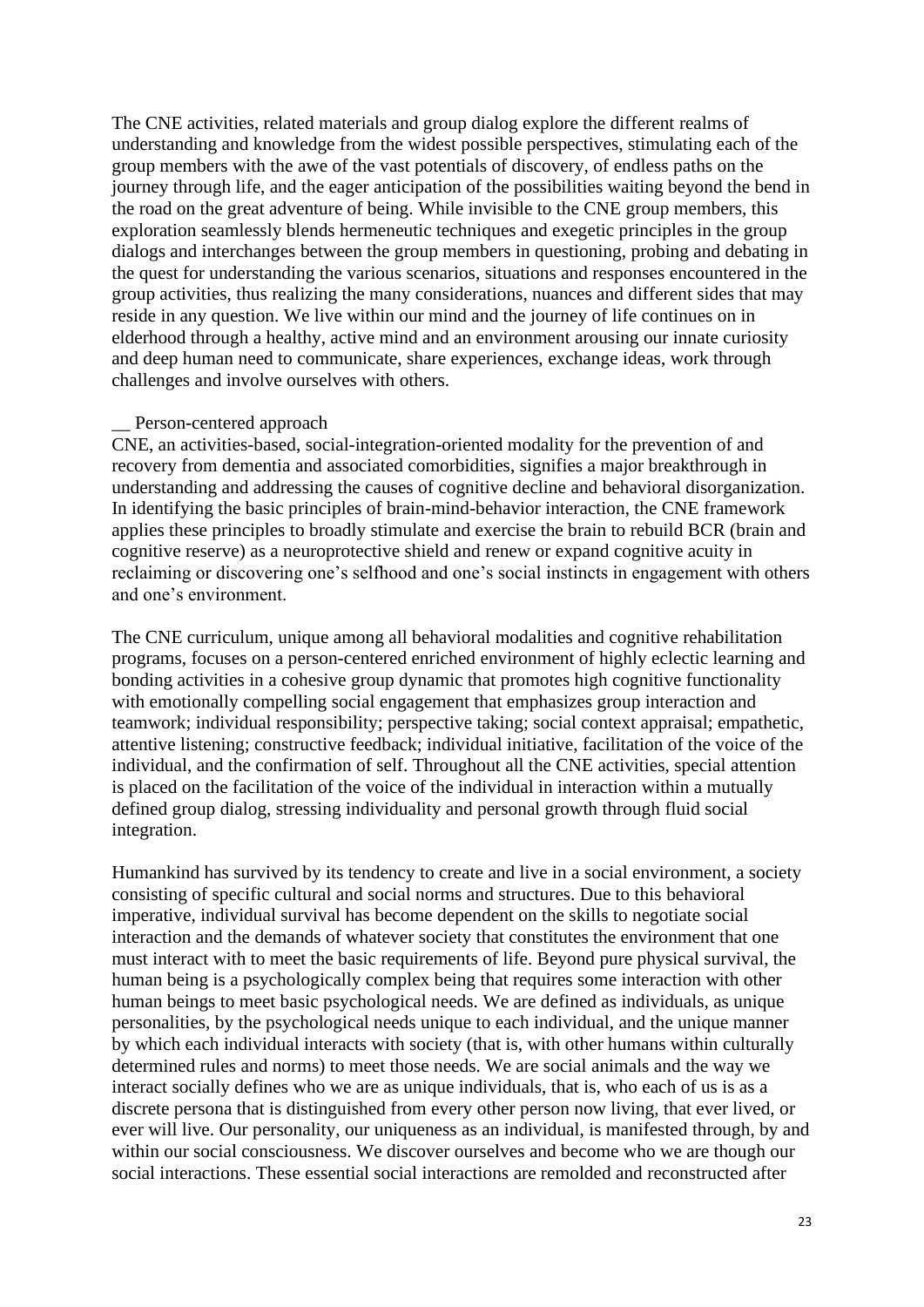brain damage in dementia through the CNE group dynamic, recapturing the unique voice of the individuality of the inner self though the development of connections and interrelationships with others.

#### \_\_ Intergenerational programing

The CNE cohesive group dynamic provides a ready framework for intergenerational programing through its highly flexible curriculum and group structure, expanding the social network of the CNE program participants. Hamilton & Brown et al., in their 1999 study, reported that it had been demonstrated that well-designed contact between people from the broader community and senior citizens (especially those in recovery from dementia and aging-related cognitive decline) contributes to the psychological well-being and physical health of the senior citizens, citing Chamberlain, Fetterman, & Maher, 1994; Lambert, Dellmann-Jenkins, & Fruit, 1990; Newman, Lyons, & Onawola, 1985; Ward, Kamp, & Newman, 1996. "There are also potential educational and attitudinal benefits for those from the [broader] community who visit [elder centers], particularly young people. As early as 1975, the U.S. government sponsored programs that involved transporting senior citizens to schools in order that they might participate in classroom activities. Research has attempted to describe guidelines for successful intergenerational programs. These guidelines include intimate rather than casual contact (Amir, 1969); predictable, scheduled visits (Schulz, 1976): *mutually rewarding, cooperative activities* [emphasis added] rather than 'performances' by the children (Seefeldt, 1987); integration into the school curriculum (McCollum & Shreeve, 1994); and careful preparation of all participants (Griff, Lambert, Dellmann-Jenkins, & Fruit, 1996)" [Hamilton & Brown et al., 1999, p. 235 – insertions in brackets added].

In their 1999 paper, Hamilton & Brown et al. describe how planned, coordinated and regularly scheduled and more enduring intergenerational contact resulted in both increased health and a new "zest for life" for elder long-term care residents. While this 1999 paper and the studies it references focus on contact between young children and elders, the benefits of intergenerational interaction for elders has been well known for years and more recently great attention has been directed at sustained contact between young adults and elders, for example, in such experiments as intergenerational living where a long-term care center doubles as a student dormitory (Jansen, 2015).

While the experiments reported by Jansen have been highly successful to-date, there still remains the lack of an integrated person-centered orientation dedicated to directly addressing cognitive decline and behavioral disorder in a stable, on-going, structured program of prevention and remediation. CNE fluidly solves this problem as well as perfectly matching the general guidelines for successful, efficacious intergenerational programming as suggested in the Hamilton and Brown et al. 1999 paper. The CNE curriculum, centered on an enriched environment and engaged through a cohesive group dynamic, combines the constancy of a well-formulated structural base with an enormous flexibility in curriculum content and procedural arrangement designed for tailoring to specific circumstances. The basic CNE structure consists of placing CNE program participants in stable groups of 6-8 individuals who interact interdependently in a group dynamic in a prescribed schedule of specific activities and learning situations.

It is in this group dynamic that participants learn to value each other's input as well as their own – where success in learning and accomplishing tasks, and engagement and enjoyment of the moment are products of group and individual effort, leading to growth of the individual and the group, to self-confirmation, bonding with others, identification with the group and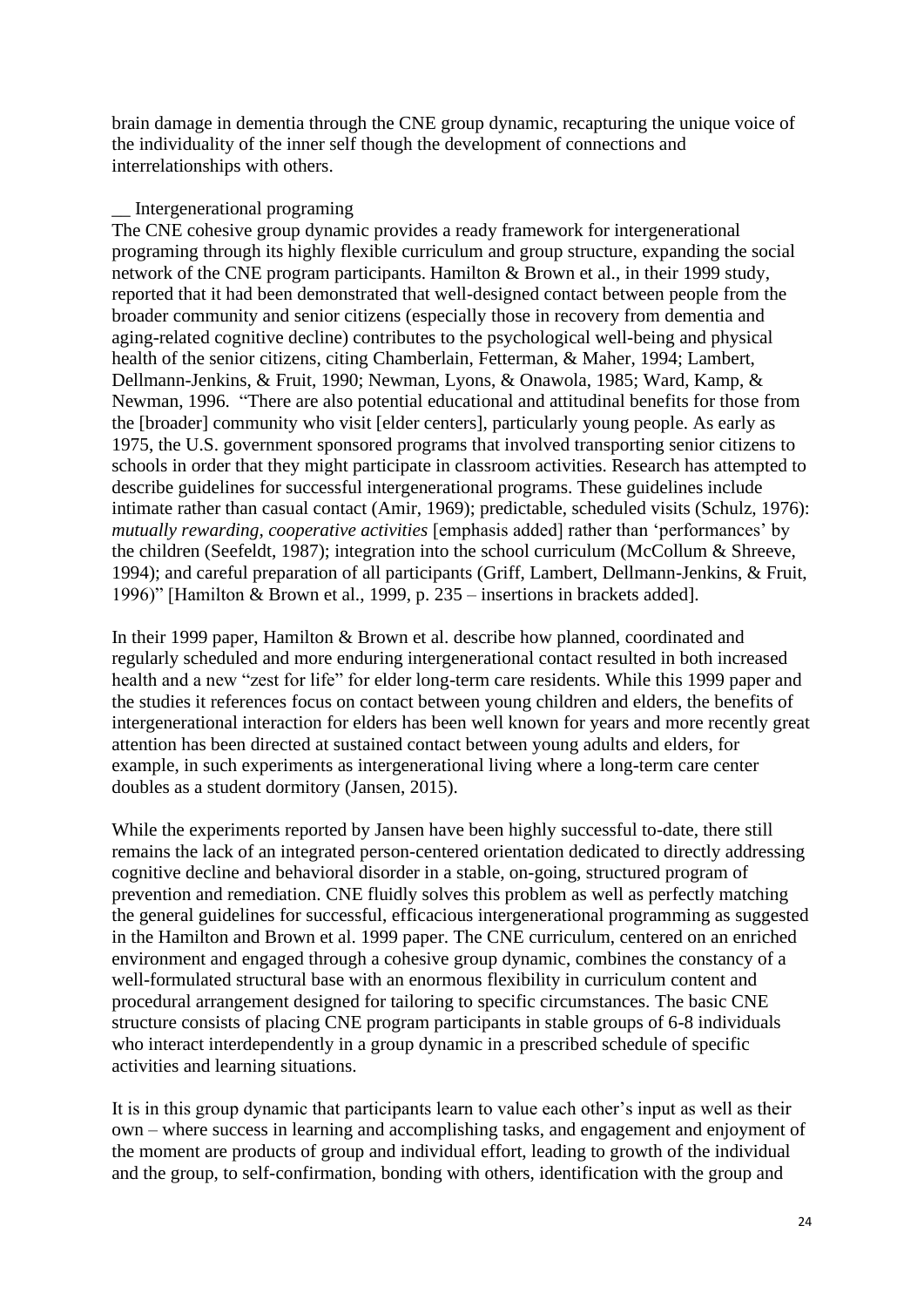sense of belonging. It is these interactions in the group dynamic in an on-going CNE program that, paraphrasing the guidelines stated in Hamilton and Brown et al. 1999, provide "intimate rather than casual contact," "predictable, scheduled interaction," "mutually rewarding, cooperative activities," "integration within an ongoing curriculum" and "careful preparation of all participants," the latter as an inherent component of the CNE group structure and its dependence on the cooperation, constructive feedback and planning that constitutes teamwork.

Taking full advantage of the flexibility built onto the CNE framework, CNE group activities can be tailored to include individuals from the surrounding community as group participants. Participants from the broader community may include a wide range of ages, with the group dynamic and activities tailored to specific situations, such as an orientation whereby the elders in a group that includes a child or children act as mentors for specific activities within the group or, in a dynamic that emphasizes bonding, the elders, both helping and needing help in paired activities, relate to the children as surrogate grandparents, or, in groups that include young adults from the broader community, mentor roles are switched between the young adults and the elders in activities that take advantage of the particular abilities and knowledge of the individual members in the respective age group. Group composition can be periodically varied in different activities to give both the elders and participants from the broader community a rich range of experience in wider opportunities for social networking and interpersonal interactions, bringing youth, elders and the community-at-large together in closer and more enduring, meaningful and mutually rewarding interaction, changing community attitudes and fostering respect and a genuine fondness in growing relationships with elders.

#### Physical exercise

Physical exercise has been demonstrated to play a major role in both cognitive and physical rehabilitation and has long been considered an instrumental component of the enriched environment as reported in a vast corpus of studies (see the Appendix at the end of this document). In particular, physical exercise has been shown to both reduce the risk of dementia and a vital aid in recovery therefrom, as well as in the restoration and maintenance of general health (Vidoni, Van Sciver, Johnson, He, Honea, Haines, Goodwin, Laubinger, Anderson, Kluding, Donnelly, Billinger, & Burns, 2012; Lange-Asschenfeldt & Kojda, 2008; Trigiani & Hamel, 2017; Pérez & Carral, 2008; Ahlskog, Geda, Graff-Radford, & Petersen, 2011; Cancela, Ayán, Varela, & Seijo, 2016; Arkin, 1999; Christofoletti, Oliani, Bucken-Gobbi, Gobbi, Beinotti, & Stella, 2011; Voss, Nagamatsu, Liu-Ambrose, & Kramer, 2011; Groot, Hooghiemstra, Raijmakers, van Berckel, Scheltens, Scherder, van der Flier, & Ossenkoppele, 2016; Hernández, Sandreschi, F. C. da Silva, Arancibia, R. da Silva, Gutierres, & Andrade, 2015; Ahlskog, 2011.

To improve the health and physical vitality of each CNE program participant, in conjunction with the physical exercise inherent in many of the CNE activities, the CNE curriculum, rigorously following geriatric exercise guidelines, incorporates a regularly scheduled routine of structured physical exercises tailored to the mobility, physical and health condition of the individual (taking into account frailty associated with age and disease); the exercises graduated in intensity, duration and range of movement in accordance with an individuals' progress in fitness (endurance and strength), balance, flexibility, and motor coordination. Vital signs, including heart rate, blood pressure, respiration rate, temperature and peripheral blood oxygen saturation level  $(SpO<sub>2</sub>)$ , are monitored before and after each scheduled exercise session and other physical activity to ensure safe physiological stability.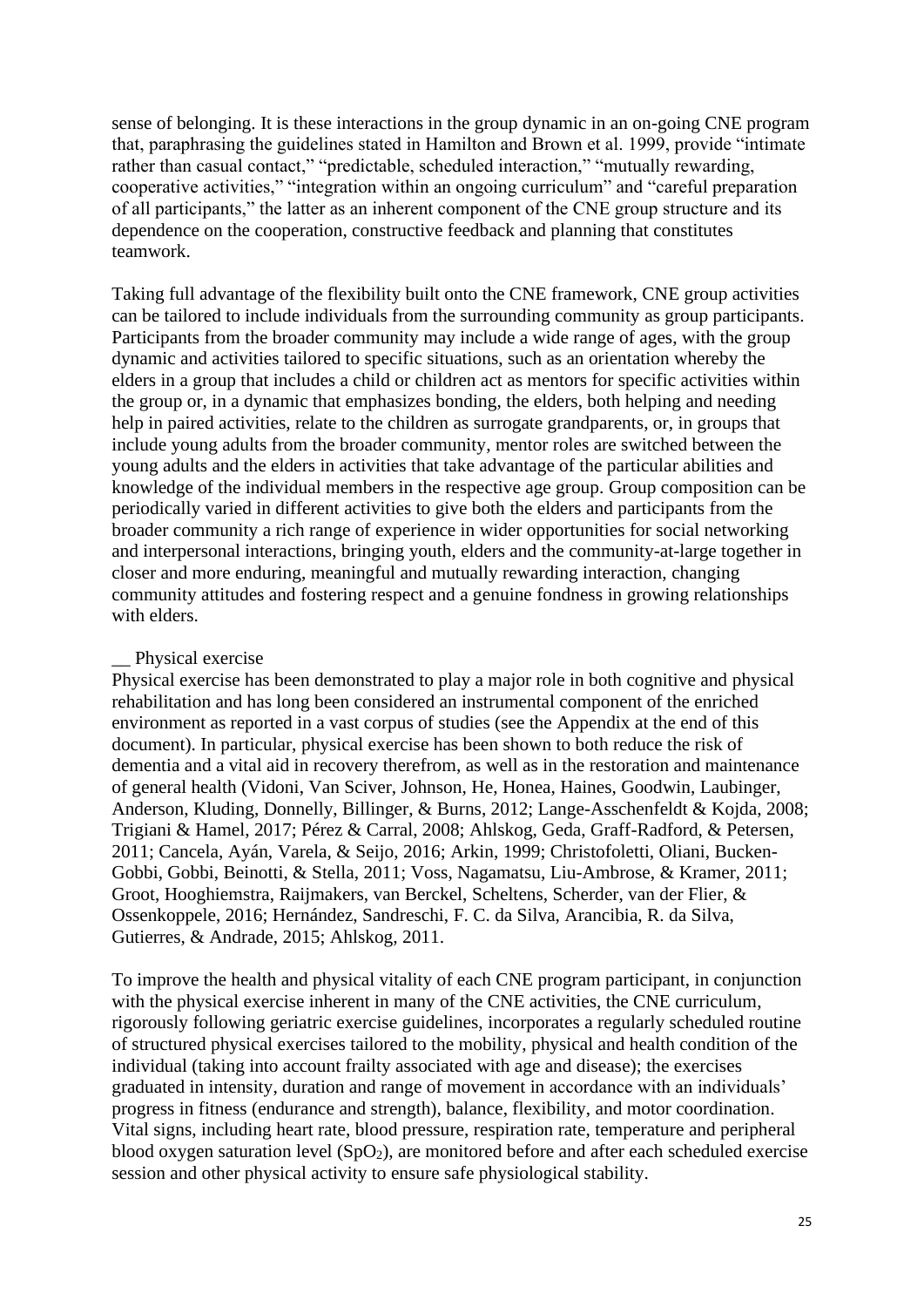\_\_ Cognitive training, physical exercise and monitoring e-AHA system To provide an extra dimension to the CNE program, it is envisioned that an e-AHA system (electronic active and healthy aging system) be designed as a fluidly and seamlessly embedded adjunct and support for the basic components within the CNE curriculum, providing extrinsic feedback in knowledge of performance (KP) and knowledge of result (KR) in real-time display and as an automatic record for each individual participant. It is envisioned that this system incorporates virtual reality (VR), artificial intelligence (AI), advanced non-contact sensing (including motion sensing, environmental sensing, positioning sensing and physiological sensing) and interactive gaming technology in a fully integrated design. Physiological sensing would consist of real-time monitoring of vital signs including heart rate, blood pressure, respiration rate, temperature and blood oxygen saturation level, maintaining an automatic record of the vital signs of each participant and an automatic alarm if any vital sign exceeds a safe level.

Such a system would be based on a control and monitoring platform that contained all the basic hardware and firmware ('firmware' referring to embedded microcontroller coding and other system software) components in a single integrated unit with an open, fully supporting SDK (software development kit) for a standardized, more efficient and flexible application development environment in plug-and-play implementation. Though recently a number of 3D AI-driven VR motion sensor control units with many interesting features and supporting SDKs have become available, the Microsoft Kinect system is used herein as a model of the development platform capabilities and features conducive to the development of the proposed e-AHA system.

The Microsoft Kinect platform base has morphed over the years from Kinect for Xbox 360 (2010), Kinect for Xbox One (2013), Kinect 2 for Windows (2014), to Azure Kinect (2019). Kinect for Xbox 360 featured a range-imaging chipset in a depth-sensing system that included an infrared projector and camera and a specialized microchip that generated a grid from which the location of a nearby object can be generated in three dimensions. The depthsensing system interacted with a microphone array running proprietary software, which provided full-body motion capture and advanced gesture recognition, facial recognition and voice recognition (English only). The embedded software automatically calibrated the depth sensor based on gameplay and the player's physical environment, accommodating for the presence of furniture or other obstacles. Kinect for Xbox 360 could simultaneously track up to six people (2 as active game players), and could extract 20 joints (pivotal points of motion) per active player in motion sensing.

The Kinect for Windows platform upgraded the hardware for better performance and featured an SDK for commercial development that included Windows 7 compatible drivers and programing in C++, C# and Visual Basic using Microsoft Visual Studio 2010. A new app, 'Kinect Studio,' allowed developers to record, playback and debug clips of users interacting with applications. Kinect for Windows also included a seated 10-joint skeletal system that would enable apps to track the head, neck and arms of a Kinect user whether they are sitting down or standing. Other new features in the Kinect for Windows platform included four new languages for speech recognition: French, Spanish, Italian and Japanese, and supported regional dialects of those languages as well as for English. The commercial SDK Kinect for Windows came with documentation and sample code.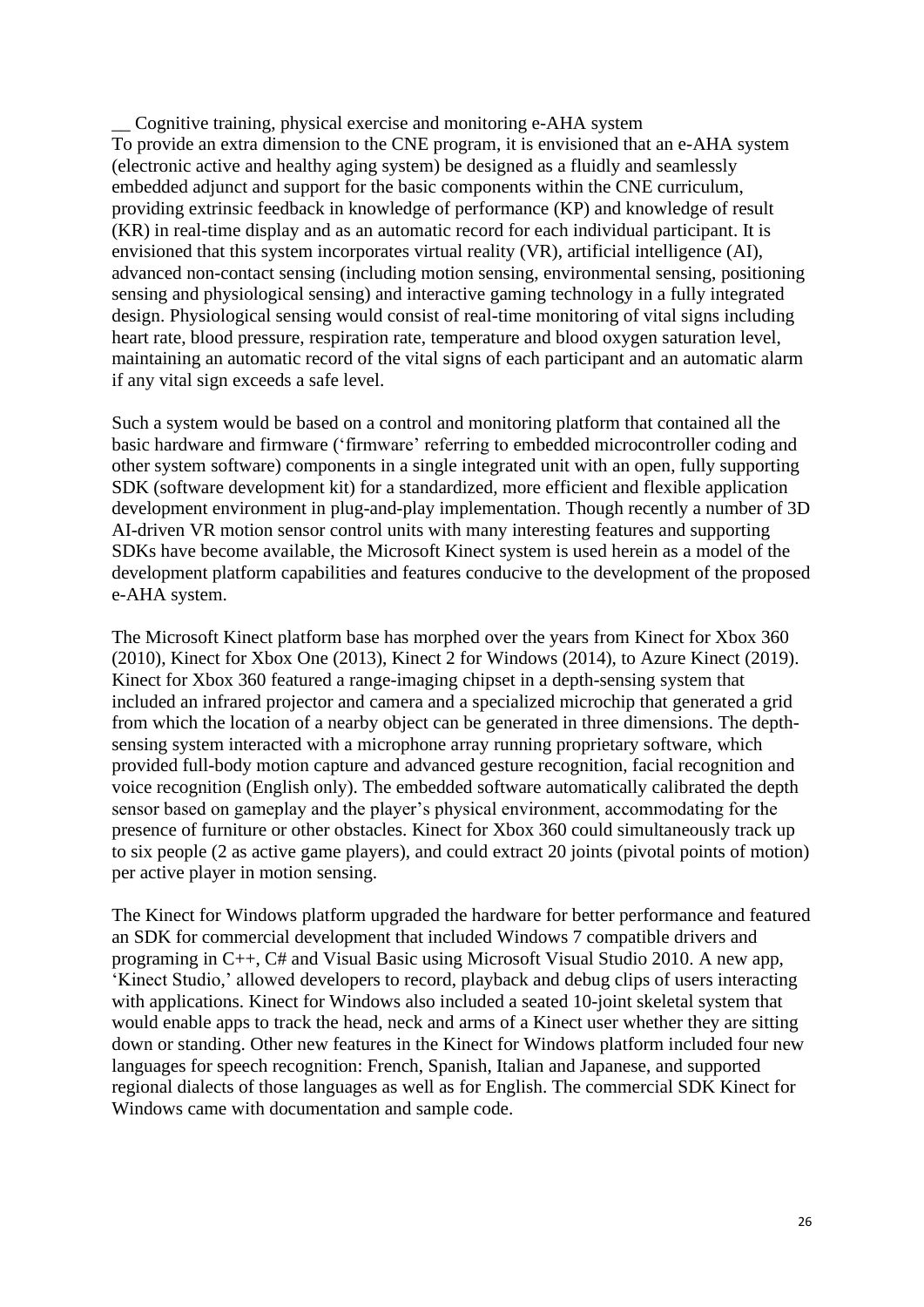The Kinect for Xbox One platform represented a major upgrade to the Kinect system's capabilities. Incorporating a time-of-flight camera and a 2-gigabit-data-per-second steam of environmental scanning, this new Kinect had three times the fidelity of its predecessor, capable of tracking without light using an active infrared sensor with a 60% wider field of vision. Tracking up to six individuals at once, the Kinect for Xbox One platform could detect a player's heart rate, facial expression, the position and orientation of up to 25 individual joints (pivotal points of motion), including thumbs, end-of-hand and open and closed hand gestures, and could further detect the weight put on each limb and the speed of player movements, and could track gestures performed with a standard controller.

In further iterations, the Kinect 2 for Windows platform was nearly identical to the Kinect for Xbox One platform in capabilities, but designed to work with the Windows operating system rather than the Xbox game engine. It featured an updated 2.0 version of the Windows SDK. The final, currently available iteration, 'Azure Kinect,' is aimed primarily at AI applications development and is designed around the Microsoft Azure cloud service and the Microsoft Azure AI technology. The Azure Kinect platform features a 12-megapixel camera, a time-offlight depth sensor and a seven-microphone array. It is supported by an open SDK.

Examining both the technology and the features of the Kinect system through its iterations allows a useful comparison in the search for a currently available state-of-the-art development platform offering the greatest support and the highest compatibility with the proposed e-AHA system's functional and performance requirements.

# **SUMMARY**

This proposal lays out the critical need to systematically and most effectively address our rapidly aging society and the attendant special needs of the elder population regarding mental and physical health and daily care, that, coupled with a low birth rate that is particularly problematic in Japan, puts extreme pressure on the productivity of Japan's rapidly shrinking labor force and on the country's healthcare system, economic viability and societal infrastructure, which, without the implementation of a solution now, could all reach an absolute breaking point in twenty to thirty years. Any proposed solution that is to have any real effect must focus on the prevention of and recovery from dementia, the single most prevalent and incapacitating disorder affecting the elder population.

Though there have been many programs and clinical centers initiated through the years that have claimed to address dementia, these have all focused exclusively on symptoms using drugs and psychotherapy, the former, often prescribed off-label, have been helpful in suppressing serious symptoms for a short period up to a maximum of 6 months, but have also caused serious side effects, acute cognitive decline and a high risk of mortality, especially in long-term usage where they have been totally ineffective in symptom suppression. Psychotherapy has had almost no positive effect on dementia, and, in a number of incidences, has had a disturbing influence, exacerbating responsive behavior and BPSD (behavioral and psychological symptoms of dementia), with the individual under therapy acting out intensified frustration due to the therapy's attempt to impose behaviors that are the very basis of the individual's unmet psychological needs beyond the individual's environment to satisfy.

The failure of the approach focusing on symptoms (i.e., the medical model) is a result of the total disregard of the very basic neurophysiological mechanisms of cognitive orientation that lead to dementia onset and dementia recovery and the influence of the environment in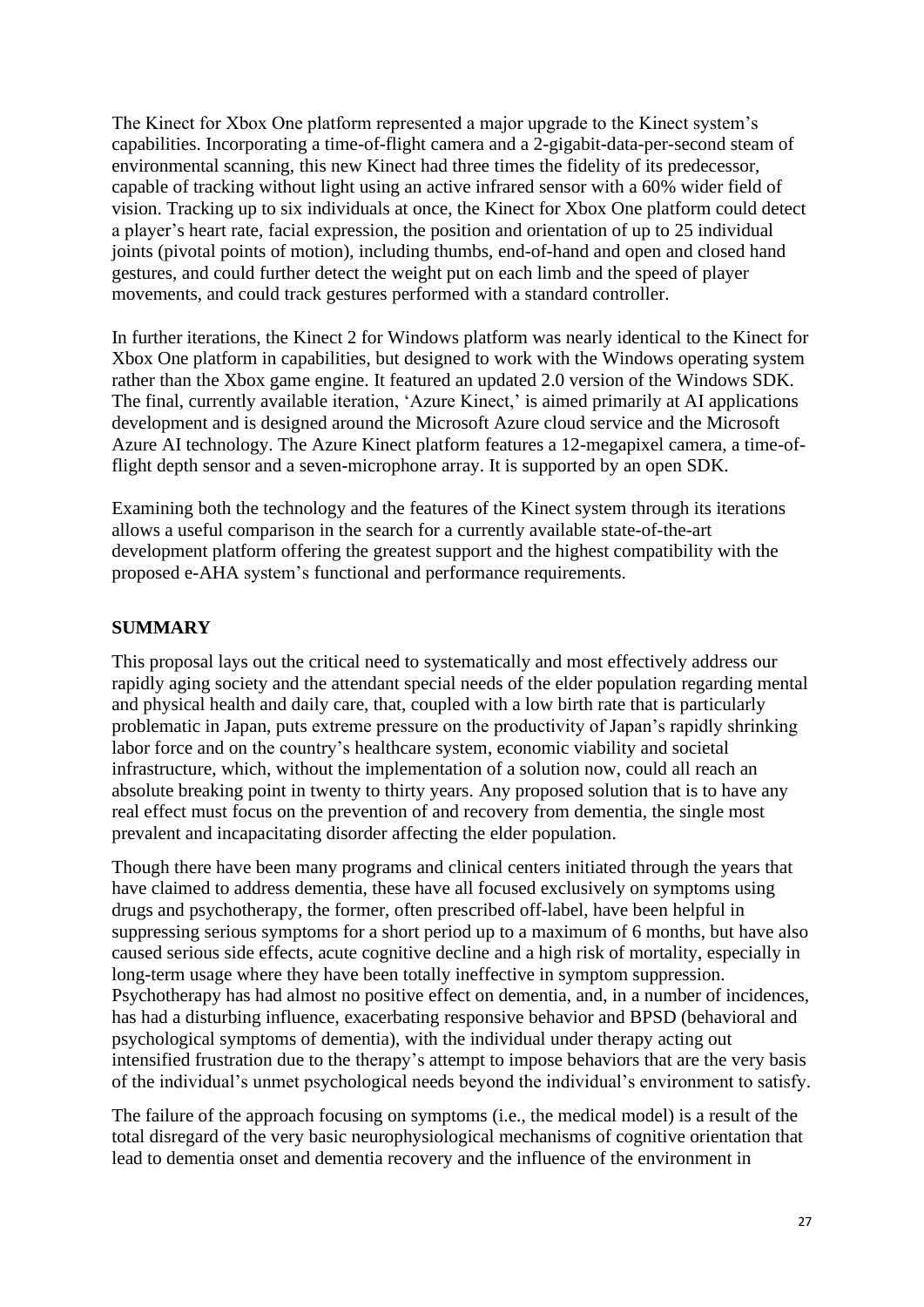mediating those mechanisms, by which the brain, in the development of BCR through proper environmental stimulation, is able to naturally heal itself and the health conditions that are frequently associated with dementia.

The Dementia Policy in Japan, a component of the Japan Health Policy NOW (JHPN) created by the Health and Global Policy Institute (HGPI), critically recognizes that "there are no drugs for directly treating the primary diseases causing dementia such as Alzheimer's disease. The development of new drugs alone, however, is insufficient" [\(http://japanhpn.org/en/dementia/\)](http://japanhpn.org/en/dementia/). The JHPN Dementia Policy in Japan, citing 'The Future Direction of Dementia Measures' by the Japan Ministry of Health, Labour and Welfare (MHLW), specifies the urgent need of a dramatic culture change to rebuild society "so that the rights of people with dementia are respected and so that those people can continue living in familiar spaces and communities" whereby an essential goal must be "to encourage efforts to research the promotion of such a policy" [\(http://www.mhlw.go.jp/stf/shingi/2r9852000002fv2e-att/2r9852000002fv5j.pdf\)](http://www.mhlw.go.jp/stf/shingi/2r9852000002fv2e-att/2r9852000002fv5j.pdf). In January 2015, at the Global Dementia Legacy Event Japan, an evolving 10-year plan referred to as the 'New Orange Plan' was announced implementing such a policy. The New Orange Plan called for "the development of dementia-friendly communities" that improve "the living environments of people with dementia" and further calls for the establishment of 500 medical centers for dementia across the country by 2020 [Health and Global Policy Institute (HGPI), 2019].

Unfortunately, the call for 'medical' centers for dementia, especially those established in hospital and clinical settings staffed by medical doctors, directly refutes the Dementia Policy in Japan's own forthright recognition that "there are no drugs for directly treating the primary diseases causing dementia such as Alzheimer's disease. The development of new drugs alone, however, is insufficient." The promotion of medical centers for dementia totally ignores the clearly documented fact that the medical model, i.e., symptoms-based therapy (drugs and psychotherapy), is highly limited at best, and too often harmful and even fatal to the elder with dementia. The focus on medical treatment for dementia dismisses the Japan Ministry of Health, Labour and Welfare's and the Dementia Policy in Japan's own acknowledgements of the critical need for a dramatic, pervasive culture change, whereby the elder and the individual with dementia, rather than such a person being considered by medical practitioners as a pathology rather than as a unique individual with unique needs, or considered by the community as a useless castoff of society, a new frame of mind must emerge that fully recognizes the central importance of both respect for the elder and a committed community support of the autonomy, quality and improvements of the living environments of people with dementia – a culture change ushering in the dawning of a new, enlightened understanding that the quality of life and the well-being and functional level of the individual heavily depend on the degree of nurturance of the environment in which a person lives, and that the lives of elders and people with dementia very much matter. With the support of the community and the respect, concern and encouragement of the society-at-large, these lives, with their long years of varied and rich experiences and learned skills, can be saved and restored as useful, competent, responsible citizens making a vital contribution to the health, cohesion, vibrancy and productivity of the local community and the society as a whole.

What is urgently needed is not medical centers for dementia but instead person-centered wellbeing centers that foster self-healing through the renewal and growth of the elder and the individual with dementia toward self-actualization according to each's individual needs as developed within a supporting, nurturing, stimulating, enriched environment. The efficacy of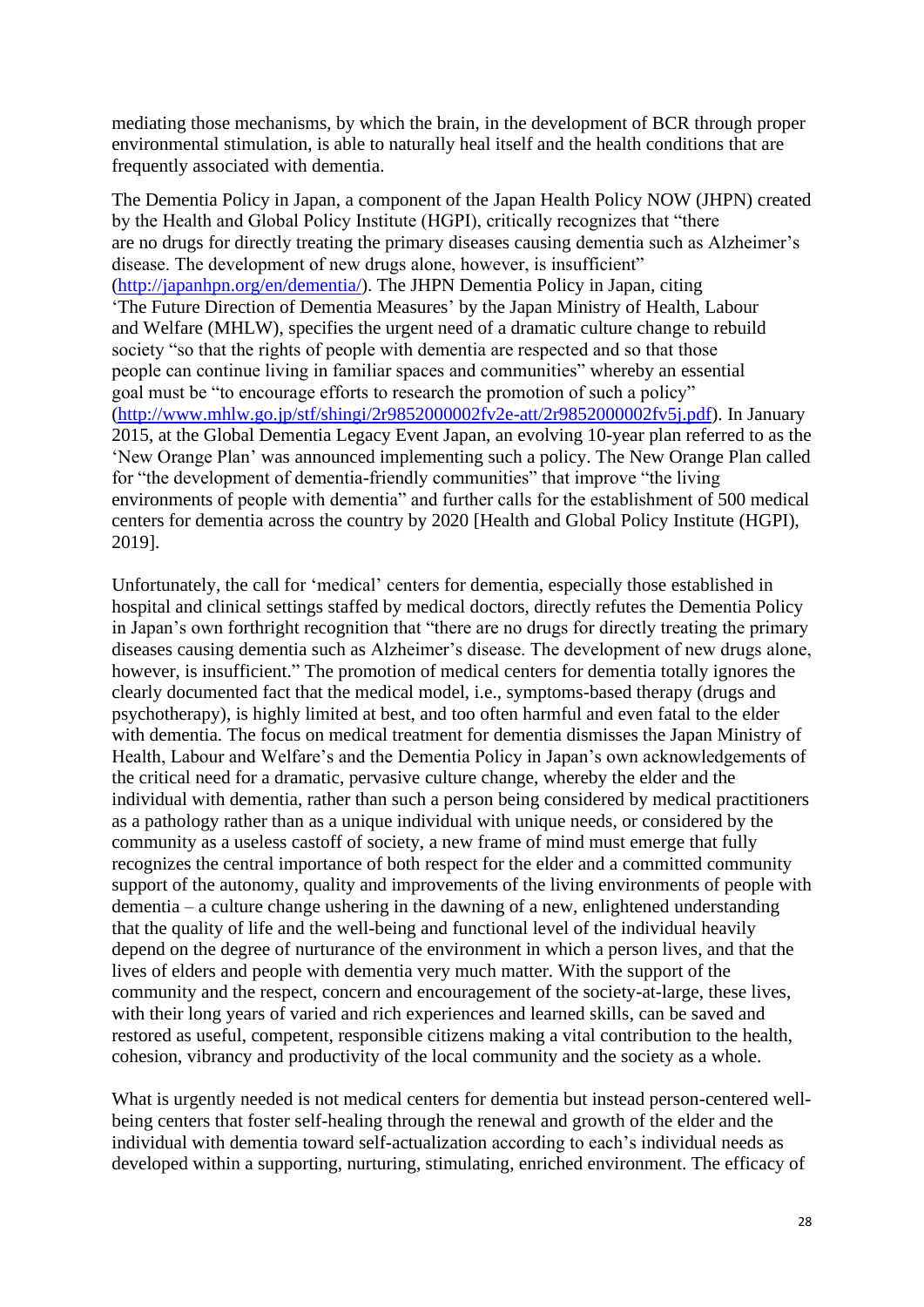the enriched environment in cognitive and physical rehabilitation has been thoroughly vetted through a vast corpus of studies in over 70 years of research from 1947 to the present (refer to the Appendix at the end of this document for a representative sampling of this extensive corpus of studies). It is time to employ the full potential of the enriched environment to meet the urgent need to combat the devastation of dementia. The goal of these proposed well-being centers is to restore a large percentage of the disabled elders to full self-sufficiency in the instrumental activities of daily life (IADL) and even employability, making a critical contribution to the labor force and productivity of the country, and a major easing of the pressure on each community's healthcare facilities and societal infrastructure. The avenue through which the efficacy of a stable, consistently structured, enriched environment can be most flexibly and powerfully implemented is within the person-centered, neuroscienceinformed modality of Cognitive Neuroeducation (CNE) as previously defined above.

The first step in this direction is the proposed pilot well-being center based on the CNE principles and curriculum of activities. This pilot well-being center will provide an opportunity for rigorous assessment of the CNE well-being model's efficacy in the recovery from dementia and its attendant comorbidities, and if its efficacy is clearly demonstrated, the pilot center will constitute a successful model to follow for future centers to be established across Japan. As a successful model, the proposed well-being center will also function as a training center for CNE program facilitators, training highly qualified dementia recovery facilitators, not "dementia supporters" as labeled in the New Orange Plan along the failed lines of the medical concept of dementia viewed narrowly and wrongly as an incurable pathology, but instead focusing training on the vetted understanding that dementia, like other cognitive and behavioral disorders, is a problem of cognitive skewing, and through this new understanding, teach the basic neurophysiological mechanisms of cognitive orientation that lead to dementia onset and dementia recovery and the influence of the environment in mediating those mechanisms, by which the brain, through proper environmental stimulation, is able to naturally heal itself and the health conditions that are frequently associated with dementia. In this training, participants learn the tested and proven concepts and techniques used to create an effective enriched environment for cognitive and physical rehabilitation, turning out knowledgeable and skilled dementia educators and recovery facilitators to meet the New Orange Plan's call for a professional training program proposed in HGPI 2019, section 1.2, training, rather than 'dementia support' caregivers, a workforce of competent professionals certified in the facilitation of actual dementia recovery.

> *We have the means to conquer dementia, all that is needed is the commitment to properly employ them.*

**\_\_\_\_\_** Spencer M. Robinson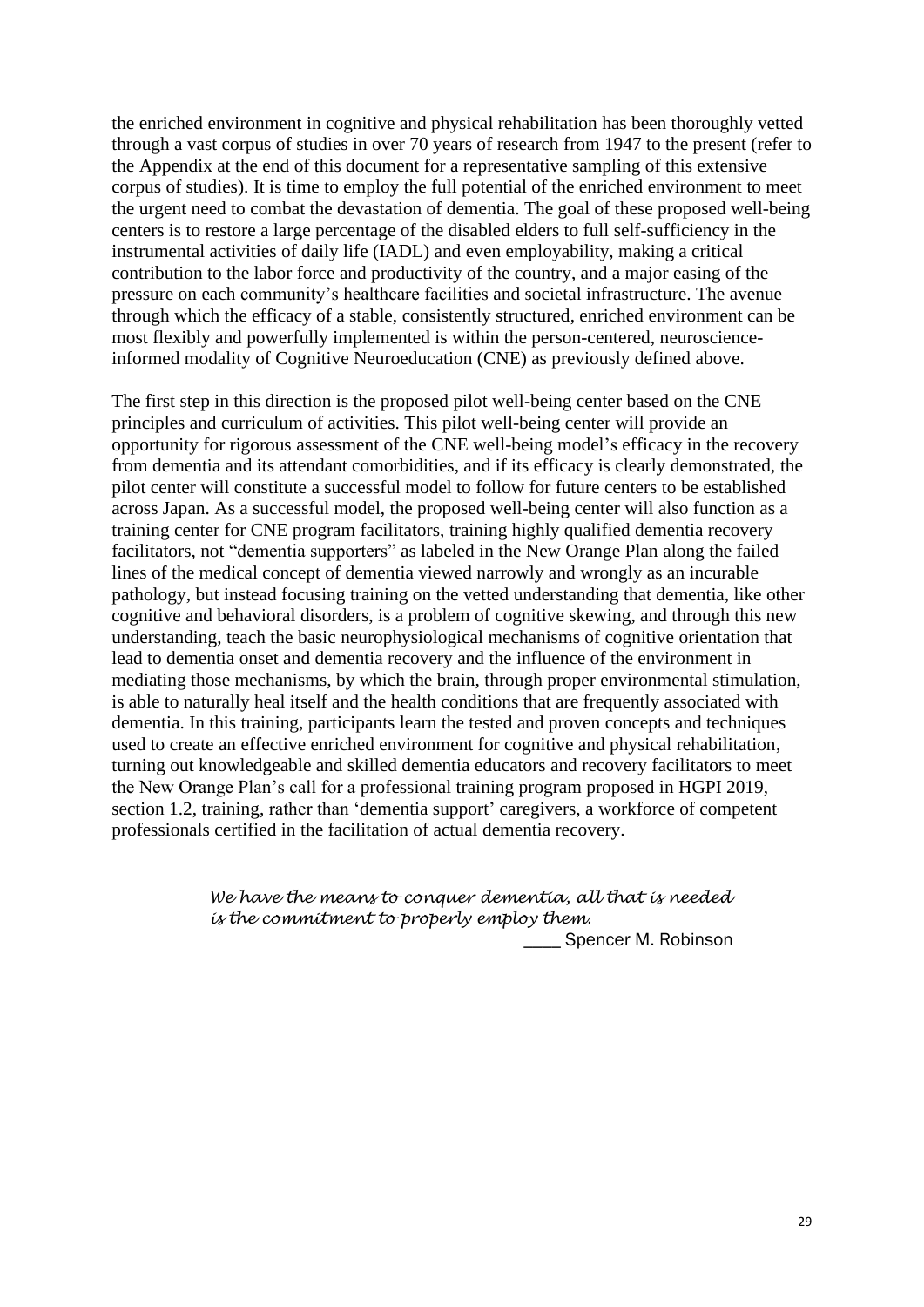## **REFERENCES**

- Adolphs, R. (2009). The social brain: Neural basis of social knowledge. *Annual Review of Psychology*, *60*, 693-716. [https://core.ac.uk/reader/4880820.](https://core.ac.uk/reader/4880820)
- Ahlskog, J. E. (2011). Does vigorous exercise have a neuroprotective effect in Parkinson disease? *Neurology*, *77*(3), 288-294. doi: 10.1212/WNL.0b013e318225ab66.
- Ahlskog, J. E., Geda, Y. E., Graff-Radford, N. R., & Petersen, R. C. (2011). Physical exercise as a preventive or disease-modifying treatment of dementia and brain aging. *Mayo Clinic Proceedings*, *86*(9), 876-884. doi: 10.4065/mcp.2011.0252.
- Aimone, J. B., Wiles, J., & Gage, F. H. (2006). Potential role for adult neurogenesis in the encoding of time in new memories. *Nature Neuroscience*, *9*(6), 723-727. doi: 10.1038/nn1707.
- Alwis, D. S., & Rajan, R. (2014). Environmental enrichment and the sensory brain: The role of enrichment in remediating brain injury. *Frontiers in Systems Neuroscience*, *8* (Article 156). doi: 10.3389/fnsys.2014.00156.
- Alzheimer's Association. (n.d.). Alzheimer's and Dementia in Japan*. alz.org/japan*. Alzheimer's and Dementia Resources. [https://www.alz.org/jp/dementia-alzheimers-japan.asp.](https://www.alz.org/jp/dementia-alzheimers-japan.asp)
- Amaral, O. B., Vargas, R. S., Hansel, G., Izquierdo, I., & Souza, D. O. (2008). Duration of environmental enrichment influences the magnitude and persistence of its behavioral effects on mice. *Physiology and Behavior*, *93*(1-2), 388-394. doi: 10.1016/j.physbeh.2007.09.009.
- American Psychiatric Association (APA). (2013). *Diagnostic and statistical manual of mental disorders*, *fifth edition* (DSM-5). Arlington, VA: American Psychiatric Association.
- \_\_\_\_. (2015). *Understanding mental disorders: Your guide to DSM-5*. Arlington, VA: American Psychiatric Publishing.
- Amir, Y. (1969). Contact hypothesis in ethnic relations. *Psychological Bulletin*, *71*(5), 319-342. doi: 10.1037/h0027352.
- Arkin, S. M. (1999). Elder rehab: A student-supervised exercise program for Alzheimer's patients. *The Gerontologist*, *39*(6), 729-735. doi: 10.1093/geront/39.6.729.
- Azermai, M. (2015). Dealing with behavioral and psychological symptoms of dementia: A general overview. *Psychology Research and Behavior Management*, *8*, 181–185. doi: 10.2147/PRBM.S44775.
- Bain, M. (2019). Japan's births dropped below 900,000 in 2019, a record low. *Quartz*, December 24. [https://qz.com/1774763/japans-births-drop-below-900000-in-2019-a](https://qz.com/1774763/japans-births-drop-below-900000-in-2019-a-record-low/)[record-low/.](https://qz.com/1774763/japans-births-drop-below-900000-in-2019-a-record-low/)
- Ballard, C., & Howard, R. (2006). Neuroleptic drugs in dementia: Benefits and harm. *Nature Reviews Neuroscience*, *7*(6), 492-500. doi: 10.1038/nrn1926.
- Bengtsson, S. L., Nagy, Z., Skare, S., Forsman, L., Forssberg, H., & Ullén, F. (2005). Extensive piano practicing has regionally specific effects on white matter development. *Nature Neuroscience*, *8*(9), 1148-1150. doi: 10.1038/nn1516. [https://www.nature.com/articles/nn1516.](https://www.nature.com/articles/nn1516)
- Bhanji, J. P., & Delgado, M. R. (2014). The social brain and reward: Social information processing in the human striatum. *WIREs Cognitive Science*, *5*(1)),  $61-73$  (WIREs = Wiley Interdisciplinary Reviews). [http://citeseerx.ist.psu.edu/viewdoc/download?doi=10.1.1.724.7182&rep=rep1&type=](http://citeseerx.ist.psu.edu/viewdoc/download?doi=10.1.1.724.7182&rep=rep1&type=pdf) [pdf.](http://citeseerx.ist.psu.edu/viewdoc/download?doi=10.1.1.724.7182&rep=rep1&type=pdf)
- Blackerby, W. F. (1990). Intensity of rehabilitation and length of stay. *Brain Injury*, *4*(2), 167-173. doi: 10.3109/02699059009026162.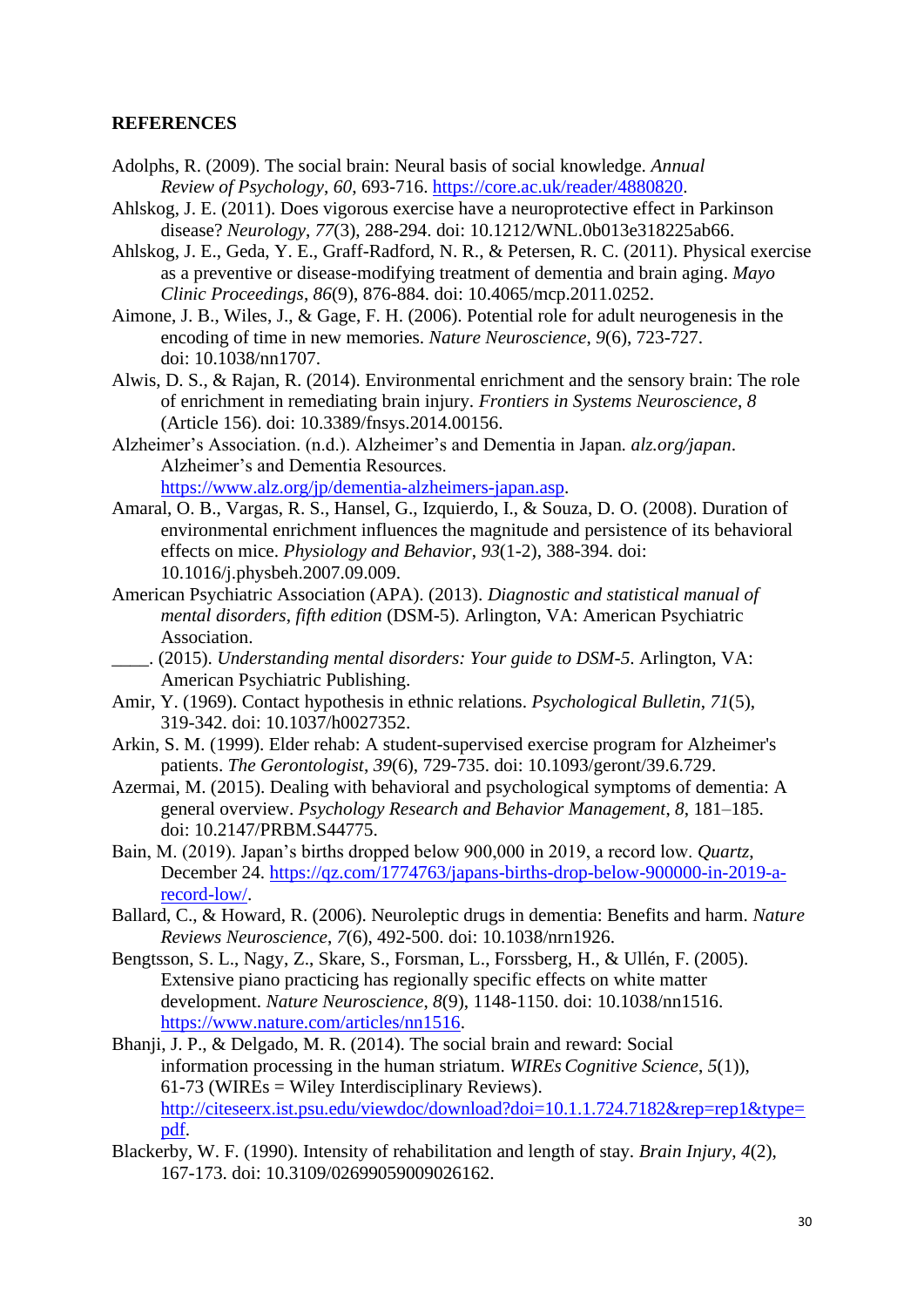- Blakemore, S-J. (2008). The social brain in adolescence. *Nature Reviews Neuroscience*, *9*(4), 267-277. doi: 10.1038/nrn2353.
- \_\_\_\_. (2010). The developing social brain: Implications for education. *Neuron*, *65*(6), 744-747. doi: 10.1016/j.neuron.2010.03.004.
- Blass, J. P. (2003). Dementias including Alzheimer's disease. In W. R. Hazzard, J. P. Blass, J. B. Halter, J. G. Ouslander, & M. E. Tinetti (Eds.), *Principles of Geriatric Medicine and Gerontology*, 5th ed. (pp. 1391-1400). New York: McGraw-Hill.
- Bliss, T. V. P., & Collingridge, G. L. (1993). A synaptic model of memory: Long-term potentiation in the hippocampus. *Nature*, *361*(6407), 31-39. doi: 10.1038/361031a0.
- Bliss, T. V. P., & Lømo, T. (1973). Long-lasting potentiation of synaptic transmission in the dentate area of the anaesthetized rabbit following stimulation of the performant path. *The Journal of Physiology*, *232*(2), 331-356. doi: 10.1113/jphysiol.1973.sp010273.
- Brüne, M., Ribbert, H., & Schiefenhövel, W. (Eds.). (2003). *The social brain: Evolution and pathology*. Chichester, West Sussex, England: Wiley.
- Bullock, R. (2005). Treatment of behavioural and psychiatric symptoms in dementia: Implications of recent safety warnings. *Current Medical Research and Opinion*, *21*(1), 1-10. doi: 10.1185/030079904x16777.
- Bunn, F., Burn, A-M., Goodman, C., Rait, G., Norton, S., Robinson, L., Schoeman, J., & Brayne, C. 2014). Comorbidity and dementia: A scoping review of the literature. *BMC Medicine*, *12*, 192.

[https://uhra.herts.ac.uk/bitstream/handle/2299/14916/906951.pdf?sequence=2.](https://uhra.herts.ac.uk/bitstream/handle/2299/14916/906951.pdf?sequence=2) Cacioppo, J. T., Amaral, D. G., Blanchard, J. J., Cameron, J. L., Carter, C. S., Crews, D.,

- Fiske, S., Heatherton, T., Johnson, M. K., Kozak, M. J., Levenson, R. W., Lord, C., Miller, E. K., Ochsner, K., Raichle, M. E., Shea, M. T., Taylor, S. E., Young, L. J., & Quinn, K. J. (2007). Social neuroscience: Progress and implications for mental health. *Perspectives on Psychological Science*, *2*(2), 99-123. doi: 10.1111/j.1745- 6916.2007.00032.x.
- Cacioppo, J. T., & Berntson, G. G. (1992). Social psychological contributions to the decade of the brain: Doctrine of multilevel analysis. *American Psychologist*, *47*(8), 1019- 1028. doi: 10.1037/0003-066X.47.8.1019.
- Cacioppo, J. T., Berntson, G. G., & Decety, J. (2010). Social neuroscience and its relationship to social psychology. *Social Cognition*, *28*(6), 675-685. [https://guilfordjournals.com/doi/pdfplus/10.1521/soco.2010.28.6.675,](https://guilfordjournals.com/doi/pdfplus/10.1521/soco.2010.28.6.675)
- Cacioppo, J. T., & Decety, J. (2011). Social neuroscience: Challenges and opportunities in the study of complex behavior. *Annals of the New York Academy of Sciences*, *1224*(1), 162-173. https://doi: 10.1111/j.1749-6632.2010.05858.x.
- Callahan, C. M., & Schubert, C. C. (2014). The complexities of comorbidity in dementia. *Nature Reviews Neurology*, *10*(4), 184-186. doi: 10.1038/nrneurol.2014.46.
- Cancela, J. M., Ayán, C., Varela, S., & Seijo, M, (2016). Effects of a long-term aerobic exercise intervention on institutionalized patients with dementia. *Journal of Science and Medicine in Sport*, *19*(4), 293-298. [https://doi.org/10.1016/j.jsams.2015.05.007.](https://doi.org/10.1016/j.jsams.2015.05.007)
- Chamberlain, V. M., Fetterman, E., & Maher, M. (1994). Innovation in elder and child care: An intergenerational experience. *Educational Gerontology*, *20*(2), 193-204. [https://doi.org/10.1080/0360127940200208.](https://doi.org/10.1080/0360127940200208)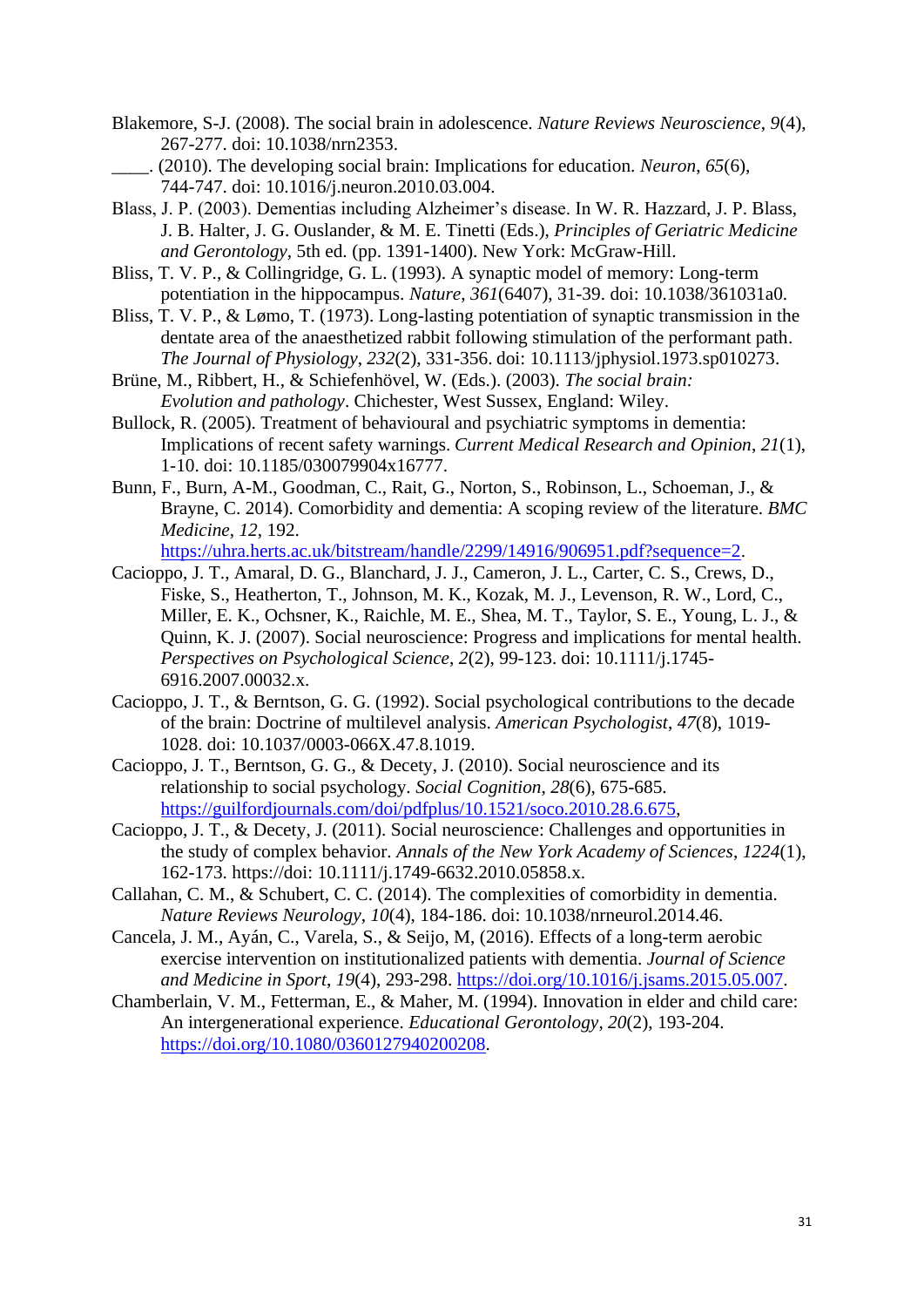- Christofoletti, G., Oliani, M. M., Bucken-Gobbi, L. T., Gobbi, S., Beinotti, F., & Stella, F. (2011). Physical activity attenuates neuropsychiatric disturbances and caregiver burden in patients with dementia. *Clinics*, *66*(4), 613-618. doi: 10.1590/S1807- 59322011000400015.
- Cicerone, K. D., Mott, T., Azulay, J., & Friel, J. C. (2004). Community integration and satisfaction with functioning after intensive cognitive rehabilitation for traumatic brain injury. *Archives of Physical Medicine and Rehabilitation*, *85*(6), 943-950. doi: 10.1016/j.apmr.2003.07.019.
- Cifu, D. X., Kreutzer, J. S., Kolakowsky-Hayner, S. A., Marwitz, J. H., & Englander, J. (2003). The relationship between therapy intensity and rehabilitative outcomes after traumatic brain injury: A multicenter analysis. *Archives of Physical Medicine and Rehabilitation*, *84*(10), 1441-1448. doi: 10.1016/S0003-9993(03)00272-7.
- Comery, T. A., Shah, R., & Greenough, W. T. (1995). Differential rearing alters spine density on medium-sized spiny neurons in the rat corpus striatum: Evidence for association of morphological plasticity with early response gene expression. *Neurobiology of Learning and Memory*, *63*(3), 217-219. doi: 10.1006/nlme.1995.1025.
- Corrigan, P. W., & Penn, D. L. (Eds.) (2001). *Social cognition and schizophrenia*. Washington, DC: American Psychological Association. http://dx.doi.org/10.1037/10407-000.
- Cozolino, L. J. (2006). *The neuroscience of human relationships: Attachment and the developing social brain*. New York and London: W. W. Norton.
- De Weerdt, W., Selz, B., Nuyens, G., Staes, F., Swinnen, D., Van De Winckel, A., Nieuwboer, A., Lysens, R., & Feys, H. (2000). Time use of stroke patients in an intensive rehabilitation unit: A comparison between a Belgian and a Swiss setting. *Disability and Rehabilitation*, *22*(4), 181-186. doi: 10.1080/096382800296872.
- De Witt, L., Putman, K., Dejaeger, E., Baert, I., Berman, P., Bogaerts, K., Brinkman, N., Connell, L., Feys, H., Jenni, W., Kaske, C., Lasaffre, E., Leys, M., Lincoln, N., Louckx, F., Schuback, B., Schupp, W., Smith, B., & De Weerdt, W. (2005). Use of time by stroke patients: A comparison of four European rehabilitation centers. *Stroke*, *36*(9), 1977-1983. doi: 10.1161/01.STR.0000177871.59003.e3.
- Di Fabio, A. (2015). Beyond fluid intelligence and personality traits in social support: The role of ability based emotional intelligence. *Frontiers in Psychology*, *6*(395). doi: 10.3389/fpsyg.2015.00395. [https://pdfs.semanticscholar.org/c331/ed85dfb972aae789f40f29bd28aaa8c0a6c9.pdf.](https://pdfs.semanticscholar.org/c331/ed85dfb972aae789f40f29bd28aaa8c0a6c9.pdf)
	-
- Draganski, B., & May, A. (2008). Training-induced structural changes in the adult human brain. *Behavioural Brain Research*, *192*(1), 137-142. doi: 10.1016/j.bbr.2008.02.015.
- Dudas, R., Malouf, R., McCleery, J., & Dening, T. (2018). Antidepressants for treating depression in dementia. *Cochrane Database of Systematic Reviews, 8* (Article CD003944). doi: 10.1002/14651858.CD003944.pub2.
- Emmerling, R. J., Shanwal, V. K., & Mandal, M. K. (2008). *Emotional intelligence: Theoretical and cultural perspectives*. New York: Nova Science Publishers.
- Formiga, F., Fort, I., Robles, M. G., Barranco, E., Espinosa, M. C., Riu, S., Grupo de Trabajo de Demencia de la Sociedad Catalana de Geriatría y Gerontología. (2007). Medical comorbidity in elderly patients with dementia: Differences according to age and gender. *Revista Clínica Española*, *207*(10), 495-500. doi: 10.1157/13111547.
- Frasca, D., Tomaszczyk, J., McFadyen, B. J., & Green, R. E. (2013). Traumatic brain injury and post-acute decline: What role does environmental enrichment play? A scoping review. *Frontiers in Human Neuroscience*, *7* (Article 31). doi: 10.3389/fnhum.2013.00031.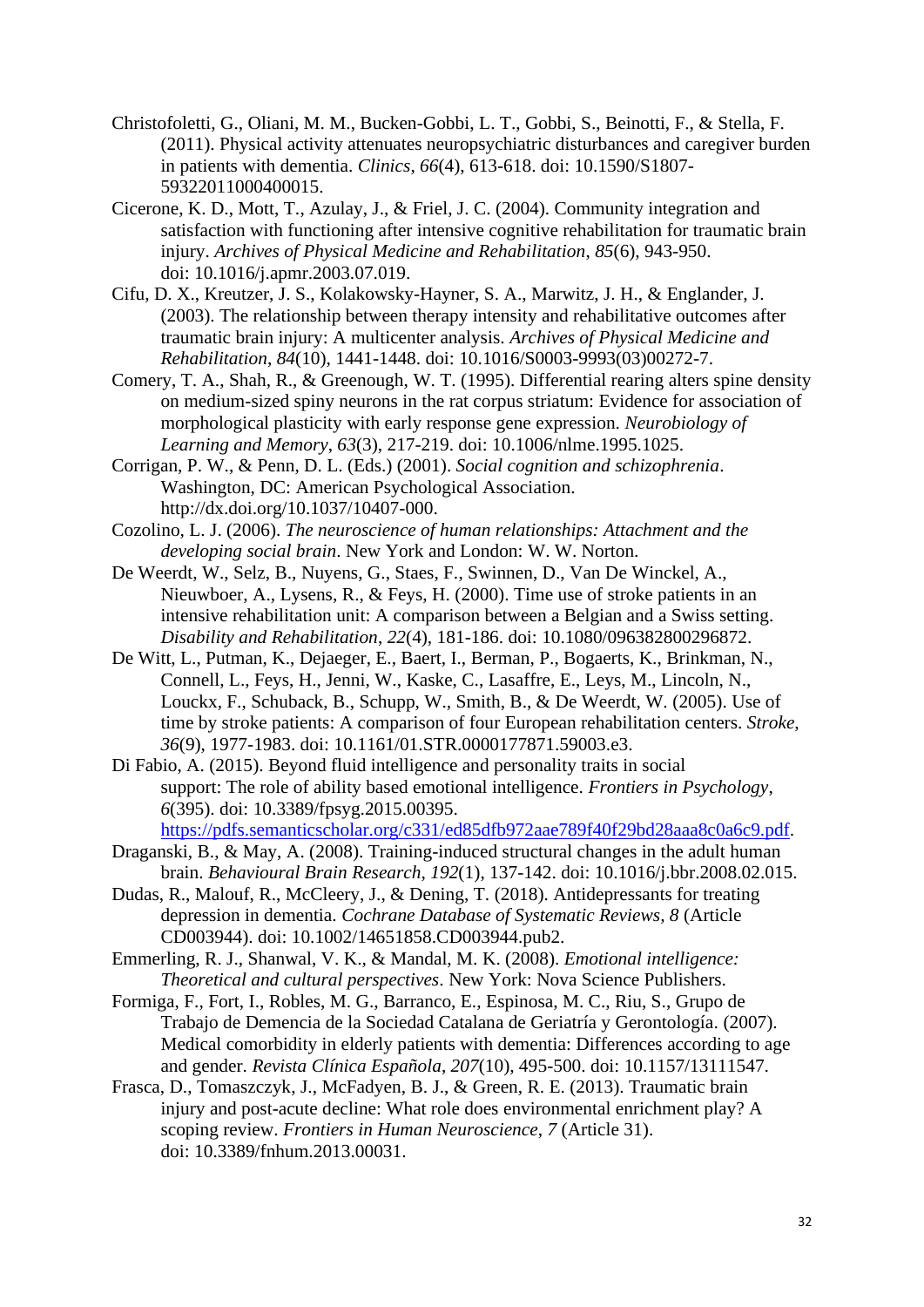- Frith, U., & Frith, C. (2010). The social brain: Allowing humans to boldly go where no other species has been. *Philosophical Transactions of the Royal Society B*, *365*(1537), 165-175.
- Fukawa, T. (2018). Prevalence of dementia among the elderly population in Japan. *Health and Primary Care*, *2*(4), 1-6. [https://www.oatext.com/pdf/HPC-2-147.pdf.](https://www.oatext.com/pdf/HPC-2-147.pdf)
- Gaser, C., & Schlaug, G. (2003a). Brain structures differ between musicians and nonmusicians. *The Journal of Neuroscience*, *23*(27), 9240-9245. [http://www.jneurosci.org/content/23/27/9240.short.](http://www.jneurosci.org/content/23/27/9240.short) \_\_\_\_ (2003b). Gray matter differences between musicians and nonmusicians. *Annals of the*
- *New York Academy of Sciences*, *999*, 514-517. [http://dbm.neuro.uni-jena.de/pdf-files/Gaser-AnnNYAS.pdf.](http://dbm.neuro.uni-jena.de/pdf-files/Gaser-AnnNYAS.pdf)
- Griff, M., Lambert, D., Dellmann-Jenkins, M., & Fruit, D. (1996). Intergenerational activity analysis with three groups of older adults: Frail, community living, and Alzheimer's. *Educational Gerontology*, *22*(6), 601-612. [https://doi.org/10.1080/0360127960220607.](https://doi.org/10.1080/0360127960220607)
- Groot, C., Hooghiemstra, A. M., Raijmakers, P. G. H. M., van Berckel, B. N. M., Scheltens, P., Scherder, E. J. A., van der Flier, W. M., & Ossenkoppele, R. (2016). The effect of physical activity on cognitive function in patients with dementia: A meta-analysis of randomized control trials. *Aging Research Reviews*, *25*, 13-23. doi: 10.1016/j.arr.2015.11.005.
- Grossman, T., & Johnson, M. H. (2007). The development of the social brain in human infancy. *European Journal of Neuroscience*, *25*(4), 909-919. [http://uvababylab.org/wp-content/uploads/2016/04/25-22-page/GrossmannJohnson-](http://uvababylab.org/wp-content/uploads/2016/04/25-22-page/GrossmannJohnson-Eur-J-Neurosci-2007.pdf)[Eur-J-Neurosci-2007.pdf.](http://uvababylab.org/wp-content/uploads/2016/04/25-22-page/GrossmannJohnson-Eur-J-Neurosci-2007.pdf)
- Hamilton, G., Brown, S., Alonzo, T., Glover, M., Mersereau, Y., & Wilson, P. (1999). Building community for the long term: An intergenerational commitment. *The Gerontologist*, *39*(2), 235-238. doi: 10.1093/geront/39.2.235.
- Hannan, A. J. (2014). Environmental enrichment and brain repair: Harnessing the therapeutic effects of cognitive stimulation and physical activity to enhance experience-dependent plasticity. *Neuropathology and Applied Neurobiology*, *40*(1), 13-25. doi: 10.1111/nan.12102.
- Health and Global Policy Institute. (2019). *Dementia policy in Japan*. Japan Health Policy NOW, Health and Global Policy Institute (HGPI). [http://japanhpn.org/en/dementia/#:~:text=Dementia%20Policy%20in%20Japan&text=](http://japanhpn.org/en/dementia/#:~:text=Dementia%20Policy%20in%20Japan&text=Early%2Donset%20dementia%20must%20also,alone%2C%20however%2C%20is%20insufficient.) [Early%2Donset%20dementia%20must%20also,alone%2C%20however%2C%20is%2](http://japanhpn.org/en/dementia/#:~:text=Dementia%20Policy%20in%20Japan&text=Early%2Donset%20dementia%20must%20also,alone%2C%20however%2C%20is%20insufficient.) [0insufficient.](http://japanhpn.org/en/dementia/#:~:text=Dementia%20Policy%20in%20Japan&text=Early%2Donset%20dementia%20must%20also,alone%2C%20however%2C%20is%20insufficient.)
- Hebb, D. O. (1947). The effects of early experience on problem-solving at maturity. *American Psychologist*, *2*, 306-307.
	- \_\_\_\_ (1949). *The organization of behavior*. New York: Wiley & Sons.
- Hernández, S. S. S., Sandreschi, P. F., da Silva, F. C., Arancibia, B. A. V., da Silva, R., Gutierres, P. J. B., & Andrade, A. (2015). What are the benefits of exercise for Alzheimer's disease? A systematic review of the past 10 years. *Journal of Aging and Physical Activity*, *23*(4), 659-668. [http://dx.doi.org/10.1123/japa.2014-0180.](http://dx.doi.org/10.1123/japa.2014-0180)
- Hogarty, G. E., & Flesher, S. (1999). Practice principles of cognitive enhancement therapy for schizophrenia. *Schizophrenia Bulletin*, *25*, 693-708.
- Huttenlocher, P. R. (1991). Dendritic and synaptic pathology in mental retardation. *Pediatric Neurology*, *7*(2), 79-85.
- Hydén, H., & Lange, P. W. (1983). Modification of membrane-bound proteins of the hippocampus and entorhinal cortex by change in behavior in rats. *Journal of Neuroscience Research*, *9*(1), 37-46. doi: 10.1002/jnr.490090106.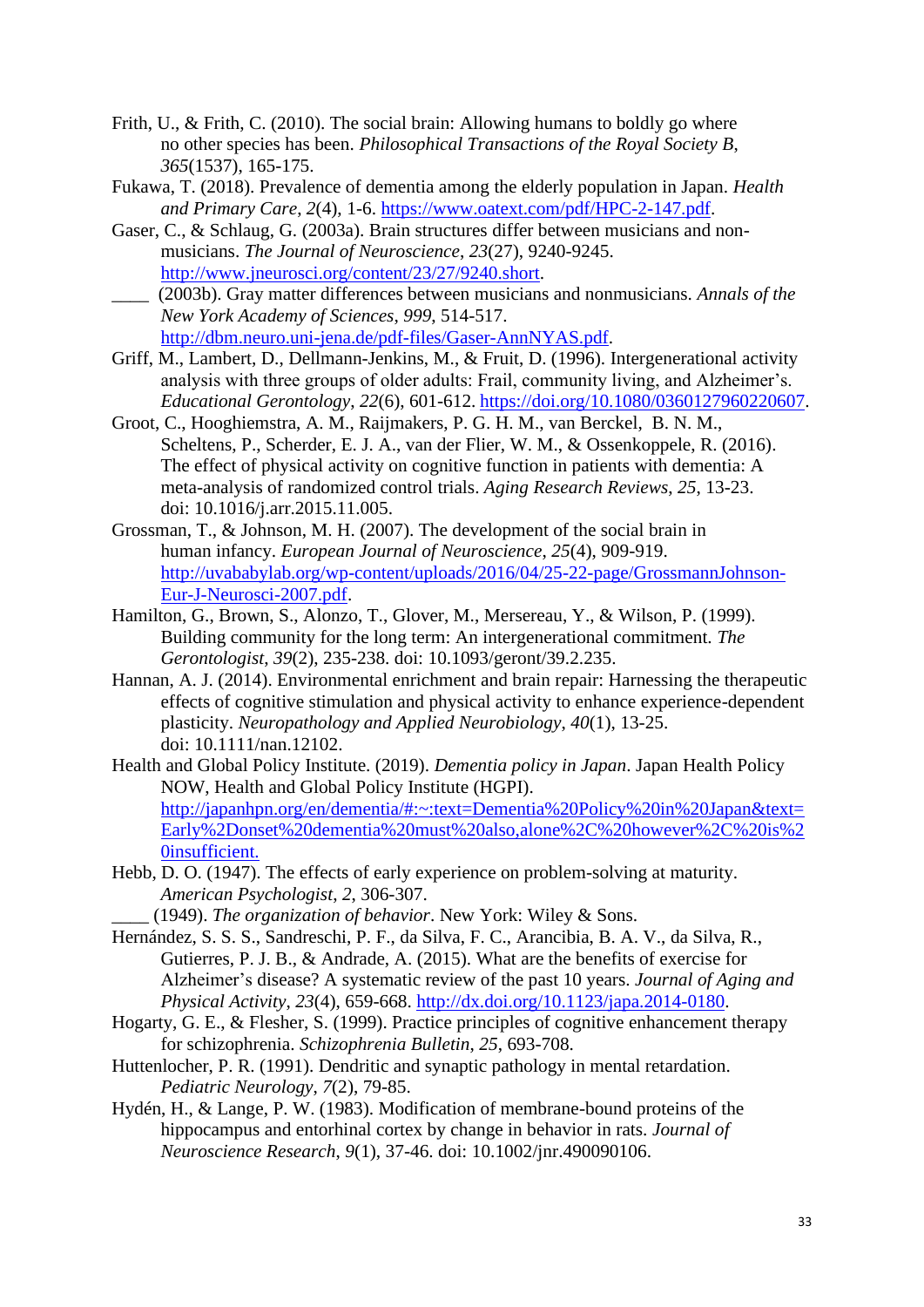- Insel, T. R., & Fernald, R. D. (2004). How the brain processes social information: Searching for the social brain. *Annual Review of Neuroscience*, *27*, 697-722. [https://pdfs.semanticscholar.org/78fb/5aaeeec644790c736f1dca4d34dd582ee41a.pdf.](https://pdfs.semanticscholar.org/78fb/5aaeeec644790c736f1dca4d34dd582ee41a.pdf)
- Izard, C. E., Fine, S., Schultz, D., Mostow, A., Ackerman, B., & Youngstrom, E. (2001). Emotion knowledge as a predictor of social behavior and academic competence in children at risk. *Psychological Science, 12*(1), 18–23.
- Jansen, T. R. (2015). The nursing home that's also a dorm. *CityLab* online. Last accessed 06/04/2020. [https://www.citylab.com/equity/2015/10/the-nursing-home-thats-also-a](https://www.citylab.com/equity/2015/10/the-nursing-home-thats-also-a-dorm/408424/)[dorm/408424/.](https://www.citylab.com/equity/2015/10/the-nursing-home-thats-also-a-dorm/408424/)
- Japan Data. (2018). Japan spends record ¥42.2 trillion on healthcare in 2017. *Nippon.com*, November 2. [https://www.nippon.com/en/features/h00319/japan-spends-record-](https://www.nippon.com/en/features/h00319/japan-spends-record-%C2%A542-2-trillion-on-healthcare-in-2017.html) [%C2%A542-2-trillion-on-healthcare-in-2017.html.](https://www.nippon.com/en/features/h00319/japan-spends-record-%C2%A542-2-trillion-on-healthcare-in-2017.html)
- \_\_\_\_. (2019). Growing medical woes: Japan's healthcare expenditures rise to record ¥42.6 trillion. *Nippon.com*, October 23. [https://www.nippon.com/en/japan](https://www.nippon.com/en/japan-data/h00561/growing-medical-woes-japan%E2%80%99s-healthcare-expenditures-rise-to-record-%C2%A542-6-trillion.html)[data/h00561/growing-medical-woes-japan%E2%80%99s-healthcare-expenditures-rise](https://www.nippon.com/en/japan-data/h00561/growing-medical-woes-japan%E2%80%99s-healthcare-expenditures-rise-to-record-%C2%A542-6-trillion.html)[to-record-%C2%A542-6-trillion.html.](https://www.nippon.com/en/japan-data/h00561/growing-medical-woes-japan%E2%80%99s-healthcare-expenditures-rise-to-record-%C2%A542-6-trillion.html)
- Jin, M., Wang, X-M., Tu, Y., Zhang, X-H., Gao, X., Guo, N., Xie, Z., Zhao, G., Jing, N., Li, B-M., & Yu, L. (2005). The negative cell cycle regulator, Tob (transducer of ErbB-2), is a multifunctional protein involved in hippocampus-dependent learning and memory. *Neuroscience*, *131*(3), 647-659. doi: 10.1016/j.neuroscience.2004.10.044.
- Kandel, E. R. (2001). The molecular biology of memory storage: A dialogue between genes and synapses. *Science*, *294*(5544), 1030-1038. doi: 10.1126/science.1067020.
- Kaneda, T., Greenbaum, C., & Patierno, K. (2019). *2019 world population data sheet*. Washington, DC: Population Reference Bureau.
- Kazawa, K., Iwamoto, S., Rahman, M. M., & Moriyama, M. (2017). Health resource utilization and comorbidities in patients with mental disorders: Analysis based on health insurance claim data. *Health*, *9*(4), 763-777. [https://file.scirp.org/pdf/Health\\_2017050514104914.pdf](https://file.scirp.org/pdf/Health_2017050514104914.pdf)
- Keefer, K. V., Parker, J. D. A., & Saklofske, D. H. (2009). Emotional intelligence and physical health. In C. Stough, D. H. Saklofske, & J. D. A. Parker (Eds.), *Assessing emotional intelligence: Theory, research, and applications* (pp. 191-218). New York: Springer.
- Kelly, M. E., Loughrey, D., Lawlor, B. A., Robertson, I. H., Walsh, C., & Brennan, S. (2014). The impact of cognitive training and mental stimulation on cognitive and everyday functioning of healthy older adults: A systematic review and meta-analysis. *Ageing Research Reviews*, *15*, 28-43. [https://scholar.google.com/scholar?cluster=13624855542165676016&hl=en&as\\_sdt=0](https://scholar.google.com/scholar?cluster=13624855542165676016&hl=en&as_sdt=0,5) [,5.](https://scholar.google.com/scholar?cluster=13624855542165676016&hl=en&as_sdt=0,5)
- Kennedy, D. P., & Adolphs, R. (2012). The social brain in psychiatric and neurological disorders. *Trends in Cognitive Sciences*, *16*(11), 559-572. [https://philarchive.org/archive/KENTSBv1.](https://philarchive.org/archive/KENTSBv1)
- Kiecolt-Glaser, J. K., McGuire, L., Robles, T. F., & Glaser, R. (2002). Emotions, morbidity, and mortality: New perspectives from psychoneuroimmunology. *Annual Review of Psychology, 53*(1), 83–107. [http://www.uppitysciencechick.com/kiecolt-glaser\\_pni\\_morbid\\_mortal.pdf.](http://www.uppitysciencechick.com/kiecolt-glaser_pni_morbid_mortal.pdf)
- Kleim, J. A. (2011). Neural plasticity and neurorehabilitation: Teaching the new brain old tricks. *Journal of Communication Disorders*, *44*(5), 521-528.
- Kleim, J. A., & Jones, T. A. (2008). Principles of experience-dependent neural plasticity: Implications for rehabilitation after brain damage. *Journal of Speech, Language and Hearing Research*, *51*(1), S225-S239. doi: 10.1044/1092-4388(2008/018).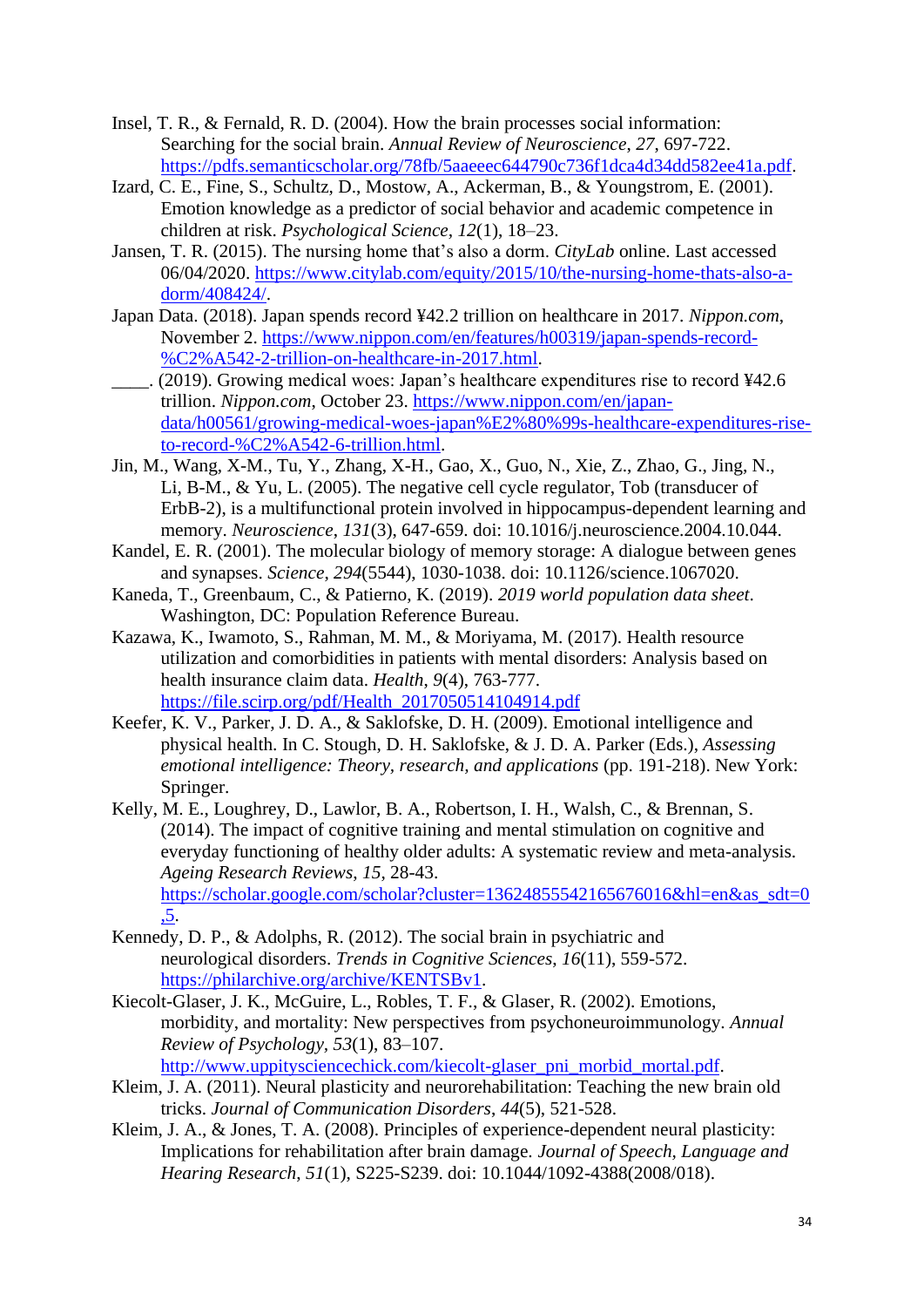- Kleim, J. A., Kleim, E. D., & Cramer, S. C. (2007). Systematic assessment of traininginduced changes in corticospinal output to hand using frameless stereotaxic transcranial magnetic stimulation. *Nature Protocols*, *2*(7), 1675-1684. doi: 10.1038/nprot.2007.206.
- Kleim, J. A., Lussnig, E., Schwarz, E. R., Comery, T. A., & Greenough, W. T. (1996). Synaptogenesis and Fos expression in the motor cortex of the adult rat after motor skill learning. *The Journal of Neuroscience*, *16*(14), 4529-4535. http://www.jneurosci.org/content/16/14/4529.short.
- Kolb, B., Buhrmann, K., McDonald, R., & Sutherland, R. J. (1994). Dissociation of the medial prefrontal, posterior parietal, and posterior temporal cortex for spatial navigation and recognition memory in the rat. *Cerebral Cortex*, *4*(6), 664-680. [https://doi.org/10.1093/cercor/4.6.664.](https://doi.org/10.1093/cercor/4.6.664)
- Lam, L. T., & Kirby, S. L. (2002). Is emotional intelligence an advantage? An exploration of the impact of emotional and general intelligence on individual performance. *The Journal of Social Psychology*, *142*(1), 133-143.
- Lambert, D. J., Dellmann-Jenkins, M., & Fruit, D. (1990). Planning for contact between the generations: An effective approach. *The Gerontologist*, *30*(4), 553-556. doi: 10.1093/geront/30.4.553.
- Lange-Asschenfeldt, C., & Kojda, G. (2008). Alzheimer's disease, cerebrovascular dysfunction and the benefits of exercise: From vessels to neurons. *Experimental Gerontology*, *43*(6), 499-504. doi: 10.1016/j.exger.2008.04.002.
- Leuner, B., Gould, E., & Shors, T. J. (2006). Is there a link between adult neurogenesis and learning? *Hippocampus*, *16*(3), 216-224. doi: 10.1002/hipo.20153.
- Lieberman, M. D. (2013). *Social: Why our brains are wired to connect*. New York: Crown Publishers.
- Lopes, P. N., Brackett, M. A., Nezlek, J. B., Schütz, A., Sellin, I., & Salovey, P. (2004). Emotional intelligence and social interaction. *Personality and Social Psychology Bulletin*, *30*(8), 1018–1034. [https://pdfs.semanticscholar.org/79a1/257a260bbb16f03f042b99872e36253df650.pdf.](https://pdfs.semanticscholar.org/79a1/257a260bbb16f03f042b99872e36253df650.pdf)
- Lopes, P. N., Grewal, D., Kadis, J., Gall, M., & Salovey, P. (2006). Evidence that emotional intelligence is related to job performance and affect and attitudes at work. *Psichothema, 18*(Suppl), 132–138. [http://www.psicothema.es/pdf/3288.pdf.](http://www.psicothema.es/pdf/3288.pdf)
- Lorenz, K. (1970). *Studies in animal and human behaviour* (Vol. 1). (R. Martin, Trans.). Cambridge, MA: Harvard University Press.
- Magaki, S., Yong, W. H., Khanlou, N., Tung, S., & Vinters, H. V. (2014). Comorbidity in dementia: Update of an ongoing autopsy study. *Journal of the American Geriatrics Society*, *62*(9), 1722-1728. [https://www.ncbi.nlm.nih.gov/pmc/articles/PMC4172655/.](https://www.ncbi.nlm.nih.gov/pmc/articles/PMC4172655/)
- Maguire, E. A., Gadian, D. G., Johnsrude, I. S., Good, C. D., Ashburner, J., Frackowiak, R. S. J., & Frith, C. D. (2000). Navigation-related structural change in the hippocampi of taxi drivers. *Proceedings of the National Academy of Sciences of the United States of America*, *97*(8), 4398-4403. doi: 10.1073/pnas.070039597.
- Markham, J. A., & Greenough, W. T. (2004). Experience-driven plasticity: Beyond the synapse. *Neuron Glia Biology*, *1*(4), 351-363. doi: 10.1017/s1740925x05000219.
- May, A. (2011). Experience-dependent structural plasticity in the adult human brain. *Trends in Cognitive Sciences*, *15*(10), 475-482. doi: 10.1016/j.tics.2011.08.002.
- Mayer, J. D., Roberts, R. D., & Barsade, S. G. (2008). Human abilities: Emotional intelligence. *Annual Review of Psychology*, *59*, 507-536. [http://dmcodyssey.org/wp-content/uploads/2013/08/Human-Abilities-Emotional-](http://dmcodyssey.org/wp-content/uploads/2013/08/Human-Abilities-Emotional-Intelligence.pdf)[Intelligence.pdf.](http://dmcodyssey.org/wp-content/uploads/2013/08/Human-Abilities-Emotional-Intelligence.pdf)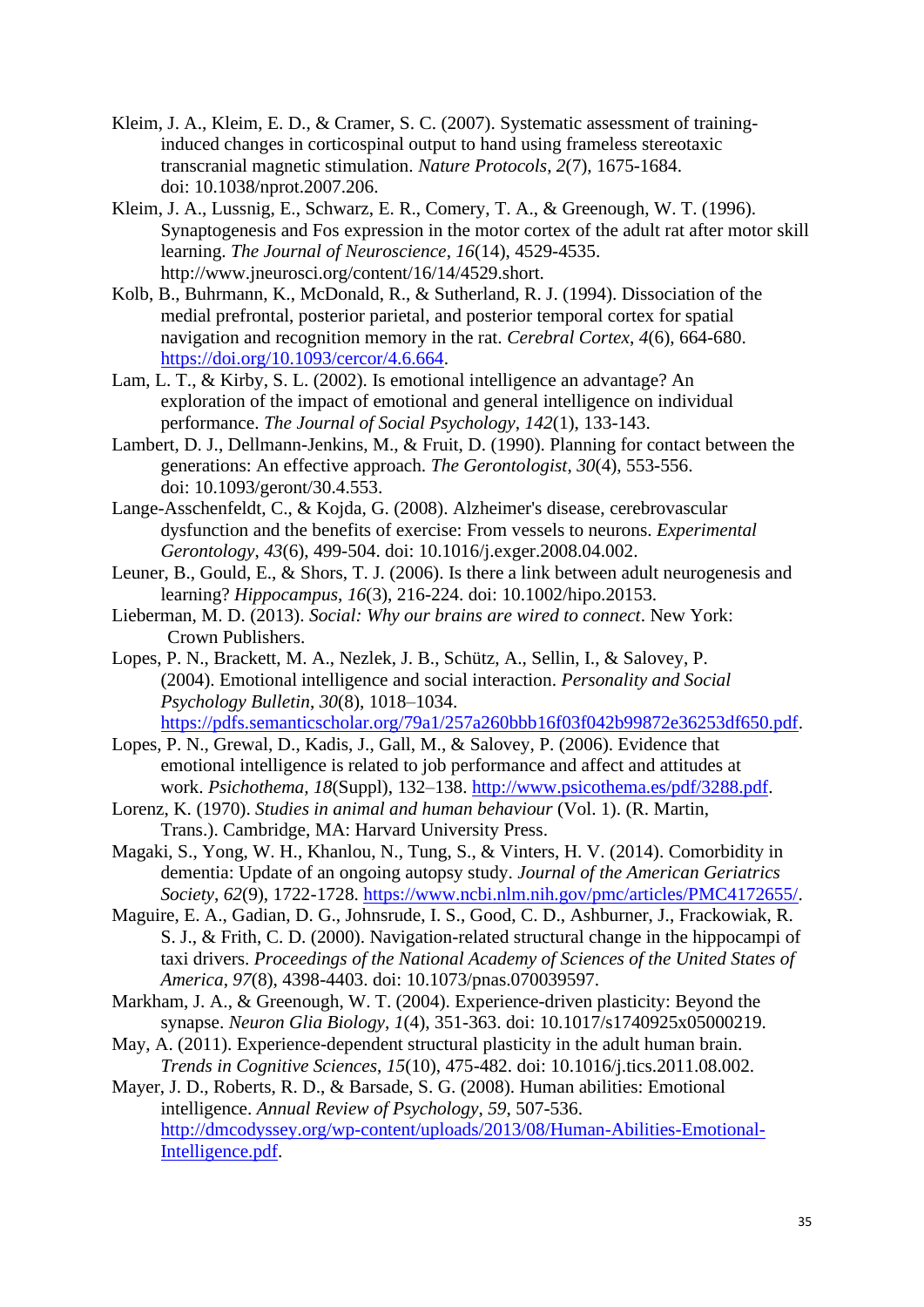- Mayer, J. D., & Salovey, P. (1997). What is emotional intelligence? In P. Salovey & D. Sluyter (Eds.), *Emotional development and emotional intelligence: Educational implications* (pp. 3-31). New York: Basic Books.
- Mayer, J. D., Salovey, P., & Caruso, D. R. (2004). Emotional intelligence: Theory, findings, and implications. *Psychological Inquiry*, *15*(3), 197-215.
- McAllister, A. K., Lo, D. C., & Katz, L. C. (1995). Neurotrophins regulate dendritic growth in developing visual cortex. *Neuron*, *15*(4), 791-803. https://doi.org/10.1016/0896- 6273(95)90171-X.
- McCollum, S., & Shreeve, W. (1994). Young and old making a difference. *Early Child Development and Care*, *99*(1), 103-112. [https://doi.org/10.1080/0300443940990109.](https://doi.org/10.1080/0300443940990109)
- McGaugh, J. L. (2000). Memory a century of consolidation. *Science*, *287*(5451), 248-251. doi: 10.1126/science.287.5451.248.
- Muotri, A. R., & Gage, F. H. (2006). Generation of neuronal variability and complexity. *Nature*, *441*(7097), 1087-1093. doi: 10.1038/nature04959.
- Nakabe, T., Sasaki, N., Uematsu, H., Kunisawa, S., Wimo, A., & Imanaka, Y. (2019). Classification tree model of the personal economic burden of dementia care by related factors of both people with dementia and caregivers in Japan: A cross-sectional online survey. *BMJ Open*, *9*, e026733.

[https://bmjopen.bmj.com/content/bmjopen/9/7/e026733.full.pdf.](https://bmjopen.bmj.com/content/bmjopen/9/7/e026733.full.pdf)

- Nelis, S. M., Wu, Y-T., Matthews, F. E., Martyr, A., Quinn, C., Rippon, I., Rusted, J., Thom, J. M., Kopelman, M. D., Hindle, J. V., Jones, R. W., & Clare, L. (2019). The impact of co-morbidity on the quality of life of people with dementia: Findings from the IDEAL study. *Age and Ageing 48*(3), 361-367. [https://europepmc.org/backend/ptpmcrender.fcgi?accid=PMC6503940&blobtype=pdf.](https://europepmc.org/backend/ptpmcrender.fcgi?accid=PMC6503940&blobtype=pdf)
- Newman, S., Lyons, C. W., & Onawola, R. S. (1985). The development of an intergenerational service-learning program at a nursing home. *The Gerontologist*, *25*(2), 130-133. doi: 10.1093/geront/25.2.130.
- Nithianantharajah, J., & Hannan, A. J. (2009). The neurobiology of brain and cognitive reserve: Mental and physical activity as modulators of brain disorders. *Progress in Neurobiology*, *89*(4), 369-382. doi: 10.1016/j.pneurobio.2009.10.001.
- \_\_\_\_ (2011). Mechanisms mediating brain and cognitive reserve: Experience-dependent neuroprotection and functional compensation in animal models of neurodegenerative diseases. *Progress in Neuro-Psychopharmacology and Biological Psychiatry*, *35*(2), 331-339. doi: 10.1016/j.pnpbp.2010.10.026.
- Payne, W. L. (1986). A study of emotion developing emotional intelligence: Selfintegration; relating to fear, pain and desire. *(Theory, Structure of Reality, Problem-Solving, Contraction/Expansion, Tuning In/Coming Out/Letting Go)*. (Unpublished doctoral dissertation). Union for Experimenting Colleges and Universities, Yellow Springs, Ohio.
- Penn, D. L., Corrigan, P. W., Bentall, R. P., Racenstein, J. M., & Newman, L. (1997). Social cognition in schizophrenia. *Psychological Bulletin*, *121*(1), 114-132.
- Pérez, C. A., & Carral, J. M. C. (2007). Benefits of physical exercise for older adults with Alzheimer's disease. *Geriatric Nursing*, *29*(6), 384-391. doi: 10.1016/j.gerinurse.2007.12.002.
- Pinkham, A. E., Penn, D. L., Perkins, D. O., & Lieberman, J. (2003). Implications for the neural basis of social cognition for the study of schizophrenia. *American Journal of Psychiatry*, *160*(5), 815-24.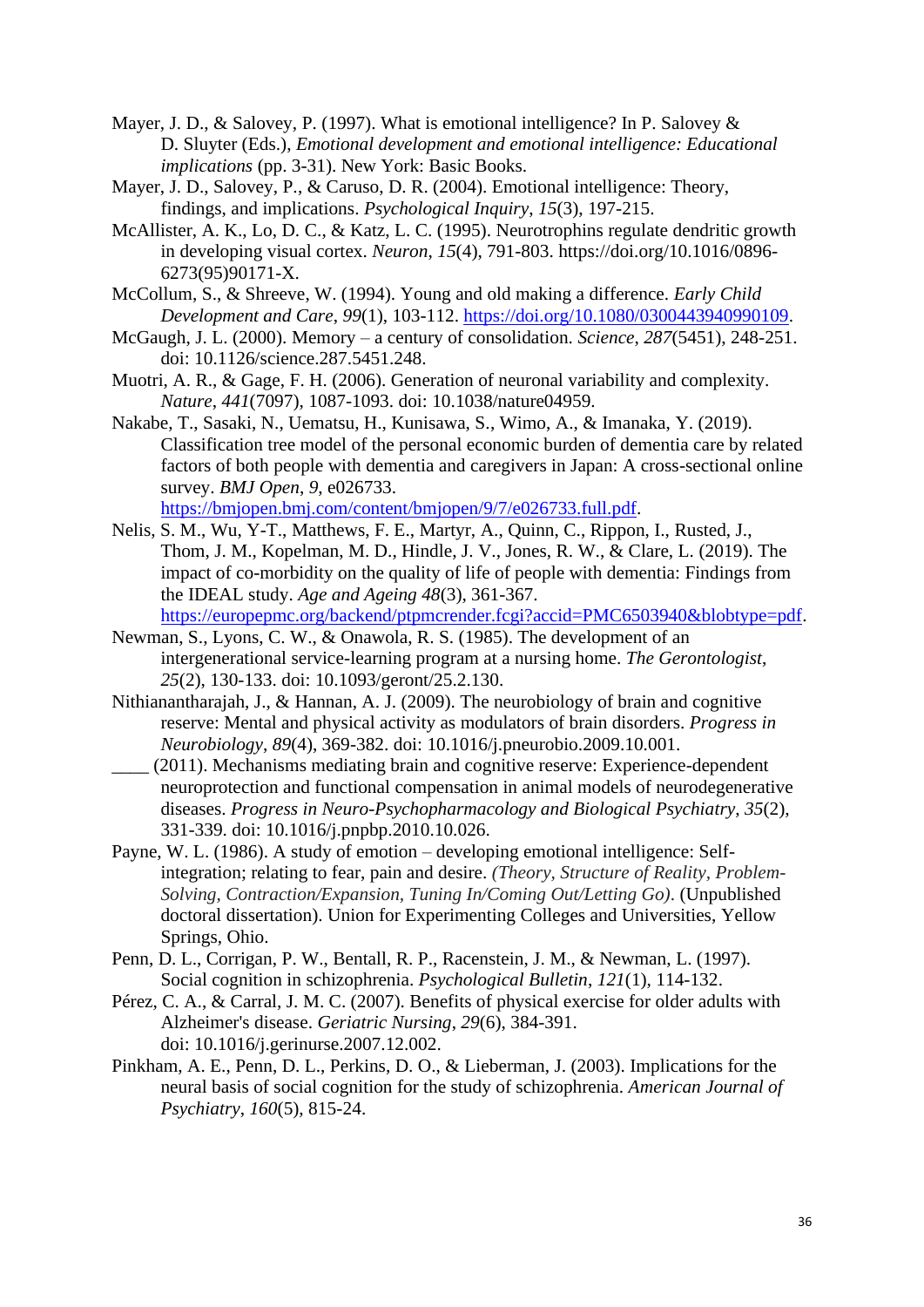- Poblador-Plou, B., Calderón-Larrañaga, A., Marta-Moreno, J., Hancco-Saavedra, J., Sicras-Mainar, A., Soljak, M., & Prados-Torres, A. (2014). Comorbidity of dementia: A cross-sectional study of primary care older patients. *BMC Psychiatry*, *14*, 84. [https://scholar.google.com/scholar?cluster=10648686945182132313&hl=en&as\\_sdt=0](https://scholar.google.com/scholar?cluster=10648686945182132313&hl=en&as_sdt=0,5)  $\overline{5}$ .
- Rampon, C., Jiang, C. H., Dong, H., Tang, Y-P., Lockhart, D. J., Schultz, P. G., Tsien. J. Z., & Hu, Y. (2000). Effects of environmental enrichment on gene expression in the brain. *Proceedings of the National Academy of Sciences of the United States of America*, *97*(23), 12880-12884. doi: 10.1073/pnas.97.23.12880.
- Ray, W. A., Federspiel, C. F., & Schaffner, W. (1980). A study of antipsychotic drug use in nursing homes: Epidemiologic evidence suggesting misuse. *American Journal of Public Health*, *70*(5), 485-491. doi: 10.2105/ajph.70.5.485.
- Rios, S., Perlman, C. M., Costa, A., Heckman, G., Hirdes, J. P., & Mitchell, L. (2017). Antipsychotics and dementia in Canada: A retrospective cross-sectional study of four health sectors. *BMC Geriatrics*, *17*(1), 244. doi: 10.1186/s12877-017-0636-8.
- Rioult-Pedotti, M-S., Friedman, D., & Donoghue, J. P. (2000). Learning-induced LTP in neocortex. *Science*, *290*(5491), 533-536. doi: 10.1126/science.290.5491.533.
- Robinson, S. M. (2015). Applied Social Neuroscience. *CASN: Center for Applied Social Neuroscience*. ASN. [https://www.brain-mind-behavior.org/asn.](https://www.brain-mind-behavior.org/asn)
- Rubinov, M., McIntosh, A.R., Valenzuela, M. J., & Breakspear, M. (2009). Simulation of neuronal death and network recovery in a computational model of distributed cortical activity. *The American Journal of Geriatric Psychiatry*, *17*(3), 210-217. doi: 10.1097/JGP.0b013e318187137a.
- Ryff, C. D. (1989). Happiness is everything, or is it? Explorations on the meaning of psychological well-being. *Journal of Personality and Social Psychology*, *57*(6), 1069– 1081. doi: 10.1037/0022-3514.57.6.1069.

[https://pdfs.semanticscholar.org/0b7c/bc0e7b5946b39778784a2167019eebd53e52.pdf.](https://pdfs.semanticscholar.org/0b7c/bc0e7b5946b39778784a2167019eebd53e52.pdf)

- Ryff, C. D., Love, G. D., Miyamoto, Y., Markus, H. R., Curhan, K. B., Kitayama, S., Park, J., Kawakami, N., Kan, C., & Karasawa, M. (2014). Culture and promotion of well-being in East and West: Understanding varieties of attunement to the surrounding context. In G. A. Fava & C. Ruini (Eds.), *Increasing psychological well-being in clinical and educational settings* (pp. 1-19). Cross-Cultural Advancements in Positive Psychology 8. Springer Science+Business Media Dordrecht. [https://web.stanford.edu/~hazelm/publications/2014%20Ryff%20Love%20Miyamoto](https://web.stanford.edu/~hazelm/publications/2014%20Ryff%20Love%20Miyamoto%20Markus%20Culture%20and%20the%20promotion%20of%20well-being%20in%20East%20and%20West.pdf) [%20Markus%20Culture%20and%20the%20promotion%20of%20well](https://web.stanford.edu/~hazelm/publications/2014%20Ryff%20Love%20Miyamoto%20Markus%20Culture%20and%20the%20promotion%20of%20well-being%20in%20East%20and%20West.pdf)[being%20in%20East%20and%20West.pdf.](https://web.stanford.edu/~hazelm/publications/2014%20Ryff%20Love%20Miyamoto%20Markus%20Culture%20and%20the%20promotion%20of%20well-being%20in%20East%20and%20West.pdf)
- Sado, M, Ninomiya, A., Shikimoto, R., Ikeda, B., Baba, T., Yoshimura, K., & Mimura, M. (2018). The estimated cost of dementia in Japan, the most aged society in the world. *PLoS ONE*, *13*(11), e0206508.

[https://pdfs.semanticscholar.org/6a6e/838d5fe5fcf042ae56a650d5027f3446151a.pdf.](https://pdfs.semanticscholar.org/6a6e/838d5fe5fcf042ae56a650d5027f3446151a.pdf)

- Sampedro-Piquero, P., & Begega, A. (2017). Environmental enrichment as a positive behavioral intervention across the lifespan. *Current Neuropharmacology*, *15*(4), 459-470. doi: 10.2174/1570159X14666160325115909. [https://www.researchgate.net/publication/299459148\\_Environmental\\_enrichment\\_as\\_a](https://www.researchgate.net/publication/299459148_Environmental_enrichment_as_a_positive_behavioral_intervention_across_the_lifespan) positive behavioral intervention across the lifespan.
- Sánchez-Álvarez, N., Extremera, N., & Fernández-Berrocal, P. (2015). The relation between emotional intelligence and subjective well-being: A meta-analytic investigation. *The Journal of Positive Psychology*, *11*(3), 276-285.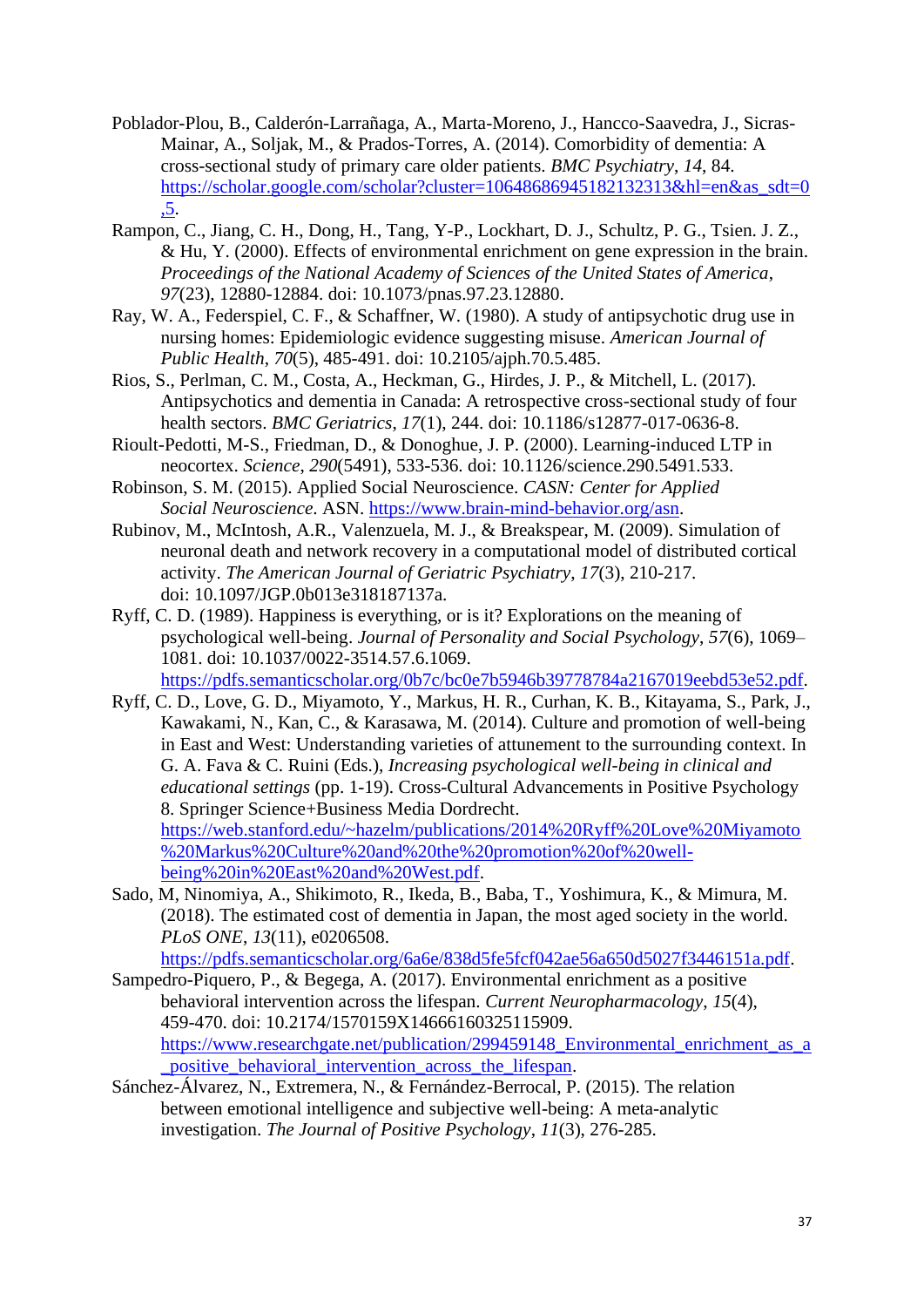Saxe, R. (2006). Uniquely human social cognition. *Current Opinion in Neurobiology*, *16*(2), 235-239.

[https://saxelab.mit.edu/sites/default/files/publications/Saxe%2C%20R.%20%282006%](https://saxelab.mit.edu/sites/default/files/publications/Saxe%2C%20R.%20%282006%29.%20Uniquely%20Human%20Social%20Cognition%20%28Current%20Opinion%20in%20Neurobiology%29.pdf) [29.%20Uniquely%20Human%20Social%20Cognition%20%28Current%20Opinion%2](https://saxelab.mit.edu/sites/default/files/publications/Saxe%2C%20R.%20%282006%29.%20Uniquely%20Human%20Social%20Cognition%20%28Current%20Opinion%20in%20Neurobiology%29.pdf) [0in%20Neurobiology%29.pdf.](https://saxelab.mit.edu/sites/default/files/publications/Saxe%2C%20R.%20%282006%29.%20Uniquely%20Human%20Social%20Cognition%20%28Current%20Opinion%20in%20Neurobiology%29.pdf)

- Schooler, C., & Mulatu, M. (2001). The reciprocal effects of leisure time activities and intellectual functioning in older people: A longitudinal analysis. *Psychology and Aging*, *16*(3), 466-482. doi: 10.1037//0882-7974.16.3.466.
- Schulz, R. (1976). Effects of control and predictability on the physical and psychological well-being of the institutionalized aged. *Journal of Personality and Social Psychology*, *33*(5), 563-573. doi: 10.1037//0022-3514.33.5.563.
- Schutte, N. S., Malouff, J. M., Bobik, C., Coston, T. D., Greeson, C., Jedlicka, C., Rhodes, E., & Wendorf, G. (2001). Emotional intelligence and interpersonal relations. *The Journal of Social Psychology*, *141*(4), 523-536.
- Seefeldt, C. (1987). The effects of preschoolers' visits to a nursing home. *The Gerontologist 27*(2), 228-232. doi: 10.1093/geront/27.2.228.
- Seifert, T. A. (2005). The Ryff scales of psychological well-being. *Center of Inquiry at Wabash College*. [https://centerofinquiry.org/uncategorized/ryff-scales-of](https://centerofinquiry.org/uncategorized/ryff-scales-of-psychological-well-being/)[psychological-well-being/.](https://centerofinquiry.org/uncategorized/ryff-scales-of-psychological-well-being/)
- Shiel, A., Burn, J. P., Henry, D., Clark, J., Wilson, B. A., Burnett, M. E., & McLellan, D. L. (2001). The effects of increased rehabilitation therapy after brain injury: Results of a prospective controlled trial. *Clinical Rehabilitation*, *15*(5), 501-514. doi: 10.1191/026921501680425225.
- Shimada, H., Makizako, H., Doi, T., Tsutsumimoto, K., Lee, S., & Suzuki, T. (2016). Cognitive impairment and disability in older Japanese. *PLoS ONE*, *11*(7). [https://pdfs.semanticscholar.org/b144/5b10bf2a23b59f7183fe3026f7de06ae5bdc.pdf.](https://pdfs.semanticscholar.org/b144/5b10bf2a23b59f7183fe3026f7de06ae5bdc.pdf)
- Sluming, V., Barrick, T., Howard, M., Cezayirli, E., Mayes, A., & Roberts, N. (2002). Voxelbased morphometry reveals increased gray matter density in Broca's area in male symphony orchestra musicians. *NeuroImage*, *17*(3), 1613-1622. doi: 10.1006/nimg.2002.1288.
- Soble, J. (2017). Japan's falling birth rate posing serious problems for economy. *Independent*, June 3. News, World, Asia. [https://www.independent.co.uk/news/world/asia/japans](https://www.independent.co.uk/news/world/asia/japans-falling-birth-rate-posing-serious-problems-for-economy-a7770596.html)[falling-birth-rate-posing-serious-problems-for-economy-a7770596.html.](https://www.independent.co.uk/news/world/asia/japans-falling-birth-rate-posing-serious-problems-for-economy-a7770596.html)
- Spivack, G., Spettell, C. M., Ellis, D. W., & Ross, S. E. (1992). Effects of intensity of treatment and length of stay on rehabilitation outcomes. *Brain Injury*, *6*(5), 419-434. doi: 10.3109/02699059209008138.
- Stevenson, D. G., Decker, S. L., Dwyer, L. L., Huskamp, H. A., Grabowski, D. C., Metzger, E. D., & Mitchell, S. L. (2010). Antipsychotic and benzodiazepine use among nursing home residents: Findings from the 2004 National Nursing Home Survey. *The American Journal of Geriatric Psychiatry*, *18*(12), 1078-1092. doi:10.1097/JGP.0b013e3181d6c0c6.
- Taubert, M., Villringer, A., & Ragert, P. (2012). Learning-related gray and white matter changes in humans: An update. *The Neuroscientist*, *18*(4), 320-325. doi: 10.1177/1073858411419048.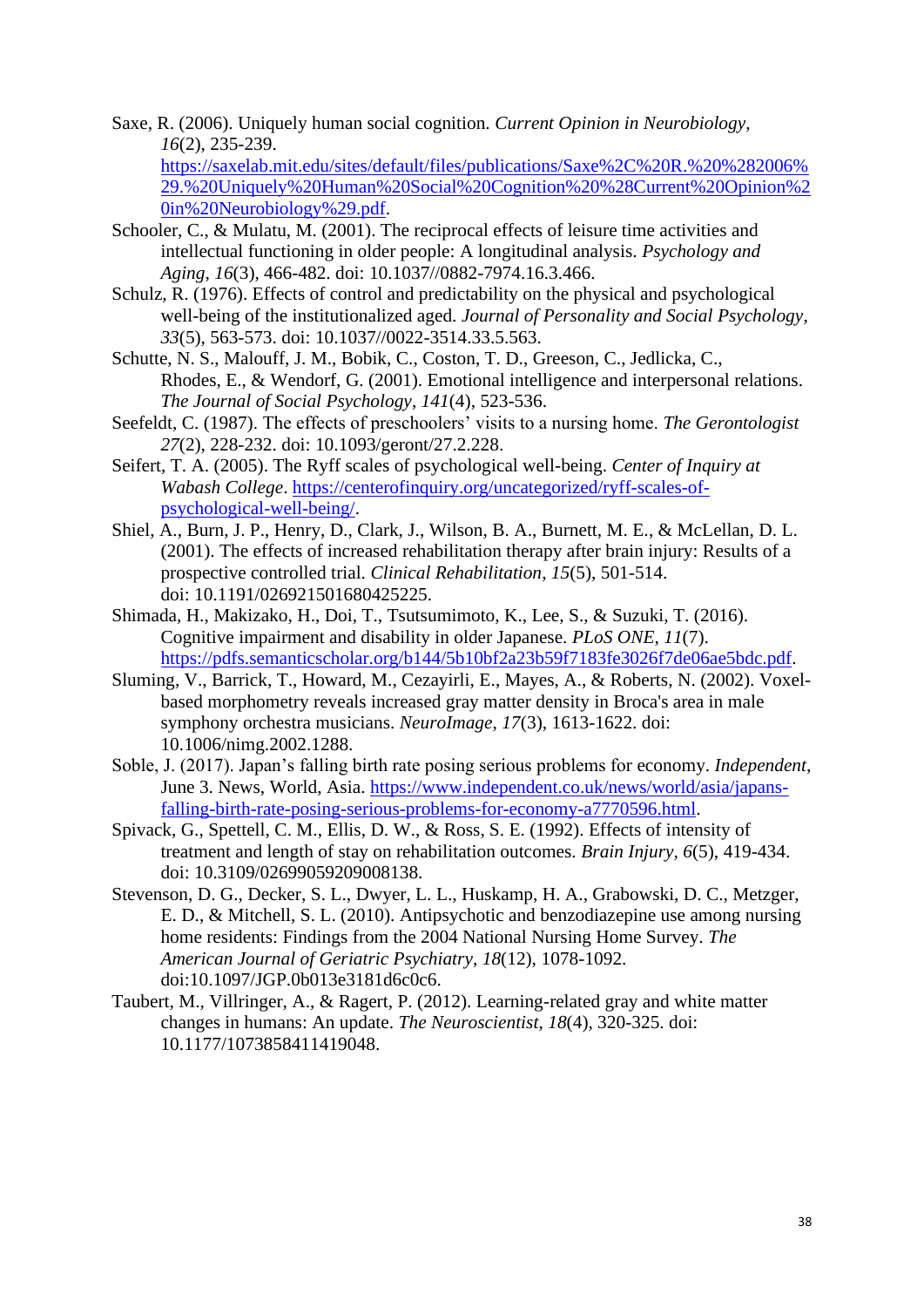- The Japan Times. (2015). Japan grapples with ¥14.5 trillion dementia costs. *The Japan Times*, May 29. [https://www.japantimes.co.jp/news/2015/05/29/national/science](https://www.japantimes.co.jp/news/2015/05/29/national/science-health/japan-grapples-with-%C2%A514-5-trillion-dementia-costs/#.Xo7LY8gzaUk)[health/japan-grapples-with-%C2%A514-5-trillion-dementia-costs/#.Xo7LY8gzaUk.](https://www.japantimes.co.jp/news/2015/05/29/national/science-health/japan-grapples-with-%C2%A514-5-trillion-dementia-costs/#.Xo7LY8gzaUk)
- \_\_\_\_. (2018). Health care system could collapse if elderly people's contribution not doubled: Insurance official. *The Japan Times*, October 4. [https://www.japantimes.co.jp/news/2018/10/04/national/health-care-system-collapse](https://www.japantimes.co.jp/news/2018/10/04/national/health-care-system-collapse-elderly-peoples-contributions-not-doubled-insurance-official/#.Xo1w58gzaUk)[elderly-peoples-contributions-not-doubled-insurance-official/#.Xo1w58gzaUk.](https://www.japantimes.co.jp/news/2018/10/04/national/health-care-system-collapse-elderly-peoples-contributions-not-doubled-insurance-official/#.Xo1w58gzaUk)
- Till, C., Colella, B., Verwegen, J., & Green, R. E. (2008). Postrecovery cognitive decline in adults with traumatic brain injury. *Archives of Physical Medicine and Rehabilitation*, *89*(12, Suppl), S25-S34. doi: 10.1016/j.apmr.2008.07.004.
- Trigiani, L. J., & Hamel, E. (2017). An endothelial link between the benefits of physical exercise in dementia. *Journal of Cerebral Blood Flow and Metabolism*, *37*(8), 2649- 2664. doi: 10.1177/0271678X17714655.
- Tsuya, T. (n.d.). The impacts of population decline in Japan: Demographic prospects and policy implications. *Reexamining Japan in Global Context*. Suntory Foundation Research Project. Suntory Foundation: Osaka, Japan. [https://www.suntory.com/sfnd/jgc/forum/005/pdf/005\\_tsuya.pdf.](https://www.suntory.com/sfnd/jgc/forum/005/pdf/005_tsuya.pdf)
- United Nations, Department of Economic and Social Affairs, Population Division. (2013). *World population ageing 2013*. ST/ESA/SER.A/348. [https://www.un.org/en/development/desa/population/publications/pdf/ageing/WorldPo](https://www.un.org/en/development/desa/population/publications/pdf/ageing/WorldPopulationAgeing2013.pdf) [pulationAgeing2013.pdf.](https://www.un.org/en/development/desa/population/publications/pdf/ageing/WorldPopulationAgeing2013.pdf)
- \_\_\_\_. (2017). *World population ageing 2017*. ST/ESA/SER.A/408. [https://www.un.org/en/development/desa/population/publications/pdf/ageing/WPA201](https://www.un.org/en/development/desa/population/publications/pdf/ageing/WPA2017_Report.pdf) [7\\_Report.pdf.](https://www.un.org/en/development/desa/population/publications/pdf/ageing/WPA2017_Report.pdf)
- \_\_\_\_. (2019). *World population prospects 2019: Data booklet*. ST/ESA/SER.A/424. [https://population.un.org/wpp/Publications/Files/WPP2019\\_DataBooklet.pdf.](https://population.un.org/wpp/Publications/Files/WPP2019_DataBooklet.pdf)
- van Praag, H., Kempermann, G., & Gage, F. H. (2000). Neural consequences of environmental enrichment. *Nature Reviews Neuroscience*, *1*(3), 191-198. doi: 10.1038/35044558.
- Vidoni, E. D., Van Sciver, A., Johnson, D. K., He, J., Honea, R., Haines, B., Goodwin, J., Laubinger, M. P., Anderson, H. S., Kluding, P. M., Donnelly, J. E., Billinger, S. A., & Burns, J. M. (2012). A community-based approach to trials of aerobic exercise in aging and Alzheimer's disease. *Contemporary Clinical Trials*, *33*(6), 1105–1116. [https://doi.org/10.1016/j.cct.2012.08.002.](https://doi.org/10.1016/j.cct.2012.08.002)
- Voss, M. W., Nagamatsu, L. S., Liu-Ambrose, T., & Kramer, A. F. (2011). Exercise, brain and cognition across the life span. *Journal of Applied Physiology*, *111*(5), 1505-1513. doi: 10.1152/japplphysiol.00210.2011.
- Walia, S. (2019). How does Japan's aging society affect its economy? *The Diplomat*, November 13. [https://thediplomat.com/2019/11/how-does-japans-aging-society-affect](https://thediplomat.com/2019/11/how-does-japans-aging-society-affect-its-economy/)[its-economy/.](https://thediplomat.com/2019/11/how-does-japans-aging-society-affect-its-economy/)
- Ward, C., Kamp, L., & Newman, S. (1996). The effects of participation in an intergenerational program on the behavior of residents with dementia. *Activities, Adaptation, and Aging*, *20*(4), 61-76. doi: 10.1300/J016v20n04\_05.
- Warraich, Z., & Kleim, J. A. (2010). Neural plasticity: The biological substrate for neurorehabilitation. *PM&R* (Physical Medicine and Rehabilitation) *2*(12, Suppl), S208-S219. doi: 10.1016/j.pmrj.2010.10.016.
- Willer, B., Button, J., & Rempel, R. (1999). Residential and home-based postacute rehabilitation of individuals with traumatic brain injury: A case control study. *Archives of Physical Medicine and Rehabilitation*, *80*(4), 399-406. doi: 10.1016/s0003- 9993(99)90276-9.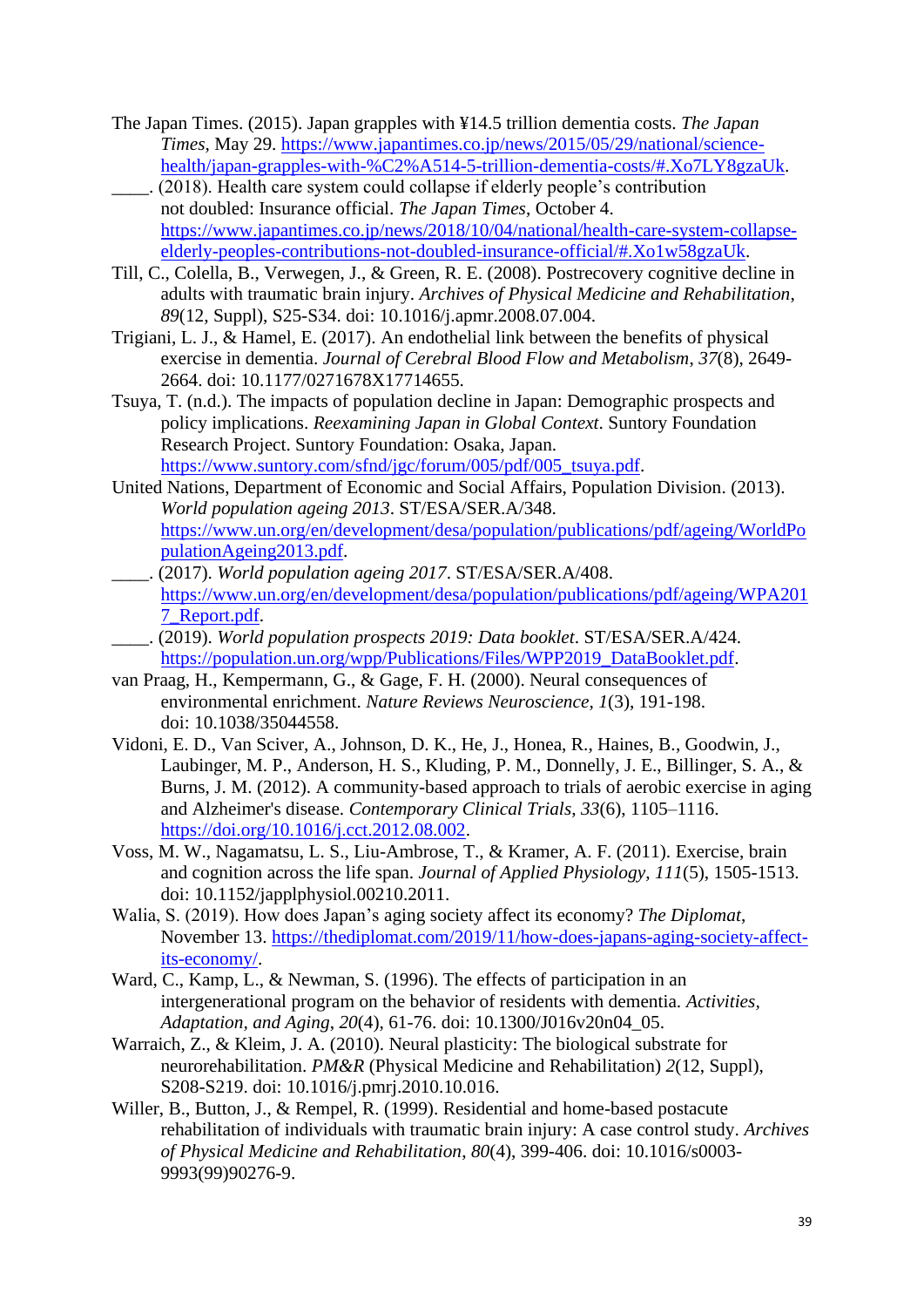World Health Organization (WHO). (2019). *WHO factsheet on dementia*. [https://www.who.int/news-room/fact-sheets/detail/dementia.](https://www.who.int/news-room/fact-sheets/detail/dementia)

Zagaria, M. A. E. (2008). Antipsychotics in seniors. *U.S. Pharmacist*, *33*(11), 20-22.

- Zeidner, M, & Matthews, G. (2016). Ability emotional intelligence and mental health: Social support as mediator. *Personality and Individual Differences*, *99*, 196-199.
- Zhu, X. L., Poon, W. S., Chan, C. C. H., & Chan, S. S. H. (2001). Does intensive rehabilitation improve the functional outcome of patients with traumatic brain injury? Interim result of a randomized controlled trial. *British Journal of Neurosurgery*, *15*(6), 464-473. doi: 10.1080/02688690120097688.
- \_\_\_\_ (2007). Does intensive rehabilitation improve the functional outcome of patients with traumatic brain injury (TBI)? A randomized controlled trial. *Brain Injury*, *21*(7), 681- 690. [https://doi.org/10.1080/02699050701468941.](https://doi.org/10.1080/02699050701468941)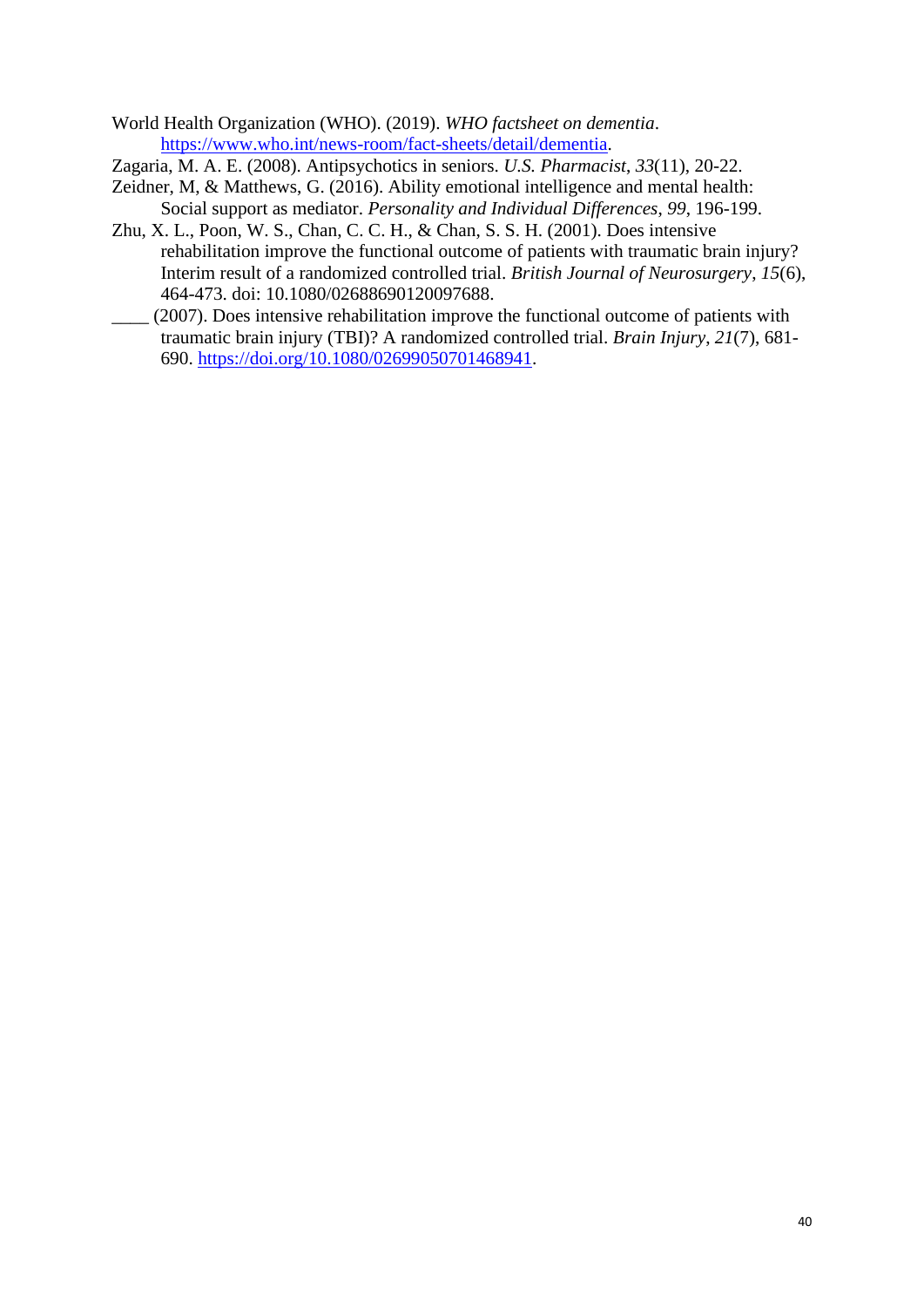#### **APPENDIX**

# **Select Bibliography of Studies Related to Learning/Relearning, Neuroplasticity, the Enriched Environment, and Brain and Cognitive Reserve (BCR) in Cognitive and Physical Rehabilitation**

- Aimone, J. B., Wiles, J., & Gage, F. H. (2006). Potential role for adult neurogenesis in the encoding of time in new memories. *Nature Neuroscience*, *9*(6), 723-727. doi: 10.1038/nn1707.
- Alwis, D. S., & Rajan, R. (2014). Environmental enrichment and the sensory brain: The role of enrichment in remediating brain injury. *Frontiers in Systems Neuroscience*, *8* (Article 156). doi: 10.3389/fnsys.2014.00156.
- Amaral, O. B., Vargas, R. S., Hansel, G., Izquierdo, I., & Souza, D. O. (2008). Duration of environmental enrichment influences the magnitude and persistence of its behavioral effects on mice. *Physiology and Behavior*, *93*(1-2), 388-394. doi: 10.1016/j.physbeh.2007.09.009.
- Aronoff, E., Hillyer, R., & Leon, M. (2016). Environmental enrichment therapy for autism: Outcomes with increased access. *Neural Plasticity*, *2016* (Article ID 2734915). doi: 10.1155/2016/2734915.
- Artola, A., von Frijtag, J. C., Fermont, P. C., Gispen, W. H., Schrama, L. H., Kamal, A., & Spruijt, B. M. (2006). Long-lasting modulation of the induction of LTD and LTP in rat hippocampal CA1 by behavioural stress and environmental enrichment. *European Journal of Neuroscience*, *23*(1), 261-272. doi: 10.1111/j.1460-9568.2005.04552.x.
- Barnes, S. J., & Finnerty, G. T. (2010). Sensory experience and cortical rewiring. *The Neuroscientist*, *16*(2), 186-198. doi: 10.1177/1073858409343961.
- Begré, S., Frommer, A., von Känel, R., Kiefer, C., & Federspiel, A. (2007). Relation of white matter anisotropy to visual memory in 17 healthy subjects. *Brain Research*, *1168*, 60- 66. doi: 10.1016/j.brainres.2007.06.096.
- Bengtsson, S. L., Nagy, Z., Skare, S., Forsman, L., Forssberg, H., & Ullén, F. (2005). Extensive piano practicing has regionally specific effects on white matter development. *Nature Neuroscience*, *8*(9), 1148-1150. doi: 10.1038/nn1516. [https://www.nature.com/articles/nn1516.](https://www.nature.com/articles/nn1516)
- Bliss, T. V. P., & Collingridge, G. L. (1993). A synaptic model of memory: Long-term potentiation in the hippocampus. *Nature*, *361*(6407), 31-39. doi: 10.1038/361031a0.
- Bliss, T. V. P., & Lømo, T. (1973). Long-lasting potentiation of synaptic transmission in the dentate area of the anaesthetized rabbit following stimulation of the perforant path. *The Journal of Physiology*, *232*(2), 331-356. doi: 10.1113/jphysiol.1973.sp010273.
- Boman, I-L., Lindstedt, M., Hemmingsson, H., & Bartfai, A. (2004). Cognitive training in home environment. *Brain Injury*, *18*(10), 985-995. doi: 10.1080/02699050410001672396.
- Boyke, J., Driemeyer, J., Gaser, C., Büchel, C., & May, A. (2008). Training-induced brain structure changes in the elderly. *The Journal of Neuroscience*, *28*(28), 7031-7035. doi: 10.1523/JNEUROSCI.0742-08.2008.
- Brothers, L. (1990). The social brain: A project for integrating primate behavior and neurophysiology in a new domain. *Concepts in Neuroscience*, *1*, 27-51.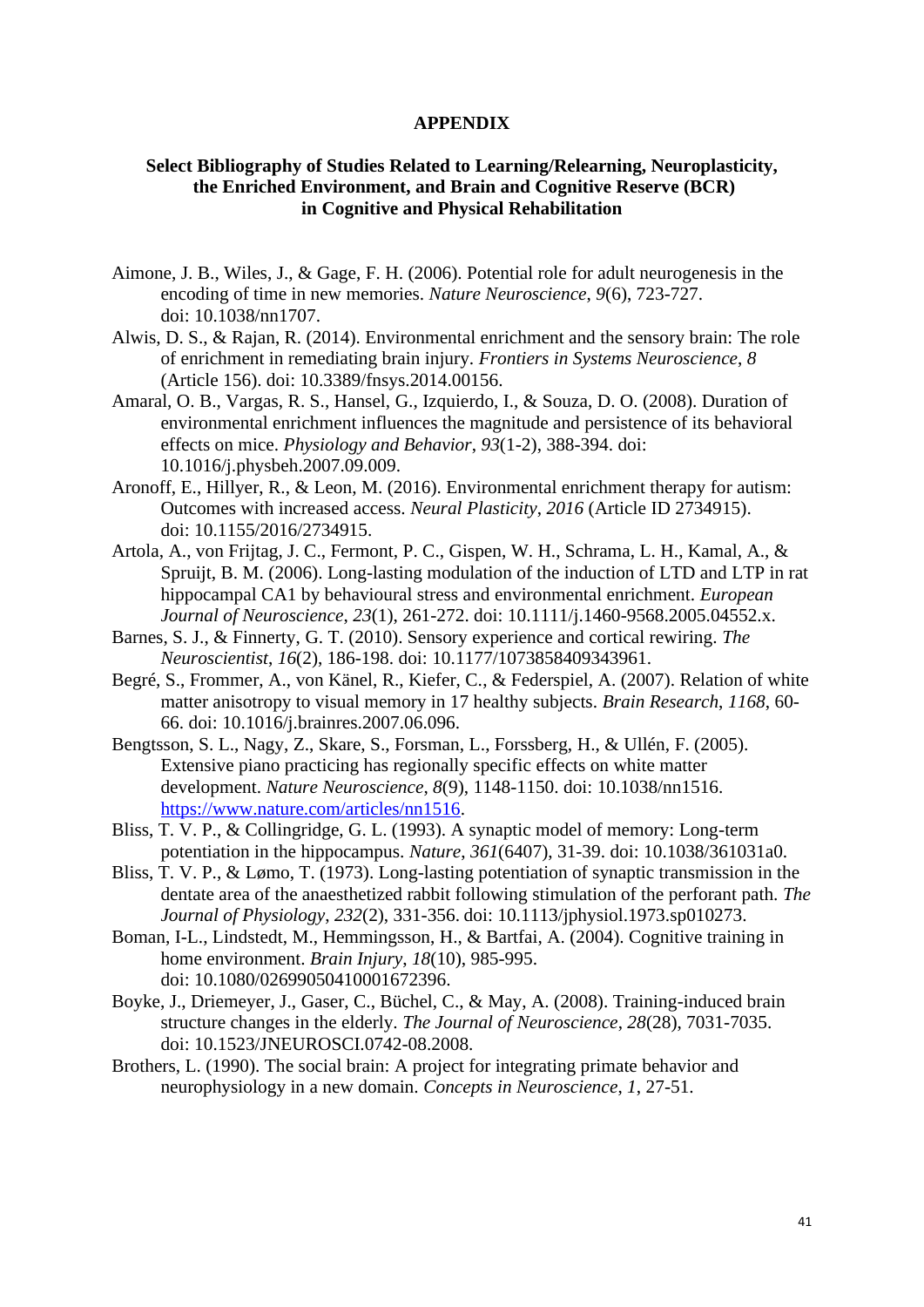Büchel, C., Coull, J. T., & Friston, K. J. (1999). The predictive value of changes in effective connectivity for human learning. *Science*, *283*(5407), 1538-1541. doi: 10.1126/science.283.5407.1538. [http://science.sciencemag.org/content/283/5407/1538.full.](http://science.sciencemag.org/content/283/5407/1538.full)

Chklovskii, D. B. (2004). Synaptic connectivity and neuronal morphology: Two sides of the same coin. *Neuron*, *43*(5), 609-617. doi: 10.1016/j.neuron.2004.08.012.

- Chklovskii, D. B., Mel, B. W., & Svoboda, K., (2004). Cortical rewiring and information storage. *Nature*, *431*(7010), 782-788. doi: 10.1038/nature03012.
- Cicerone, K. D., Mott, T., Azulay, J., & Friel, J. C. (2004). Community integration and satisfaction with functioning after intensive cognitive rehabilitation for traumatic brain injury. *Archives of Physical Medicine and Rehabilitation*, *85*(6), 943-950. doi: 10.1016/j.apmr.2003.07.019.
- Cifu, D. X., Kreutzer, J. S., Kolakowsky-Hayner, S. A., Marwitz, J. H., & Englander, J. (2003). The relationship between therapy intensity and rehabilitative outcomes after traumatic brain injury: A multicenter analysis. *Archives of Physical Medicine and Rehabilitation*, *84*(10), 1441-1448. doi: 10.1016/S0003-9993(03)00272-7.
- Comery, T. A., Shah, R., & Greenough, W. T. (1995). Differential rearing alters spine density on medium-sized spiny neurons in the rat corpus striatum: Evidence for association of morphological plasticity with early response gene expression. *Neurobiology of Learning and Memory*, *63*(3), 217-219. doi: 10.1006/nlme.1995.1025.
- Draganski, B., Gaser, C., Busch, V., Schuierer, G., Bogdahn, U., & May, A. (2004). Neuroplasticity: Changes in gray matter induced by training. *Nature*, *427*(6972), 311-312. doi: 10.1038/427311a.
- Draganski, B., Gaser, C., Kempermann, G., Kuhn, H. G., Winkler, J., Büchel, C., & May, A. (2006). Temporal and spatial dynamics of brain structure changes during extensive learning. *The Journal of Neuroscience*, *26*(23), 6314-6317. doi: 10.1523/JNEUROSCI.4628-05.2006.
- Draganski, B., & May, A. (2008). Training-induced structural changes in the adult human brain. *Behavioural Brain Research*, *192*(1), 137-142. doi: 10.1016/j.bbr.2008.02.015.
- Driemeyer, J., Boyke, J., Gaser, C., Büchel, C., & May, A. (2008). Changes in gray matter induced by learning – revisited. *PLoS ONE*, *3*(7), e2669. doi: 10.1371/journal.pone.0002669.
- Eliot, L. (2000). *What's going on in there? How the brain and mind develop in the first five years of life*. New York: Bantam Books.
- Engvig, A., Fjell, A. M., Westlye, L. T., Moberget, T., Sundseth, Ø., Larsen, V. A., & Walhovd, K. B. (2010). Effects of memory training on cortical thickness in the elderly. *NeuroImage*, *52*(4), 1667-1676. doi: 10.1016/j.neuroimage.2010.05.041.
- Feldman, D. E., Nicoll, R. A., & Malenka, R. C. (1999). Synaptic plasticity at thalamocortical synapses in developing rat somatosensory cortex: LTP, LTD, and silent synapses. *Journal of Neurobiology*, *41*(1), 92-101. [https://doi.org/10.1002/\(SICI\)1097-](https://doi.org/10.1002/(SICI)1097-4695(199910)41:1%3c92::AID-NEU12%3e3.0.CO;2-U) [4695\(199910\)41:1<92::AID-NEU12>3.0.CO;2-U.](https://doi.org/10.1002/(SICI)1097-4695(199910)41:1%3c92::AID-NEU12%3e3.0.CO;2-U)
- Filippi, M., Ceccarelli, A., Pagani, E., Gatti, R., Rossi, A., Stefanelli, L., Falini. A., Comi, G., & Rocca, M. A. (2010). Motor learning in healthy humans is associated to gray matter changes: A tensor-based morphometry study. *PLoS ONE*, *5*(4), e10198. doi: 10.1371/journal.pone.0010198.
- Flor, H., Elbert, T., Knecht, S., Wienbruch, C., Pantev, C., Birbaumers, N., Larbig, W., & Taub, E. (1995). Phantom-limb pain as a perceptual correlate of cortical reorganization following arm amputation. *Nature*, *375*(6531), 482-484. doi: 10.1038/375482a0.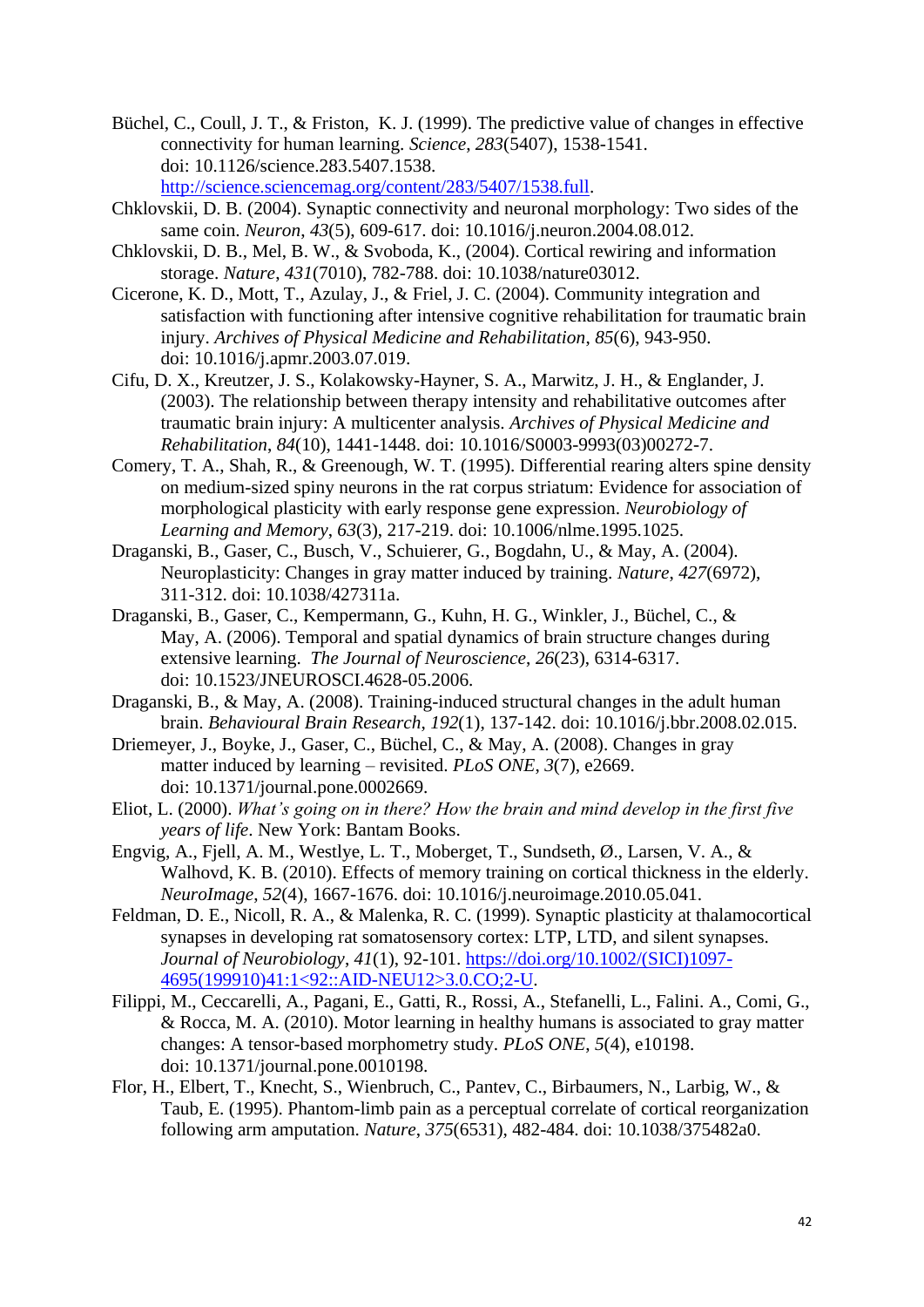- Fox, M. D., & Raichle, M. E. (2007). Spontaneous fluctuations in brain activity observed with functional magnetic resonance imaging. *Nature Reviews Neuroscience*, *8*(9), 700- 711. doi: 10.1038/nrn2201.
- Frasca, D., Tomaszczyk, J., McFadyen, B. J., & Green, R. E. (2013). Traumatic brain injury and post-acute decline: What role does environmental enrichment play? A scoping review. *Frontiers in Human Neuroscience*, *7* (Article 31). doi: 10.3389/fnhum.2013.00031.
- Fujiwara, Y., Chaves, P. H., Yoshida, H., Amano, H., Fukaya, T., Watanabe, N., Nishi, M., Lee, S., Uchida, H., & Shinkai, S. (2009). Intellectual activity and likelihood of subsequently improving or maintaining instrumental activities of daily living functioning in community-dwelling older Japanese: A longitudinal study. *International Journal of Geriatric Psychiatry*, *24*(6), 547-555. doi: 10.1002/gps.2148.
- Gage, F. H. (2002). Neurogenesis in the adult brain. *The Journal of Neuroscience*, *22*(3), 612-613. doi: 10.1523/JNEUROSCI.22-03-00612.2002.
- Gaser, C., & Schlaug, G. (2003a). Brain structures differ between musicians and nonmusicians. *The Journal of Neuroscience*, *23*(27), 9240-9245. [http://www.jneurosci.org/content/23/27/9240.short.](http://www.jneurosci.org/content/23/27/9240.short)
- \_\_\_\_ (2003b). Gray matter differences between musicians and nonmusicians. *Annals of the New York Academy of Sciences*, *999*, 514-517. [http://dbm.neuro.uni-jena.de/pdf-files/Gaser-AnnNYAS.pdf.](http://dbm.neuro.uni-jena.de/pdf-files/Gaser-AnnNYAS.pdf)
- Golestani, N., & Pallier, C. (2007). Anatomical correlates of foreign speech sound production. *Cerebral Cortex*, *17*(4), 929-934. doi: 10.1093/cercor/bhl003.
- Golestani, N., Paus, T., & Zatorre, R. J. (2002). Anatomical correlates of learning novel speech sounds. *Neuron*, *35*(5), 997-1010. http://www.unicog.org/publications/Golestani et al 2002.pdf.
- Golestani, N., & Zatorre, R. J. (2004). Learning new sounds of speech: Reallocation of neural substrates. *NeuroImage*, *21*(2), 494-506. doi: 10.1016/j.neuroimage.2003.09.071.
- Granert, O., Peller, M., Gaser, C., Groppa, S., Hallett, M., Knutzen, A., Deuschl, G., Zeuner, K. E., & Siebner, H. R. (2011). Manual activity shapes structure and function in contralateral human motor hand area. *NeuroImage*, *54*(1), 32-41. doi: 10.1016/j.neuroimage.2010.08.013.
- Hannan, A. J. (2014). Environmental enrichment and brain repair: Harnessing the therapeutic effects of cognitive stimulation and physical activity to enhance experience-dependent plasticity. *Neuropathology and Applied Neurobiology*, *40*(1), 13-25. doi: 10.1111/nan.12102.
- Hayden, M. E., Plenger, P., Bison, K., Kowalske, K., Masel, B., & Qualls, D. (2013). Treatment effect versus pretreatment recovery in persons with traumatic brain injury: A study regarding the effectiveness of postacute rehabilitation. *PM&R* (Physical Medicine and Rehabilitation), *5*(4), 319-327; quiz 327. doi: 10.1016/j.pmrj.2012.12.005.
- Hebb, D. O. (1947). The effects of early experience on problem-solving at maturity. *American Psychologist*, *2*, 306-307.

\_\_\_\_ (1949). *The organization of behavior*. New York: Wiley & Sons.

Henderson, L. A., Gustin, S. M., Macey, P. M., Wrigley, P. J., & Siddall, P. J. (2011). Functional reorganization of the brain in humans following spinal cord injury: Evidence for underlying changes in cortical anatomy. *The Journal of Neuroscience*, *31*(7), 2630-2637. doi: 10.1523/JNEUROSCI.2717-10.2011.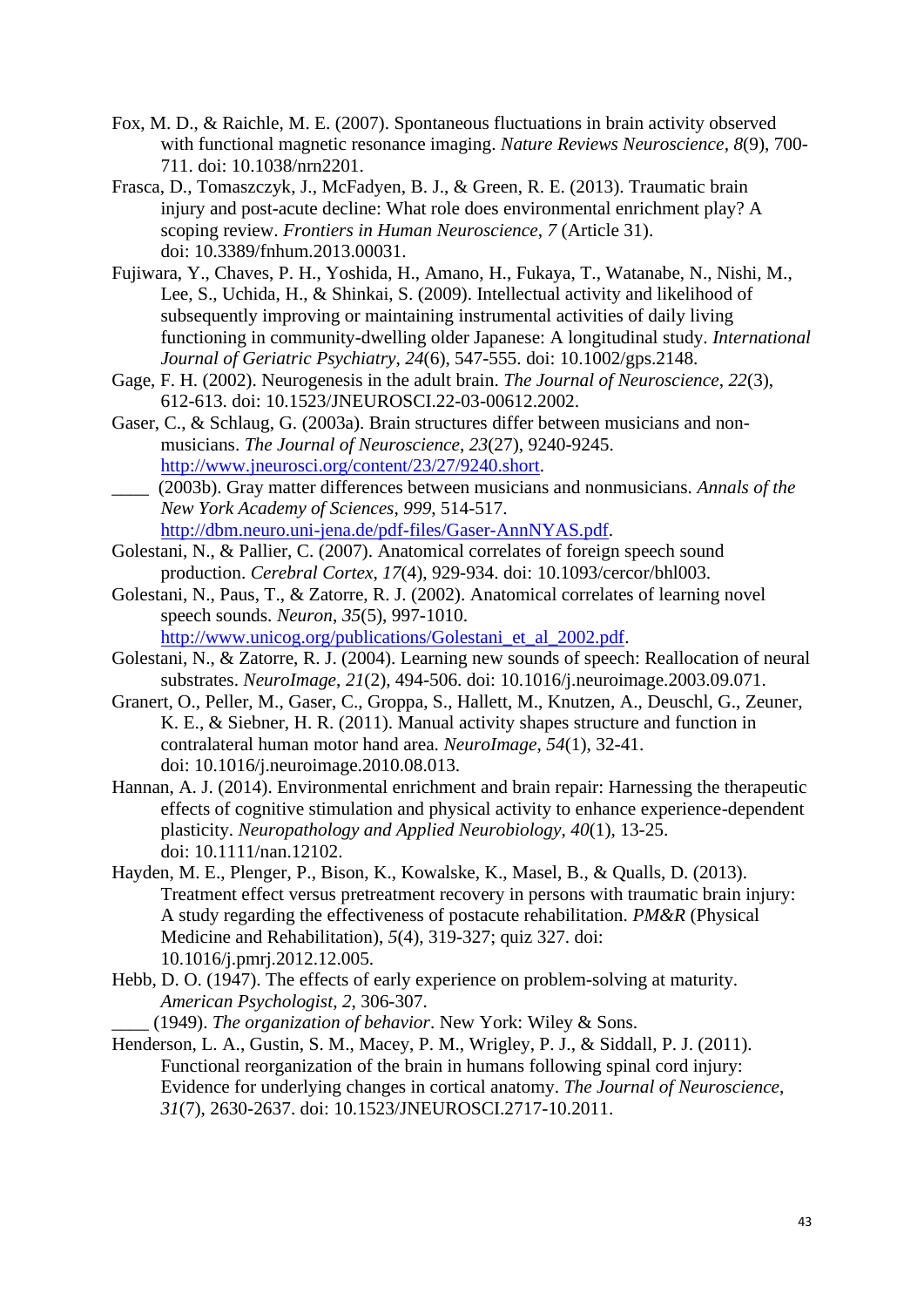- Herdener, M., Esposito, F., di Salle, F., Boller, C., Hilti, C. C., Habermeyer, B., Scheffler, K., Wetzel, S., Seifritz, E., & Cattapan-Ludewig, K. (2010). Musical training induces functional plasticity in human hippocampus. *The Journal of Neuroscience*, *30*(4), 1377-1384. doi: 10.1523/JNEUROSCI.4513-09.2010.
- Holtmaat, A., Wilbrecht, L., Knott, G. W., Welker, E., & Svoboda, K. (2006). Experiencedependent and cell-type-specific spine growth in the neocortex. *Nature*, *441*(7096), 979-983. doi: 10.1038/nature04783.
- Howland, J. G., & Wang, Y. T. (2008). Synaptic plasticity in learning and memory: Stress effects in the hippocampus. *Progress in Brain Research*, *169*, 145-158. doi: 10.1016/S0079-6123(07)00008-8.
- Huttenlocher, P. R. (1991). Dendritic and synaptic pathology in mental retardation. *Pediatric Neurology*, *7*(2), 79-85.
- Hyde, K. L., Lerch, J., Norton, A., Forgeard, M., Winner, E., Evans, A. C., & Schlaug, G. (2009). The effects of musical training on structural brain development: A longitudinal study. *Annals of the New York Academy of Sciences*, *1169*, 182-186. doi: 10.1111/j.1749-6632.2009.04852.x.
- Hydén, H., & Lange, P. W. (1983). Modification of membrane-bound proteins of the hippocampus and entorhinal cortex by change in behavior in rats. *Journal of Neuroscience Research*, *9*(1), 37-46. doi: 10.1002/jnr.490090106.
- Ilg, R., Wohlschläger, A. M., Gaser, C., Liebau, Y., Dauner, R., Wöller, A., Zimmer, C., Zihl, J., & Mühlau, M. (2008). Gray matter increase induced by practice correlates with task-specific activation: A combined functional and morphometric magnetic resonance imaging study. *The Journal of Neuroscience*, *28*(16), 4210-4215. doi: 10.1523/JNEUROSCI.5722-07.2008.
- Jacobs, B., Batal, H. A., Lynch, B., Ojemann, G., Ojemann, L. M., & Scheibel, A. B. (1993). Quantitative dendritic and spine analyses of speech cortices: A case study. *Brain and Language*, *44*(3), 239-253. doi: 10.1006/brln.1993.1016.
- Jain, N., Florence, S. L., Qi, H-X., & Kaas, J. H. (2000). Growth of new brainstem connections in adult monkeys with massive sensory loss. *Proceedings of the National Academy of Sciences of the United States of America*, *97*(10), 5546-5550. doi: 10.1073/pnas.090572597.
- Jäncke, L., Koeneke, S., Hoppe, A., Rominger, C., & Hänggi, J. (2009). The architecture of the golfer's brain. *PLoS ONE*, *4*(3), e4785. doi: 10.1371/journal.pone.0004785.
- Jenkins, W. M., & Merzenich, M. M. (1987). Reorganization of neocortical representations after brain injury: A neurophysiological model of the bases of recovery from stroke. *Progress in Brain Research*, *71*, 249-266.

[https://www.sciencedirect.com/science/article/pii/S0079612308618294.](https://www.sciencedirect.com/science/article/pii/S0079612308618294)

- Jin, M., Wang, X-M., Tu, Y., Zhang, X-H., Gao, X., Guo, N., Xie, Z., Zhao, G., Jing, N., Li, B-M., & Yu, L. (2005). The negative cell cycle regulator, Tob (transducer of ErbB-2), is a multifunctional protein involved in hippocampus-dependent learning and memory. *Neuroscience*, *131*(3), 647-659. doi: 10.1016/j.neuroscience.2004.10.044.
- Johansson, B. B. (2004). Brain plasticity in health and disease. *The Keio Journal of Medicine*, *53*(4), 231-246. [https://doi.org/10.2302/kjm.53.231.](https://doi.org/10.2302/kjm.53.231)
- Kandel, E. R. (2001). The molecular biology of memory storage: A dialogue between genes and synapses. *Science*, *294*(5544), 1030-1038. doi: 10.1126/science.1067020.
- Kempermann, G. (2006). Adult neurogenesis. In P. B. Baltes, P. A. Reuter-Lorenz, & F. Rösler (Eds.), *Lifespan development and the brain: The perspective of biocultural co-constructivism* (pp. 82-108). Cambridge, England: Cambridge University Press. [https://doi.org/10.1017/CBO9780511499722.006.](https://doi.org/10.1017/CBO9780511499722.006)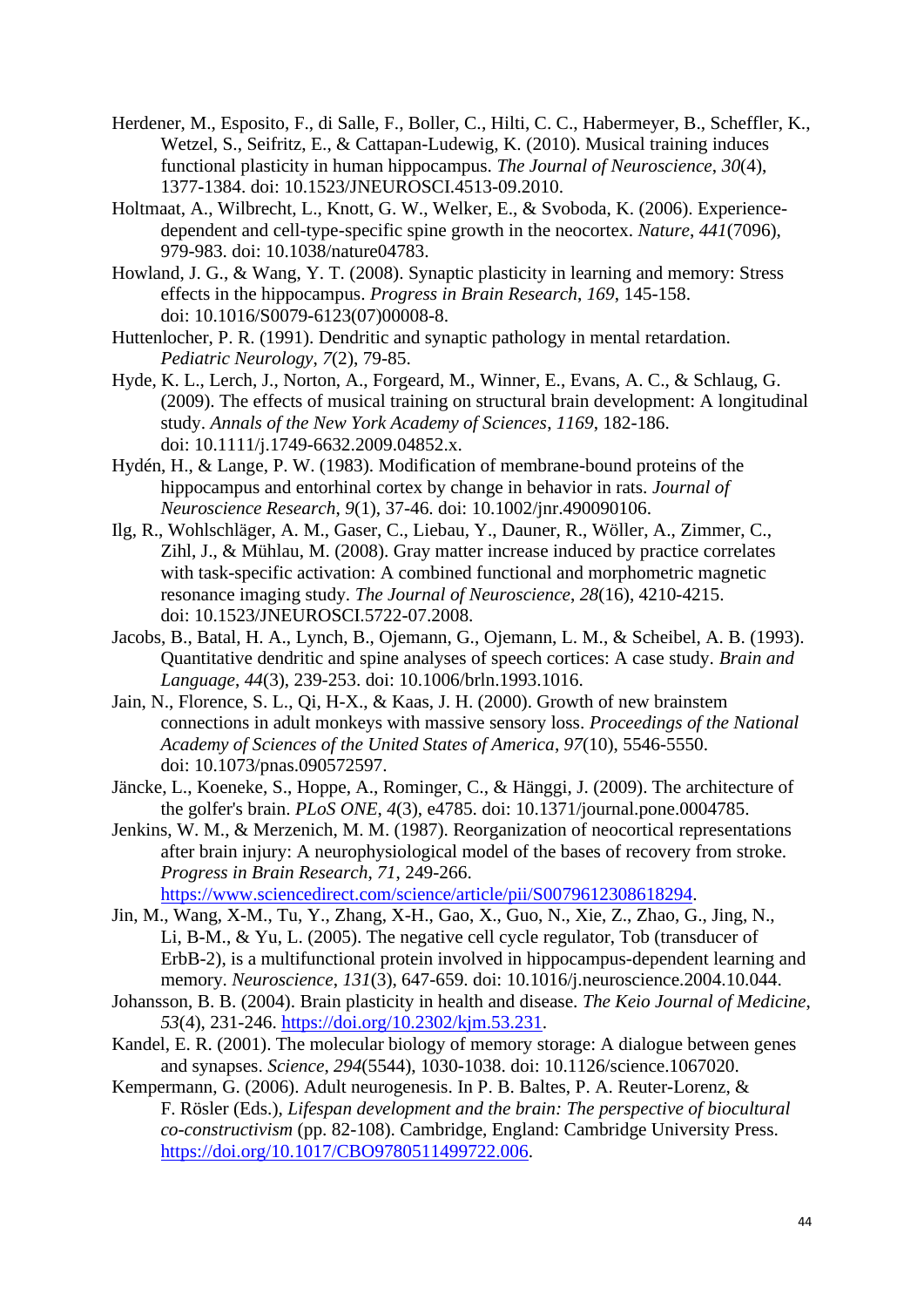- Kleim, J., A. (2011). Neural plasticity and neurorehabilitation: Teaching the new brain old tricks. *Journal of Communication Disorders*, *44*(5), 521-528. doi: 10.1016/jcomdis.2011.04.006.
- Kleim, J. A., & Jones, T. A. (2008). Principles of experience-dependent neural plasticity: Implications for rehabilitation after brain damage. *Journal of Speech, Language, and Hearing Research*, *51*(1), S225-S239. doi: 10.1044/1092-4388(2008/018).
- Kleim, J. A., Kleim, E. D., & Cramer, S. C. (2007). Systematic assessment of traininginduced changes in corticospinal output to hand using frameless stereotaxic transcranial magnetic stimulation. *Nature Protocols*, *2*(7), 1675-1684. doi: 10.1038/nprot.2007.206.
- Kleim, J. A., Lussnig, E., Schwarz, E. R., Comery, T. A., & Greenough, W. T. (1996). Synaptogenesis and Fos expression in the motor cortex of the adult rat after motor skill learning. *The Journal of Neuroscience*, *16*(14), 4529-4535. http://www.jneurosci.org/content/16/14/4529.short.
- Klöppel, S., Mangin, J-F., Vongerichten, A., Frackowiak, R. S. J., & Siebner, H. R. (2010). Nurture versus nature: Long-term impact of forced right-handedness on structure of pericentral cortex and basal ganglia. *The Journal of Neuroscience*, *30*(9), 3271-3275.
- Kolb, B., Buhrmann, K., McDonald, R., & Sutherland, R. J. (1994). Dissociation of the medial prefrontal, posterior parietal, and posterior temporal cortex for spatial navigation and recognition memory in the rat. *Cerebral Cortex*, *4*(6), 664-680. [https://doi.org/10.1093/cercor/4.6.664.](https://doi.org/10.1093/cercor/4.6.664)
- Kramer, A. F., Bherer, L., Colcombe, S. J., Dong, W., & Greenough, W. T. (2004). Environmental influences on cognitive and brain plasticity during aging. *The Journals of Gerontology: Series A, Biological Sciences and Medical Sciences*, *59*(9), 940-957. doi: 10.1093/Gerona/59.9.M940.
- Lee, H., Devlin, J. T., Shakeshaft, C., Stewart, L. H., Brennan, A., Glensman, J., Pitcher, K., Crinion, J., Mechelli, A., Frackowiak, R. S. J., Green, D. W., & Price, C. J. (2007). Anatomical traces of vocabulary acquisition in the adolescent brain. *The Journal of Neuroscience*, *27*(5), 1184-1189. doi: 10.1523/JNEUROSCI.4442-06.2007.
- Lerch, J. P., Yiu, A. P., Martinez-Canabal, A., Pekar, T., Bohbot, V. D., Frankland, P. W., Henkelman, R. M., Josselyn, S. A., & Sled, J. G. (2011). Maze training in mice induces MRI-detectable brain shape changes specific to the type of learning. *NeuroImage*, *54*(3), 2086-2095. doi: 10.1016/j.neuroimage.2010.09.086.
- Leuner, B., Gould, E., & Shors, T. J. (2006). Is there a link between adult neurogenesis and learning? *Hippocampus*, *16*(3), 216-224. doi: 10.1002/hipo.20153.
- Lüscher, C., Nicoll, R. A., Malenka, R. C., & Muller, D. (2000). Synaptic plasticity and dynamic modulation of the postsynaptic membrane. *Nature Neuroscience*, *3*(6), 545-550. doi: 10.1038/75714.
- Maguire, E. A., Gadian, D. G., Johnsrude, I. S., Good, C. D., Ashburner, J., Frackowiak, R. S. J., & Frith, C. D. (2000). Navigation-related structural change in the hippocampi of taxi drivers. *Proceedings of the National Academy of Sciences of the United States of America*, *97*(8), 4398-4403. doi: 10.1073/pnas.070039597.
- Markham, J. A., & Greenough, W. T. (2004). Experience-driven plasticity: Beyond the synapse. *Neuron Glia Biology*, *1*(4), 351-363. doi: 10.1017/s1740925x05000219.
- May, A. (2011). Experience-dependent structural plasticity in the adult human brain. *Trends in Cognitive Sciences*, *15*(10), 475-482. doi: 10.1016/j.tics.2011.08.002.
- McAllister, A. K., Lo, D. C., & Katz, L. C. (1995). Neurotrophins regulate dendritic growth in developing visual cortex. *Neuron*, *15*(4), 791-803. [https://doi.org/10.1016/0896-](https://doi.org/10.1016/0896-6273(95)90171-X) [6273\(95\)90171-X.](https://doi.org/10.1016/0896-6273(95)90171-X)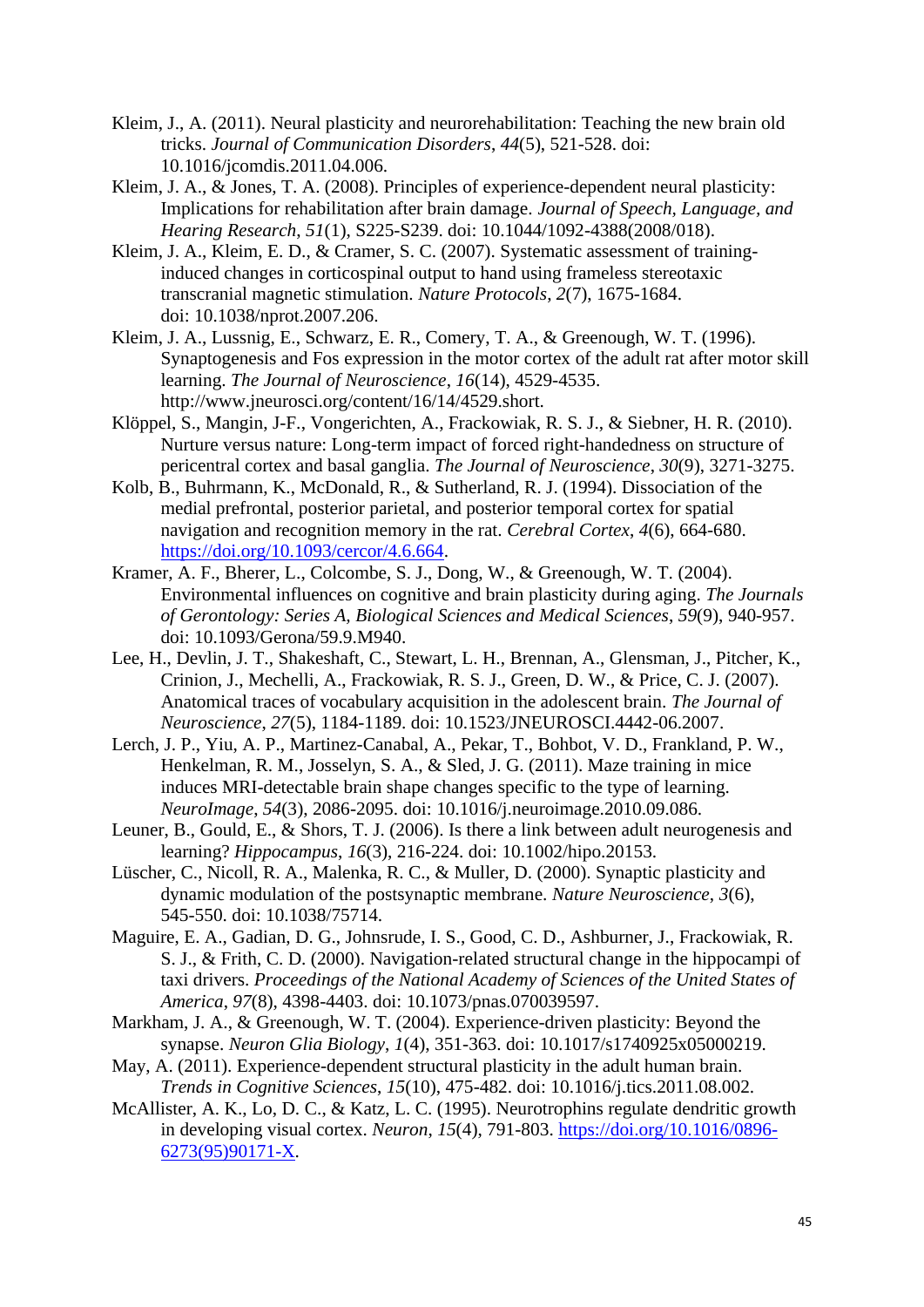- McGaugh, J. L. (2000). Memory a century of consolidation. *Science*, *287*(5451), 248-251. doi: 10.1126/science.287.5451.248.
- Mechelli, A., Crinion, J. T., Noppeney, U., O'Doherty, J., Ashburner, J., Frackowiak, R. S., & Price, C. J. (2004). Neurolinguistics: Structural plasticity in the bilingual brain. *Nature*, *431*(7010), 757. doi: 10.1038/431757a.
- Milgram, N. W., Siwak-Tapp, C. T., Araujo, J., & Head, E. (2006). Neuroprotective effects of cognitive enrichment. *Ageing Research Reviews*, *5*(3), 354-369. doi: 10.1016/j.arr.2006.04.004.
- Muotri, A. R., & Gage, F. H. (2006). Generation of neuronal variability and complexity. *Nature*, *441*(7097), 1087-1093. doi: 10.1038/nature04959.
- Newson, R. S., & Kemps, E. B. (2005). General lifetime activities as a predictor of current cognition and cognitive change in older adults: A cross-sectional and longitudinal examination. *The Journals of Gerontology: Series B, Psychological Sciences & Social Sciences*, *60*(3). P113-P120. doi: 10.1093/geronb/60.3.P113.
- Nithianantharajah, J., & Hannan, A. J. (2006). Enriched environments, experience-dependent plasticity and disorders of the nervous system. *Nature Reviews Neuroscience*, *7*(9), 697-709. doi: 10.1038/nrn1970.
- \_\_\_\_ (2009). The neurobiology of brain and cognitive reserve: Mental and physical activity as modulators of brain disorders. *Progress in Neurobiology*, *89*(4), 369-382. doi: 10.1016/j.pneurobio.2009.10.001.
- \_\_\_\_ (2011). Mechanisms mediating brain and cognitive reserve: Experience-dependent neuroprotection and functional compensation in animal models of neurodegenerative diseases. *Progress in Neuro-Psychopharmacology and Biological Psychiatry*, *35*(2), 331-339. doi: 10.1016/j.pnpbp.2010.10.026.
- Pang, T. Y. C., & Hannan, A. J. (2013). Enhancement of cognitive function in models of brain disease through environmental enrichment and physical activity. *Neuropharmacology*, *64*, 515-528. doi: 10.1016/j.neuropharm.2012.06.029.
- Park, N. W., & Ingles, J. L. (2001). Effectiveness of attention rehabilitation after an acquired brain injury: A meta-analysis. *Neuropsychology*, *15*(2), 199-210. doi: 10.1037/0894-4105.15.2.199.
- Pascual-Leone, A., Amedi, A., Fregni, F., & Merabet, L. B. (2005). The plastic human brain cortex. *Annual Review of Neuroscience*, *28*, 377-401. doi: 10.1146/annurev.neuro.27.070203.144216.
- Pons, T. P., Garraghty, P. E., Ommaya, A. K., Kaas, J. H., Taub, E., & Mishkin, M. (1991). Massive cortical reorganization after sensory deafferentation in adult macaques. *Science*, *252*(5014), 1857-1860. doi: 10.1126/science.1843843.
- Powell, J., Heslin, J., & Greenwood, R. (2002). Community based rehabilitation after severe traumatic brain injury: A randomised controlled trial*. Journal of Neurology, Neurosurgery, and Psychiatry*, *72*(2), 193-202. doi: 10.1136/jnnp.72.2.193.
- Rampon, C., Jiang, C. H., Dong, H., Tang, Y-P., Lockhart, D. J., Schultz, P. G., Tsien. J. Z., & Hu, Y. (2000). Effects of environmental enrichment on gene expression in the brain. *Proceedings of the National Academy of Sciences of the United States of America*, *97*(23), 12880-12884. doi: 10.1073/pnas.97.23.12880.
- Renner, M. J., & Rosenzweig, M. R. (2013). *Enriched and impoverished environments: Effects on brain and behavior*. Recent Research in Psychology. New York: Springer Science & Business Media.
- Rioult-Pedotti, M-S., Friedman, D., & Donoghue, J. P. (2000). Learning-induced LTP in neocortex. *Science*, *290*(5491): 533-536. doi: 10.1126/science.290.5491.533.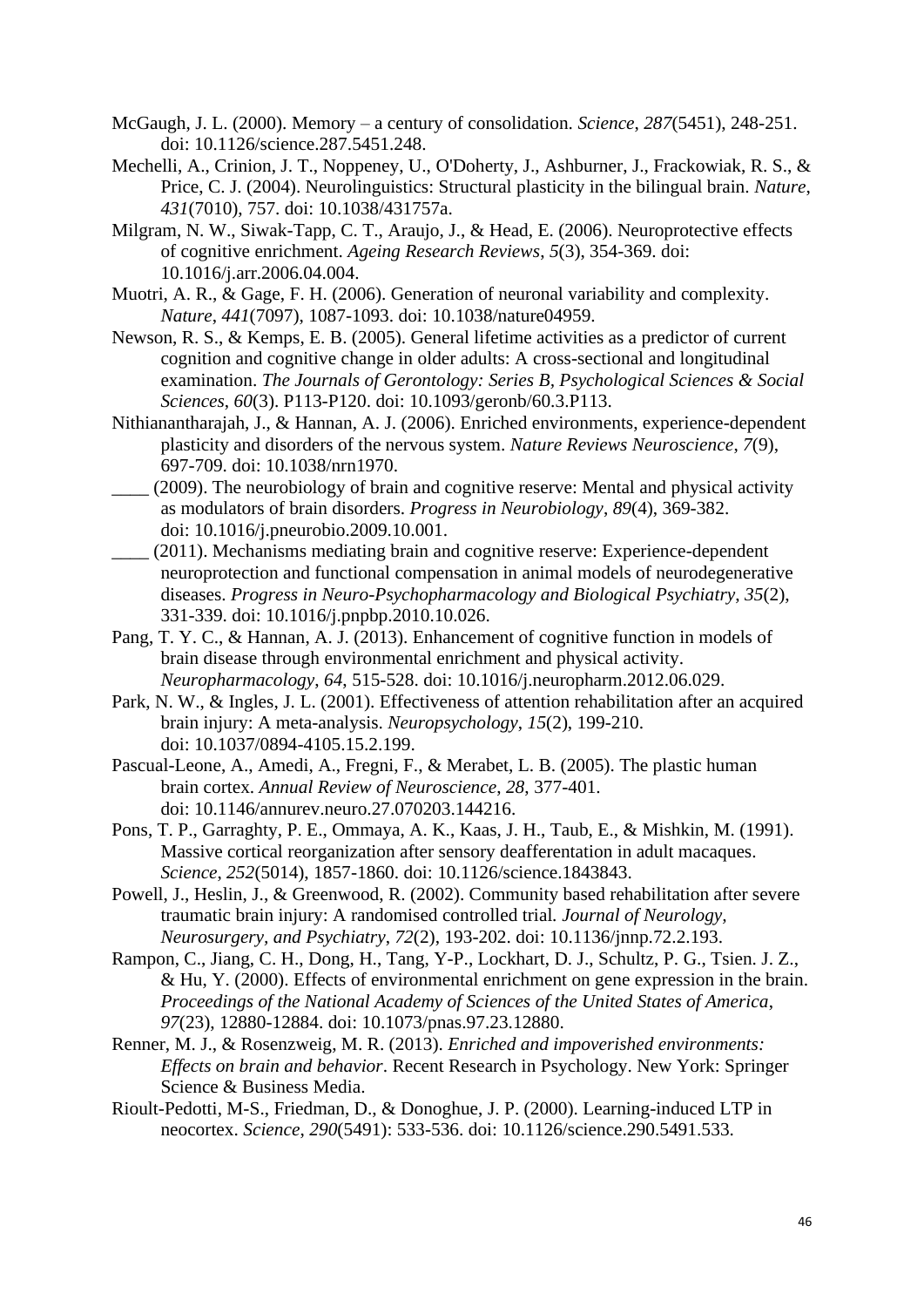- Robinson, S. M. (2015). *Applied Social Neuroscience*. Center for Applied Social Neuroscience (CASN), ASN. https://www.brain-mind-behavior.org/asn.
- \_\_\_\_ . (2018). Understanding Mental Illness\_Revised. *CASN NeuroNotes* 103-Rev. https://www.brain-mind-behavior.org/post/2018/04/08/understanding-mentalillnessrevised.
- \_\_\_\_ . (2021a). CNE and Person-Centered Care vs. the Distorted Medical Model (Revised). *CASN NeuroNotes* 302. https://www.brain-mind-behavior.org/post/2018/07/21/cneand-person-centered-care-vs-the-distorted-medical-model.
- \_\_\_\_ . (2021b). Cognitive Neuroeducation (CNE)\_Program Conductor's Instruction Manual. Center for Applied Social Neuroscience (CASN). https://www.brain-mind-behavior.org/post/2013/05/01/this-is-the-title-of-your-firstblog-post.
- Robinson, S. M., & The Center for Applied Social Neuroscience (CASN). (2021). The CNE Booklet: Cognitive Neuroeducation (CNE)\_Origins and Features (Revised). *CASN NeuroNotes* 304.

https://www.brain-mind-behavior.org/post/2018/06/10/the-cne-booklet.

- Rosenzweig, M. R. (1966). Environmental complexity, cerebral change, and behavior. *American Psychologist*, *21*(4), 321-332.
- Rosenzweig, M. R., & Bennett, E. L. (1996). Psychobiology of plasticity: Effects of training and experience on brain and behavior. *Behavioural Brain Research*, *78*(1), 57-65.
- Rosenzweig, M. R., Krech, D., Bennett, E. L., & Diamond, M. C. (1962). Effects of environmental complexity and training on brain chemistry and anatomy: A replication and extension. *Journal of Comparative and Physiological Psychology*, *55*(4), 429-437.
- Rubinov, M., McIntosh, A. R., Valenzuela, M. J., & Breakspear, M. (2009). Simulation of neuronal death and network recovery in a computational model of distributed cortical activity. *The American Journal of Geriatric Psychiatry*, *17*(3), 210-217. doi: 10.1097/JGP.0b013e318187137a.
- Sampedro-Piquero, P., & Begega, A. (2017). Environmental enrichment as a positive behavioral intervention across the lifespan. *Current Neuropharmacology*, *15*(4), 459-470. doi: 10.2174/1570159X14666160325115909. https://www.researchgate.net/publication/299459148\_Environmental\_enrichment\_as\_a \_positive\_behavioral\_intervention\_across\_the\_lifespan.
- Scarmeas, N., & Stern, Y. (2003). Cognitive reserve and lifestyle. *Journal of Clinical and Experimental Neuropsychology*, *25*(5), 625-633. doi: 10.1076/jcen.25.5.625.14576.
- Seeman, T. E., Lusignolo, T. M., Albert, M., & Berkman, L. (2001). Social relationships, social support, and patterns of cognitive aging in healthy, high-functioning older adults: MacArthur Studies of Successful Aging. *Health Psychology*, *20*(4), 243-255. doi: 10.1037/0278-6133.20.4.243.
- Shiel, A., Burn, J. P., Henry, D., Clark, J., Wilson, B. A., Burnett, M. E., & McLellan, D. L. (2001). The effects of increased rehabilitation therapy after brain injury: Results of a prospective controlled trial. *Clinical Rehabilitation*, *15*(5), 501-514. doi: 10.1191/026921501680425225.
- Slade, A., Tennant, A., & Chamberlain, M. A. (2002). A randomised controlled trial to determine the effect of intensity of therapy upon length of stay in a neurological rehabilitation setting. *Journal of Rehabilitation Medicine*, *34*(6), 260-266. doi: 10.1080/165019702760390347.
- Sluming, V., Barrick, T., Howard, M., Cezayirli, E., Mayes, A., & Roberts, N. (2002). Voxel-based morphometry reveals increased gray matter density in Broca's area in male symphony orchestra musicians. *NeuroImage*, *17*(3), 1613-1622. doi: 10.1006/nimg.2002.1288.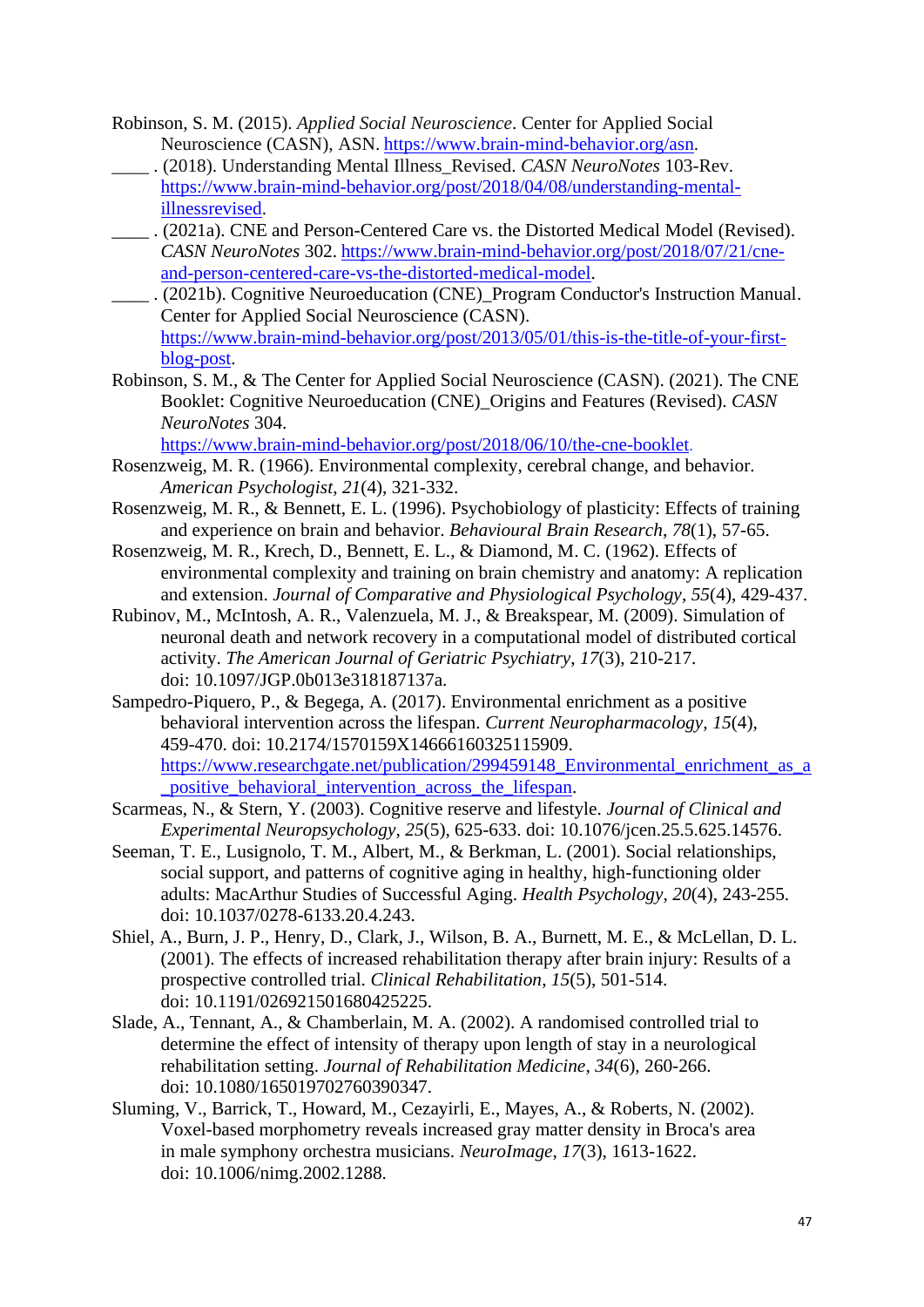- Sohlberg, M. M., McLaughlin, K. A., Pavese, A., Heidrich, A., & Posner M. I. (2000). Evaluation of attention process training and brain injury education in persons with acquired brain injury. *Journal of Clinical and Experimental Neuropsychology*, *22*(5), 656-676. doi: 10.1076/1380-3395(200010)22:5;1-9;FT656.
- Spitz, R. (1983). *René A. Spitz: Dialogues from infancy —Selected papers*. (R. N. Emde, Ed.). New York: International Universities Press.
- Spivack, G., Spettell, C. M., Ellis, D. W., & Ross, S. E. (1992). Effects of intensity of treatment and length of stay on rehabilitation outcomes. *Brain Injury*, *6*(5), 419-434. doi: 10.3109/02699059209008138.
- Sur, M., & Rubenstein, J. L. R. (2005). Patterning and plasticity of the cerebral cortex. *Science*, *310*(5749), 805-810. doi: 10.1126/science.1112070.
- Sweatt, J. D. (2016). Neural plasticity and behavior sixty years of conceptual advances. *Journal of Neurochemistry*, *139* (Suppl 2), 179-199. doi: 10.1111/jnc.13580.
- Taubert, M., Draganski, B., Anwander, A., Müller, K., Horstmann, A., Villringer, A., & Ragert, P. (2010). Dynamic properties of human brain structure: Learning-related changes in cortical areas and associated fiber connections. *The Journal of Neuroscience*, *30*(35), 11670-11677. doi: 10.1523/JNEUROSCI.2567-10.2010.
- Taubert, M., Lohmann, G., Margulies, D. S., Villringer, A., & Ragert, P. (2011). Long-term effects of motor training on resting-state networks and underlying brain structure. *NeuroImage*, *57*(4), 1492-1498. doi: 10.1016/j.neuroimage.2011.05.078.
- Taubert, M., Villringer, A., & Ragert, P. (2012). Learning-related gray and white matter changes in humans: An update. *The Neuroscientist*, *18*(4), 320-325. doi: 10.1177/1073858411419048.
- Till, C., Colella, B., Verwegen, J., & Green, R. E. (2008). Postrecovery cognitive decline in adults with traumatic brain injury. *Archives of Physical Medicine and Rehabilitation*, *89*(12, Suppl), S25-S34. doi: 10.1016/j.apmr.2008.07.004.
- Toglia, J. P. (1991). Generalization of treatment: A multicontext approach to cognitive perceptual impairment in adults with brain injury. *American Journal of Occupational Therapy*, *45*(6), 505-516. doi: 10.5014/ajot.45.6.505.
- Toglia, J., Johnston, M. V., Goverover, Y., & Dain, B. (2010). A multicontext approach to promoting transfer of strategy use and self regulation after brain surgery: An exploratory study. *Brain Injury*, *24*(4), 664-677. doi: 10.3109/02699051003610474.
- Trachtenberg, J. T., Chen, B. E., Knott, G. W., Feng, G., Sanes, J. R., Welker, E., & Svoboda, K., (2002). Long-term in vivo imaging of experience-dependent synaptic plasticity in adult cortex. *Nature*, *420*(6917), 788-794. doi:10.1038/nature01273.
- Tuch, D. S., Salat, D. H., Wisco, J. J., Zaleta, A. K., Hevelone, N. D., & Rosas, H. D. (2005). Choice reaction time performance correlates with diffusion anisotropy in white matter pathways supporting visuospatial attention. *Proceedings of the National Academy of Sciences of the United States of America*, *102*(34), 12212-12217. doi: 10.1073/pnas.0407259102.
- van Praag, H., Kempermann, G., & Gage, F. H. (2000). Neural consequences of environmental enrichment. *Nature Reviews Neuroscience*, *1*(3), 191-198. doi: 10.1038/35044558.
- Voss, M. W., Nagamatsu, L. S., Liu-Ambrose, T., & Kramer, A. F. (2011). Exercise, brain, and cognition across the life span. *Journal of Applied Physiology*, *111*(5), 1505-1513. doi: 10.1152/japplphysiol.00210.2011.
- Warraich, Z., & Kleim, J. A. (2010). Neural plasticity: The biological substrate for neurorehabilitation. *PM&R* (Physical Medicine and Rehabilitation) *2*(12, Suppl), S208-S219. doi: 10.1016/j.pmrj.2010.10.016.